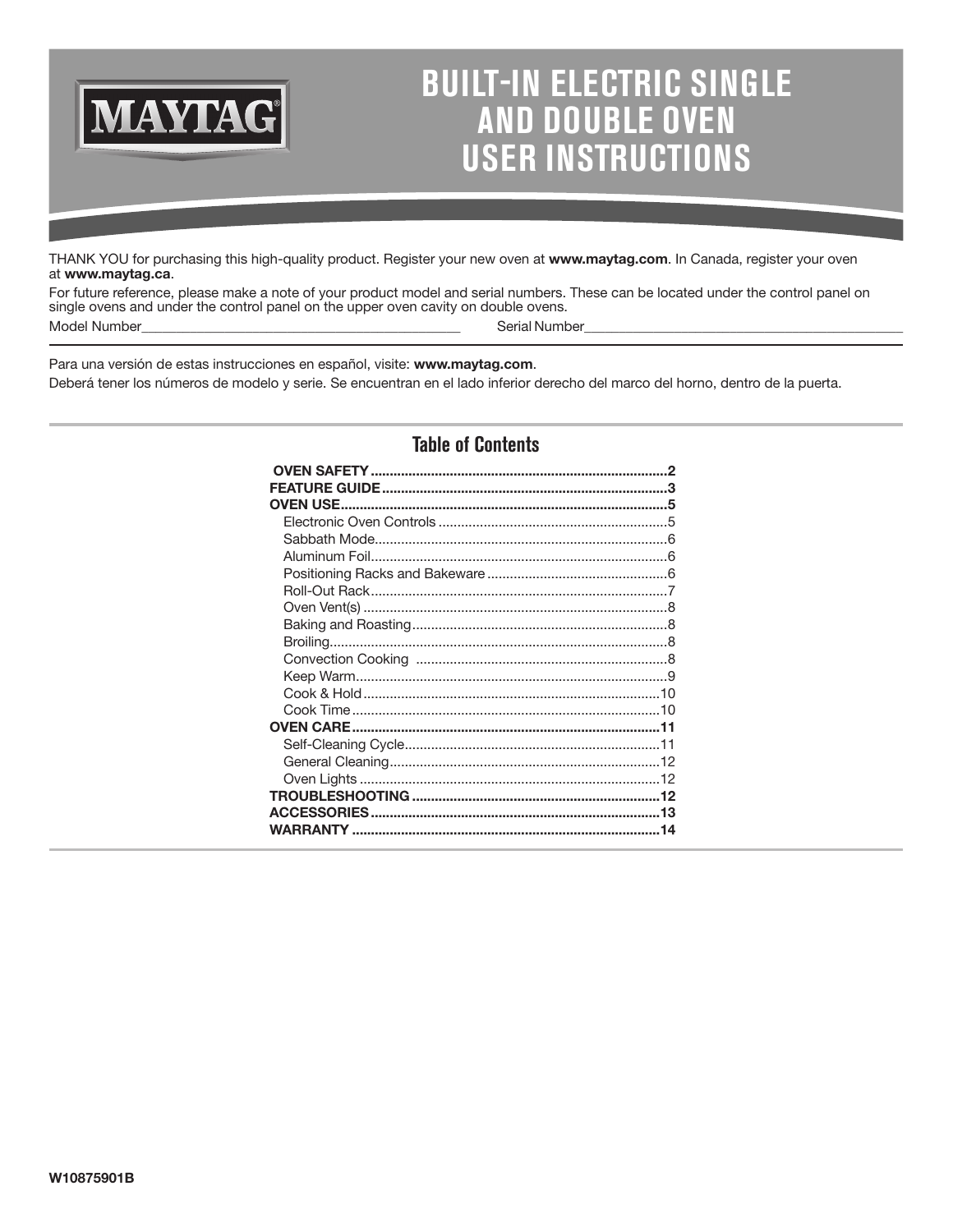# **OVEN SAFETY**

# **Your safety and the safety of others are very important.**

<span id="page-1-0"></span>We have provided many important safety messages in this manual and on your appliance. Always read and obey all safety messages.



This is the safety alert symbol.

This symbol alerts you to potential hazards that can kill or hurt you and others.

All safety messages will follow the safety alert symbol and either the word "DANGER" or "WARNING." These words mean:



# WARNING

**You can be killed or seriously injured if you don't immediately follow instructions.**

**You can be killed or seriously injured if you don't follow instructions.**

All safety messages will tell you what the potential hazard is, tell you how to reduce the chance of injury, and tell you what can happen if the instructions are not followed.

# **IMPORTANT SAFETY INSTRUCTIONS**

**WARNING:** To reduce the risk of fire, electrical shock, injury to persons, or damage when using the oven, follow basic precautions, including the following:

- $\blacksquare$  Proper Installation Be sure the oven is properly installed and grounded by a qualified technician.
- Never Use the Oven for Warming or Heating the Room.
- Do Not Leave Children Alone Children should not be left alone or unattended in area where oven is in use. They should never be allowed to sit or stand on any part of the oven.
- Wear Proper Apparel Loose-fitting or hanging garments should never be worn while using the oven.
- User Servicing Do not repair or replace any part of the oven unless specifically recommended in the manual. All other servicing should be referred to a qualified technician.
- Storage in Oven Flammable materials should not be stored in an oven.
- Do Not Use Water on Grease Fires Smother fire or flame or use dry chemical or foam-type extinguisher.
- Use Only Dry Potholders Moist or damp potholders on hot surfaces may result in burns from steam. Do not let potholder touch hot heating elements. Do not use a towel or other bulky cloth.
- Use Care When Opening Door Let hot air or steam escape before removing or replacing food.
- Do Not Heat Unopened Food Containers Build-up of pressure may cause container to burst and result in injury.
- Keep Oven Vent Ducts Unobstructed.
- Placement of Oven Racks Always place oven racks in desired location while oven is cool. If rack must be moved while oven is hot, do not let potholder contact hot heating element in oven.
- DO NOT TOUCH HEATING ELEMENTS OR INTERIOR SURFACES OF OVEN – Heating elements may be hot even though they are dark in color. Interior surfaces of an oven become hot enough to cause burns. During and after use, do not touch, or let clothing or other flammable materials contact heating elements or interior surfaces of oven until they have had sufficient time to cool. Other surfaces of the oven may become hot enough to cause burns – among these surfaces are oven vent openings and surfaces near these openings, oven doors, and windows of oven doors.

#### **For self-cleaning ovens:**

- Do Not Clean Gasket The gasket is essential for a good seal. Care should be taken not to rub, damage, or move the gasket.
- Do Not Use Oven Cleaners No commercial oven cleaner or oven liner protective coating of any kind should be used in or around any part of the oven.
- Clean Only Parts Listed in Manual.
- Before Self-Cleaning the Oven Remove broiler pan and other utensils.

# **SAVE THESE INSTRUCTIONS**

State of California Proposition 65 Warnings:

WARNING: This product contains one or more chemicals known to the State of California to cause cancer.

WARNING: This product contains one or more chemicals known to the State of California to cause birth defects or other reproductive harm.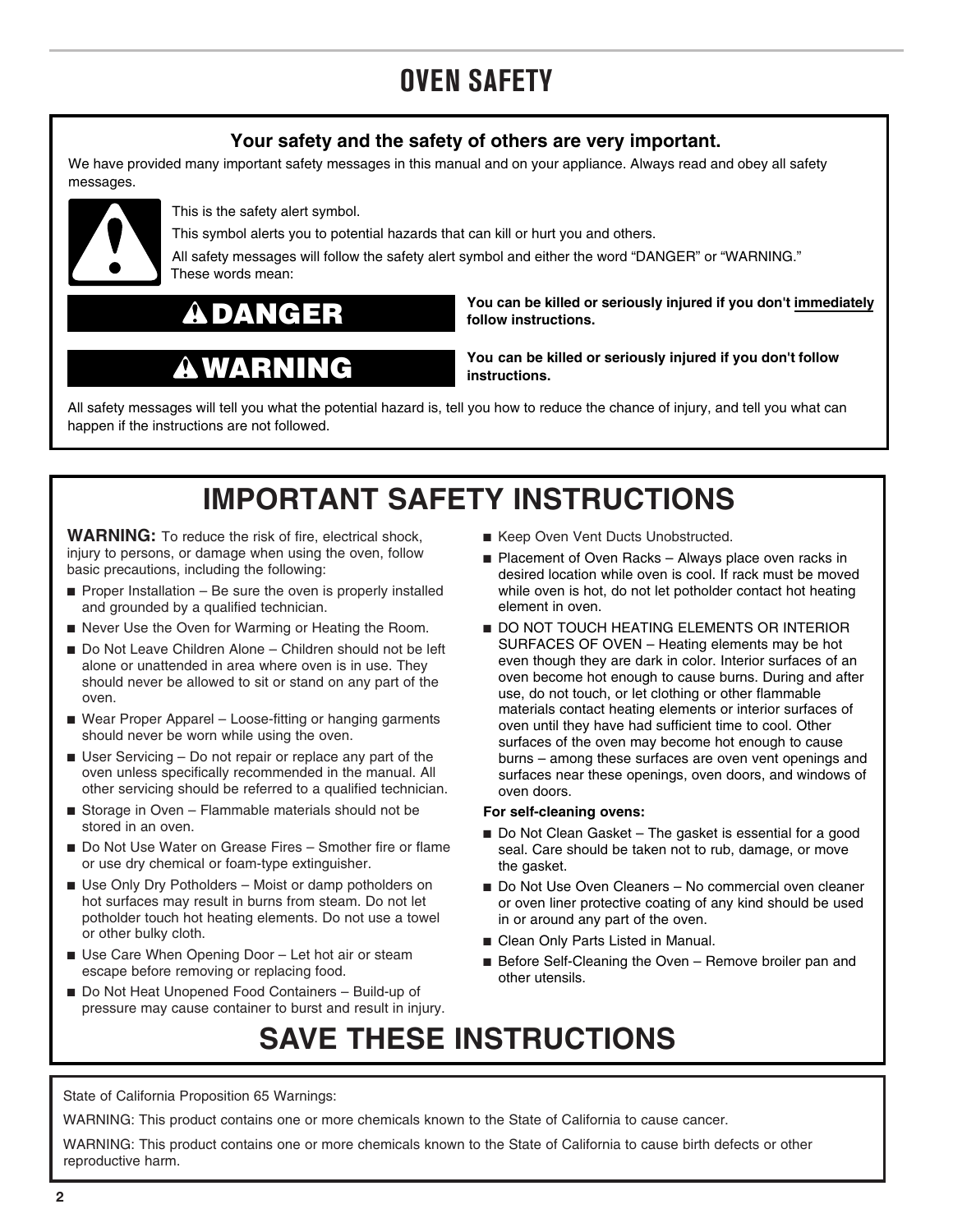# **FEATURE GUIDE**

<span id="page-2-0"></span>This manual covers several models. Your model may have some or all of the items listed. Refer to this manual or Frequently Asked Questions (FAQs) section of our website at **www.maytag.com** for more detailed instructions. In Canada, reference the Customer Service section at **www.maytag.ca**. For more specific details on a feature and steps to use the feature listed, refer to the titled section for that feature.

#### WARNING  $\blacktriangle$

**Food Poisoning Hazard**

**Do not let food sit in oven more than one hour before or after cooking.**

**Doing so can result in food poisoning or sickness.**

## **Single Oven**



**Double Oven**

| —<br>bake<br>broil | upper oven<br>convect<br>bake/broil/roast | - <del>-</del><br>keep<br>warm    | cook<br>time       | options<br>delay<br>start | $-1$<br>cook<br>& hold                        | $-1$<br>light | 4             | <b>.</b> | ь                                                               | start<br>cancel<br>upper<br>upper |
|--------------------|-------------------------------------------|-----------------------------------|--------------------|---------------------------|-----------------------------------------------|---------------|---------------|----------|-----------------------------------------------------------------|-----------------------------------|
| $-1$<br>bake       | lower oven<br>broil                       | — <del>v</del> ——<br>keep<br>warm | _<br>self<br>clean | settings                  | -*--<br>control<br><b>lock</b><br>hold 3 sec. |               | $ -$<br>clock | 8<br>0   | ۰<br>$-1$<br>kitchen<br>$\displaystyle \liminf_{\text{on/off}}$ | start<br>cancel<br>lower<br>lower |

| <b>KEYPAD</b>                         | <b>FEATURE</b>           | <b>INSTRUCTIONS</b>                                                                                                                                                                                                                                                                                                                                                                                                                                                                                                                                           |
|---------------------------------------|--------------------------|---------------------------------------------------------------------------------------------------------------------------------------------------------------------------------------------------------------------------------------------------------------------------------------------------------------------------------------------------------------------------------------------------------------------------------------------------------------------------------------------------------------------------------------------------------------|
| <b>CLOCK</b>                          | <b>Clock</b>             | This clock can use a 12- or 24-hour cycle. See "Electronic Oven Controls" section.<br><b>1.</b> Press CLOCK until "Clock" is displayed.<br><b>2.</b> Press the number keypads to set the time of day.<br>3. Press START.                                                                                                                                                                                                                                                                                                                                      |
| <b>LIGHT</b>                          | <b>Oven cavity light</b> | While the oven door(s) are closed, press the Light keypad to turn the light(s) on and off.<br>The light(s) will come on when an oven door is opened.                                                                                                                                                                                                                                                                                                                                                                                                          |
| <b>KITCHEN TIMER</b><br><b>ON/OFF</b> | Oven timer               | The Timer can be set in hours or minutes up to 9 hours and 59 minutes.<br>1. Press KITCHEN TIMER ON/OFF.<br><b>2.</b> Press the number keypads to set the length of time in hr-min. Leading zeros do not<br>have to be entered. For example, for 2 minutes, enter "2."<br><b>3.</b> Press KITCHEN TIMER ON/OFF to begin the countdown. If enabled, timer tone(s)<br>will sound at the end of countdown.<br>4. Press KITCHEN TIMER ON/OFF to cancel the Timer and return to the time of day.<br>Do not press the Cancel keypad because the oven will turn off. |
| <b>START</b>                          | <b>Cooking start</b>     | The Start keypad begins any oven function in the selected oven. If Start is not pressed<br>within 2 minutes after pressing a keypad, the function is canceled and the time of day is<br>displayed.                                                                                                                                                                                                                                                                                                                                                            |
| <b>CANCEL</b>                         | <b>Oven function</b>     | The Cancel keypad stops any oven function except the Clock, Timer, and Control Lock<br>in the selected oven.                                                                                                                                                                                                                                                                                                                                                                                                                                                  |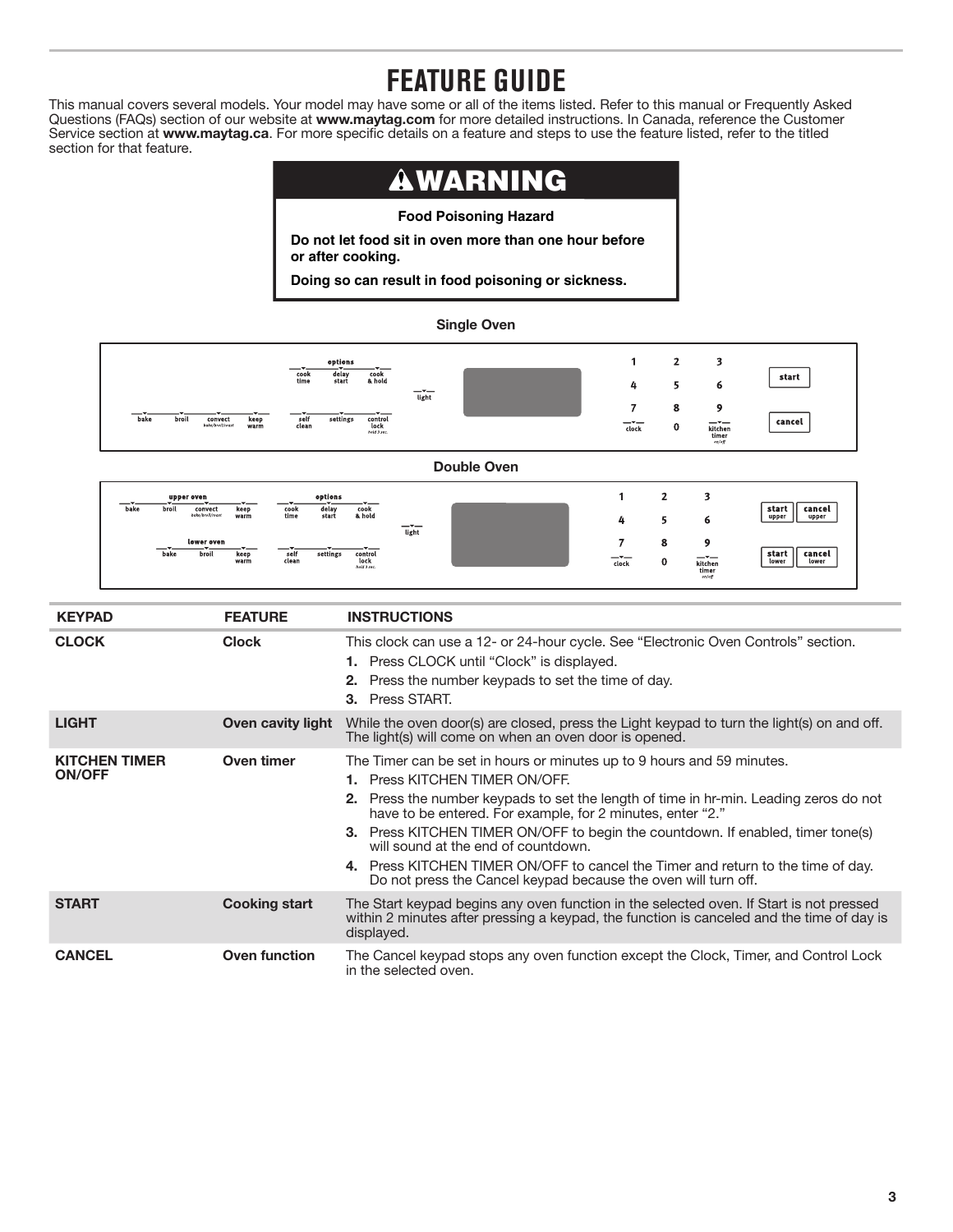| <b>KEYPAD</b>                                                        | <b>FEATURE</b>                        | <b>INSTRUCTIONS</b>                                                                                                                                                                                                                                                                                                                                                                                                                                                                                                                                                                                                                                                                                                                                                                                                                                                                                                                                                                                                                         |
|----------------------------------------------------------------------|---------------------------------------|---------------------------------------------------------------------------------------------------------------------------------------------------------------------------------------------------------------------------------------------------------------------------------------------------------------------------------------------------------------------------------------------------------------------------------------------------------------------------------------------------------------------------------------------------------------------------------------------------------------------------------------------------------------------------------------------------------------------------------------------------------------------------------------------------------------------------------------------------------------------------------------------------------------------------------------------------------------------------------------------------------------------------------------------|
| <b>BAKE</b>                                                          | <b>Baking and</b><br>roasting         | <b>1.</b> Press BAKE for the desired oven.<br>2. Press the number keypads to set the desired temperature. If the temperature entered<br>is not in the range of the temperatures allowed, the minimum or maximum allowed<br>temperature will be displayed. Enter a temperature in the allowable range.<br>3. (Lower oven, single-rack baking only) Press START LOWER. Rapid Preheat will<br>begin.<br><b>IMPORTANT:</b> Rapid Preheat should be used only for single-rack baking.<br>4. (Multiple-rack baking) Press START for the desired oven. Press START for the desired<br>oven again to cancel Rapid Preheat. To change the temperature when one oven is in<br>use, repeat Step 2, and then press START for the selected oven.<br>For double ovens only: To change the temperature when both ovens are in use,<br>touch any number keypad, and then press "1" for the upper oven or press "2"<br>for the lower oven and repeat Step 2. Then press START for the selected oven.<br>5. Press CANCEL for the selected oven when finished. |
| <b>BROIL</b>                                                         | <b>Broiling</b>                       | <b>1.</b> Press BROIL for the desired oven.<br>2. Press the number keypads to set the desired temperature. If the temperature entered<br>is not in the range of the temperatures allowed, the minimum or maximum allowed<br>temperature will be displayed. Enter a temperature in the allowable range.<br>3. Press START for the selected oven, and then allow the oven to preheat for 5 minutes.<br>4. Position the cookware in the oven and close the door.<br>5. To change the temperature when one oven is in use, repeat steps 2 and 3.<br>For double ovens only: To change the temperature when both ovens are in use,<br>touch any number keypad, and then press "1" for the upper oven or press "2"<br>for the lower oven and repeat steps 2 and 3.<br>6. Press CANCEL for the selected oven when finished.                                                                                                                                                                                                                         |
| <b>CONVECT</b><br>(Single or upper<br>oven only)<br>(on some models) | <b>Convection</b><br>cooking          | 1. Press CONVECT until the desired mode is displayed. Follow the scrolling text<br>directions for the desired mode or see the specific directions for the desired<br>mode in the "Convection Cooking" section.<br>2. Press START for the selected oven.<br>3. Press the number keypads to set the desired temperature. If the temperature entered<br>is not in the range of the temperatures allowed, the minimum or maximum allowed<br>temperature will be displayed. Enter a temperature in the allowable range.<br>4. Press START for the selected oven.<br>5. To change the temperature, repeat steps 3 and 4.<br>6. Press CANCEL for the selected oven when finished.                                                                                                                                                                                                                                                                                                                                                                  |
| <b>KEEP WARM</b>                                                     | <b>Hold warm</b>                      | Food must be at serving temperature before placing it in the warmed oven.<br><b>1.</b> Press KEEP WARM.<br>2. Press the number keypads to set the desired temperature. If the temperature entered<br>is not in the range of the temperatures allowed, the minimum or maximum allowed<br>temperature will be displayed. Enter a temperature in the allowable range.<br>3. Press START for the selected oven.<br>4. To change the temperature, repeat steps 2 and 3.<br>5. Press CANCEL for the selected oven when finished.                                                                                                                                                                                                                                                                                                                                                                                                                                                                                                                  |
| <b>DELAY START</b>                                                   | <b>Delayed start</b>                  | The Delay Start keypad is used to enter the starting time for an oven function with<br>a delayed start. Delay Start should not be used for foods such as breads and cakes<br>because they may not bake properly.<br>To set a Timed Cook or a Delayed Timed Cook, see the "Cook Time" section.                                                                                                                                                                                                                                                                                                                                                                                                                                                                                                                                                                                                                                                                                                                                               |
| <b>COOK TIME</b>                                                     | <b>Timed cooking</b>                  | Cook Time allows the oven to be set to turn on at a certain time of day, cook for a<br>set length of time, and/or shut off automatically.<br>To set a Timed Cook or a Delayed Timed Cook, see the "Cook Time" section.                                                                                                                                                                                                                                                                                                                                                                                                                                                                                                                                                                                                                                                                                                                                                                                                                      |
| <b>COOK &amp; HOLD</b>                                               | <b>Timed cooking</b><br>and keep warm | Cook & Hold allows the oven to be set to cook for a set length of time, followed by a<br>1-hour Keep Warm cycle.<br>To set a Cook & Hold or a Delayed Cook & Hold, see the "Cook & Hold" section.                                                                                                                                                                                                                                                                                                                                                                                                                                                                                                                                                                                                                                                                                                                                                                                                                                           |
| <b>SELF CLEAN</b>                                                    | <b>Self-Cleaning</b><br>cycle         | See the "Self-Cleaning Cycle" section.                                                                                                                                                                                                                                                                                                                                                                                                                                                                                                                                                                                                                                                                                                                                                                                                                                                                                                                                                                                                      |
| <b>CONTROL LOCK</b><br>hold 3 sec.                                   | Oven control<br><b>lockout</b>        | 1. Check that the ovens and timers are OFF.<br>2. Press and hold CONTROL LOCK for 3 seconds.<br>3. If enabled, a tone will sound and the controls will be locked.<br>4. Repeat to unlock. No keypads will function with the controls locked.                                                                                                                                                                                                                                                                                                                                                                                                                                                                                                                                                                                                                                                                                                                                                                                                |
| <b>SETTINGS</b>                                                      | Oven use<br>functions                 | Enables you to personalize the audible tones and oven operation to suit your needs.<br>See the "Oven Use" section.                                                                                                                                                                                                                                                                                                                                                                                                                                                                                                                                                                                                                                                                                                                                                                                                                                                                                                                          |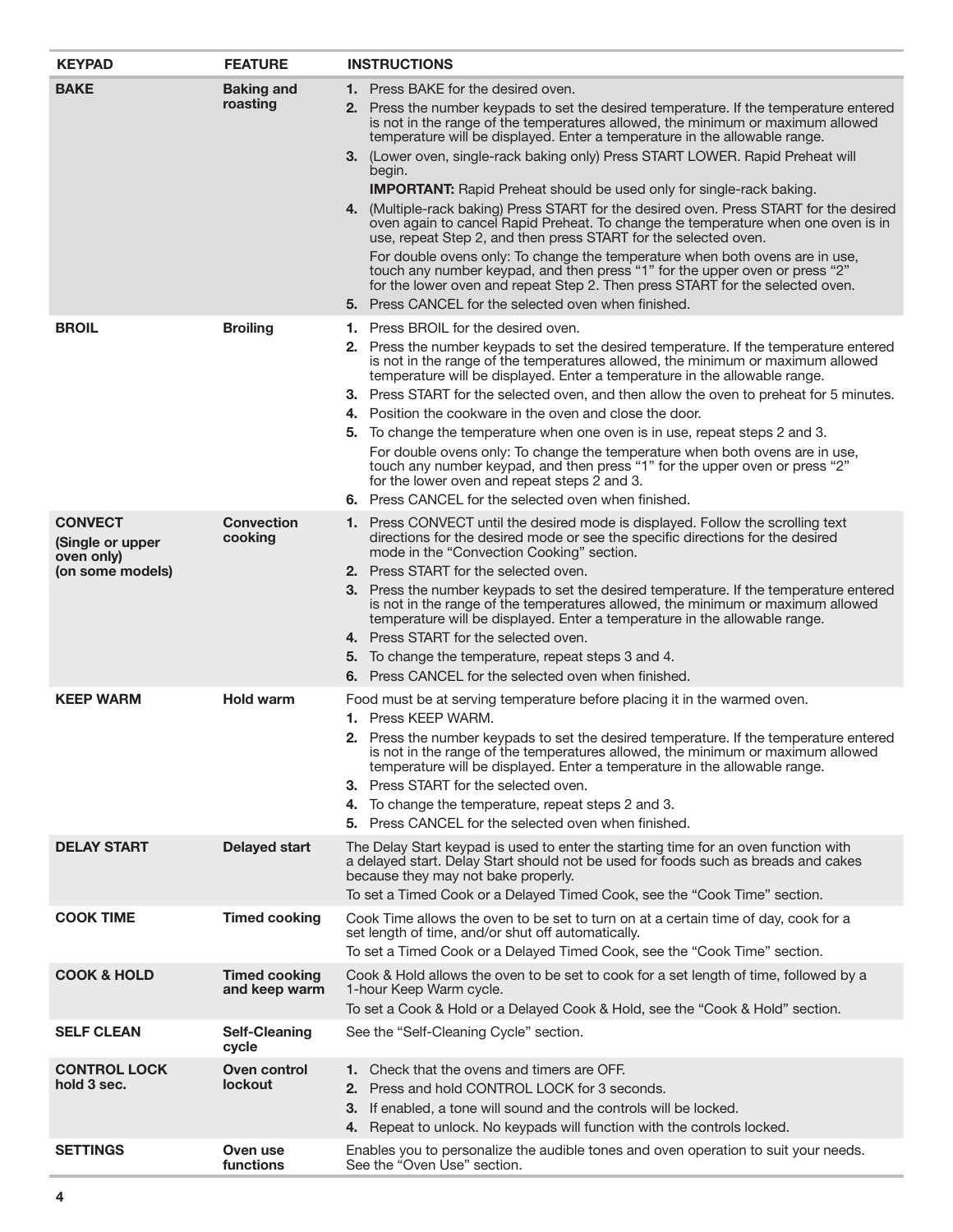# **OVEN USE**

<span id="page-4-0"></span>Odors and smoke are normal when the oven is used the first few times or when it is heavily soiled.

**IMPORTANT:** The health of some birds is extremely sensitive to the fumes given off. Exposure to the fumes may result in death to certain birds. Always move birds to another closed and wellventilated room.

# **Electronic Oven Controls**

# **Control Display**

The display will light up when first powered up or after a power loss. When oven is not in use, the time of day is displayed.

# **Tones**

Tones are audible signals, indicating the following: **One Tone**

- Valid keypad press.
- Oven is preheated (long tone).
- Timer (long tone with reminder tone every 60 seconds).
- Function has been entered.

### **Three Tones**

■ Invalid keypad press.

### **Four Tones**

■ End of cycle (with reminder tone every 60 seconds).

Use the Settings keypad to change the tone settings.

## **Settings**

Many features of the oven control can be adjusted to meet your personal needs. These changes are made using the Settings keypad.

Use the Settings keypad to scroll through the features that can be changed. Each press of the Settings keypad will advance the display to the next setting. After selecting the feature to be changed, the control will prompt you for the required input. Details of all of the feature changes are explained in the following sections.

Press CANCEL to exit Settings.

## **Fahrenheit and Celsius**

The temperature is preset to Fahrenheit but can be changed to Celsius.

- **1.** Press SETTINGS until "TEMP UNIT" is displayed.
- **2.** The current setting will be displayed.
- **3.** Press the "1" keypad to adjust the setting.
- **4.** Press CANCEL to exit and display the time of day.

## **Audible Tones Disable**

Turns off all tones, including the end-of-cycle tone and keypress tones, except reminder tones. Reminder tones remain enabled when audible tones are disabled.

- **1.** Press SETTINGS until "SOUND" is displayed.
- **2.** The current setting will be displayed.
- **3.** Press the "1" keypad to adjust the setting.
- **4.** Press CANCEL to exit and display the time of day.

## **Sound Volume**

Sets the pitch of the tone to either high or low.

- **1.** Press SETTINGS until "SOUND VOLUME" is displayed.
- **2.** The current setting will be displayed.
- **3.** Press the "1" keypad to adjust the setting.
- **4.** Press CANCEL to exit and display the time of day.

# **End-of-Cycle Tone**

Activates or turns off the tones that sound at the end of a cycle.

- **1.** Press SETTINGS until "END TONE" is displayed.
- **2.** The current setting will be displayed.
- **3.** Press the "1" keypad to adjust the setting.
- **4.** Press CANCEL to exit and display the time of day.

# **Keypress Tones**

Activates or turns off the tones when a keypad is pressed.

- **1.** Press SETTINGS until "KEYPRESS TONE" is displayed.
- **2.** The current setting will be displayed.
- **3.** Press the "1" keypad to adjust the setting.
- **4.** Press CANCEL to exit and display the time of day.

## **Reminder Tones Disable**

Turns off the short repeating tone that sounds every 1 minute after the end-of-cycle tones.

- **1.** Press SETTINGS until "REMINDER TONE" is displayed.
- **2.** The current setting will be displayed.
- **3.** Press the "1" keypad to adjust the setting.
- **4.** Press CANCEL to exit and display the time of day.

## **12/24 Hour Clock**

- **1.** Press SETTINGS until "12/24 HOUR" is displayed.
- **2.** The current setting will be displayed.
- **3.** Press the "1" keypad to adjust the setting.
- **4.** Press CANCEL to exit and display the time of day.

## **12-Hour Shutoff**

The oven control is set to automatically shut off the oven 12 hours after the oven initiates a cook or clean function. This will not interfere with any Timed or Delayed Timed Cook functions.

- **1.** Press SETTINGS until "12 HR AUTO OFF" is displayed.
- **2.** The current setting will be displayed.
- **3.** Press the "1" keypad to adjust the setting.
- **4.** Press CANCEL to exit and display the time of day.

## **Languages - Scrolling Display Text**

Language options are English and French.

- **1.** Press SETTINGS until "LANGUAGE" is displayed.
- **2.** The current setting will be displayed.
- **3.** Press the number keypad as instructed by the scrolling text to select the new language.
- **4.** Press CANCEL to exit and display the time of day.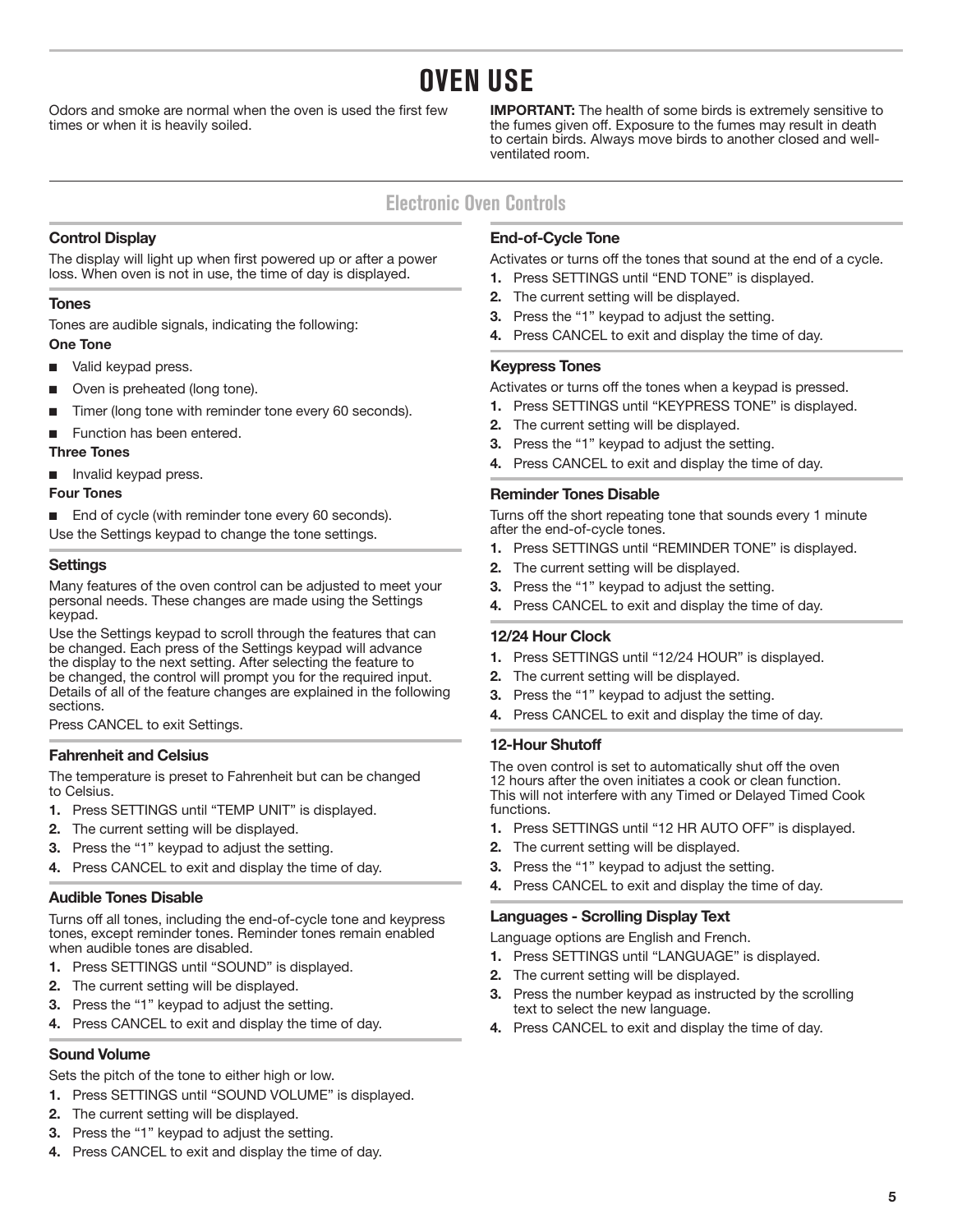# <span id="page-5-0"></span>**Demo Mode**

**IMPORTANT:** This feature is intended for use on the sales floor with 120V power connection and permits the control features to be demonstrated without heating elements turning on. If this feature is activated, the oven will not work.

- **1.** Press SETTINGS until "DEMO MODE" is displayed.
- **2.** The current setting will be displayed.
- **3.** Press the "1" keypad to adjust the setting.
- **4.** Press CANCEL to exit and display the time of day.

### **Oven Temperature Offset Control**

**IMPORTANT:** Do not use a thermometer to measure oven temperature. Elements will cycle on and off as needed to provide consistent temperature, but they may run slightly hot or cool at any point in time due to this cycling. Most thermometers are slow to react to temperature change and will not provide an accurate reading due to this cycling.

The oven provides accurate temperatures; however, it may cook faster or slower than your previous oven, so the temperature can be adjusted to personalize it for your cooking needs. It can be changed to Fahrenheit or Celsius.

#### **To Adjust Oven Temperature:**

- **1.** Press SETTINGS until "TEMP CALIB" is displayed.
- **2.** The current setting will be displayed. For double ovens only: Press the "1" keypad to toggle between the upper and lower ovens.
- **3.** Press START for the selected oven to select the choice displayed in Step 2. Wait several seconds for the display to change or press START for the selected oven, and then continue with Step 4.
- **4.** Press the "3" keypad to increase the temperature in 5°F (3°C) increments, or press the "6" keypad to decrease the temperature in 5°F (3°C) increments. The range is from  $-30^{\circ}$ F to  $+30^{\circ}$ F ( $-18^{\circ}$ C to  $+18^{\circ}$ C).
- **5.** Press START for the selected oven.
- **6.** Press CANCEL for the selected oven to exit and display the time of day.

# **Sabbath Mode**

The Sabbath mode sets the oven to remain on in a bake setting until turned off.

When the Sabbath mode is set, only the Bake cycle will operate. All other cooking and cleaning cycles are disabled. No tones will sound, and the displays will not indicate temperature changes.

When the oven door is opened or closed, the oven light will not turn on or off, and the heating elements will not turn on or off immediately.

**NOTE:** If a power failure happens while Sabbath mode is running, the oven will show Sabbath mode is ON, but the Bake cycle will not be ON. If the oven door is opened during this time, the oven light will turn on.

#### **To Enable Sabbath Mode Capability (One Time Only):**

- **1.** Press SETTINGS until "SABBATH" is displayed.
- **2.** Press the "1" keypad. Sabbath mode can be activated for baking.
- **3.** Press CANCEL to save the setting and exit to display the time of day.

**NOTE:** To disable the Sabbath mode, repeat steps 1 through 3 to change the status from "SABBATH ON" to "SABBATH OFF."

#### **To Activate Sabbath Mode:**

- **1.** Press BAKE for the desired oven.
- **2.** Press the number keypads to set the desired temperature. If the temperature entered is not in the range of the temperatures allowed, the minimum or maximum allowed temperature will be displayed. Enter a temperature in the allowable range.
- **3.** Press START for the selected oven.

For timed cooking in Sabbath mode, press COOK TIME, and then press the number keypads to set the desired cook time. Press START for the selected oven.

- **4.** (Optional) If Sabbath mode is to be used for both ovens, repeat steps 1 through 3 for the second oven.
- **5.** Press SETTINGS. Three tones will sound. Then press "7." "SAb" will appear in the display.

#### **To Adjust Temperature (when Sabbath mode is running in only one oven):**

**1.** Press the number keypads as instructed by the scrolling text to select the new temperature.

**NOTE:** The temperature adjustment will not appear on the display and no tones will sound. The scrolling text will be shown on the display as it was before the keypad was pressed.

**2.** Press START for the selected oven.

#### **To Adjust Temperature (when Sabbath mode is running in both ovens):**

- **1.** Press BAKE for the desired oven.
- **2.** Press the number keypads as instructed by the scrolling text to select the new temperature.

**NOTE:** The temperature adjustment will not appear on the display and no tones will sound. The scrolling text will be shown on the display as it was before the keypad was pressed.

**3.** Press START for the selected oven.

#### **To Deactivate Sabbath Mode:**

Press SETTINGS, and then press "7" to return to regular baking, or press CANCEL for the desired oven to turn off the oven(s).

# **Aluminum Foil**

**IMPORTANT:** To avoid permanent damage to the oven bottom finish, do not line the oven bottom with any type of foil or liner. For best cooking results, do not cover entire oven rack with foil because air must be able to move freely.

# **Positioning Racks and Bakeware**

**IMPORTANT:** To avoid permanent damage to the porcelain finish, do not place food or bakeware directly on the oven door or bottom.

#### **Racks**

- Position racks before turning on the oven.
- Do not position racks with bakeware on them.
- Make sure racks are level.
- Place food so it will not rise into the broil element. Allow at least  $\frac{1}{2}$ " (1.3 cm) between pans and the broil element.

To move a rack, pull it out to the stop position, raise the front edge, and then lift it out. Use the following illustrations and charts as a guide for positioning racks.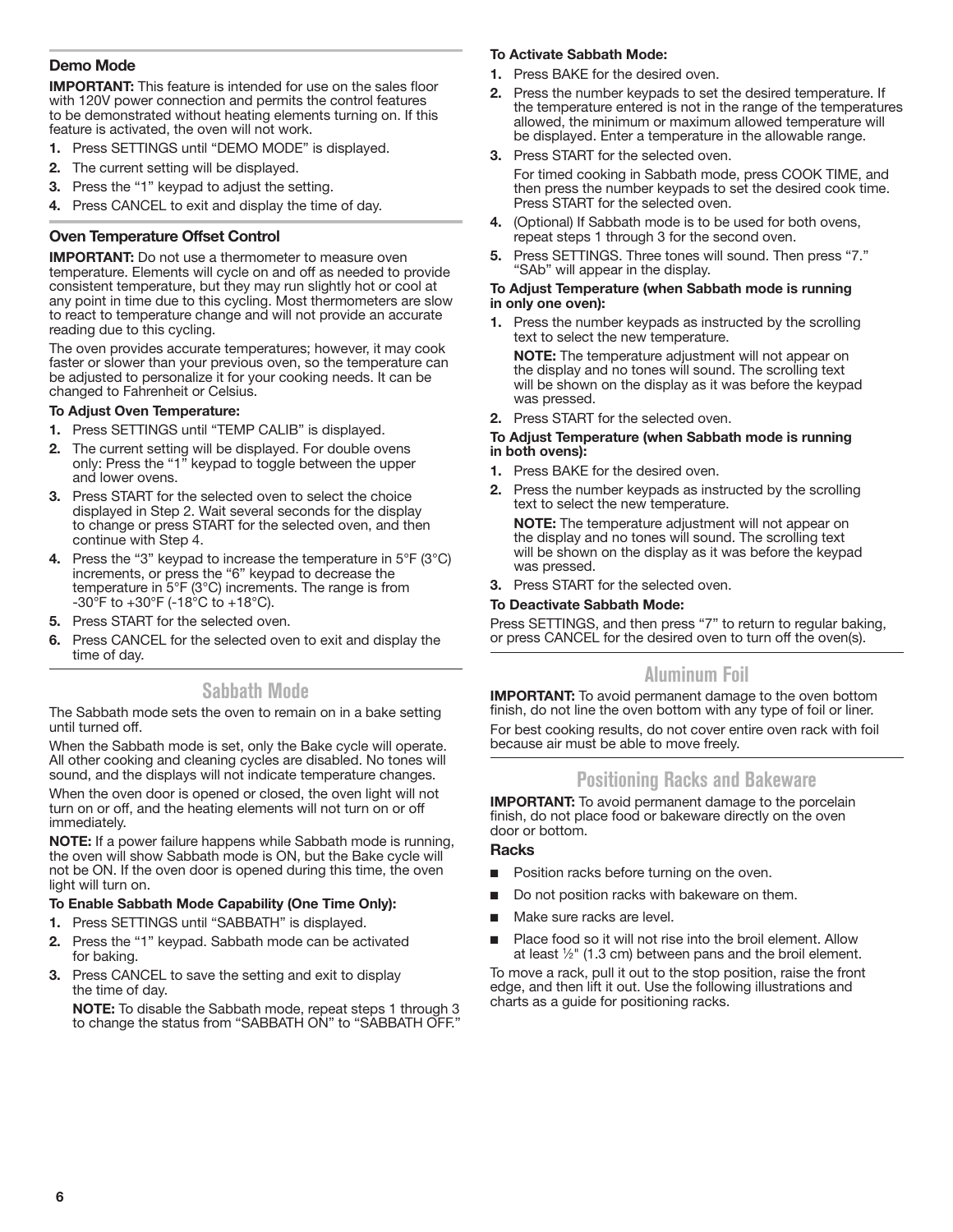### <span id="page-6-0"></span>**Rack Positions**



### **Broiling**

| Food                                       | <b>Rack Position</b> |
|--------------------------------------------|----------------------|
| Broiled meats, poultry, fish               |                      |
| Broiling/searing meats, hamburgers, steaks | 6                    |

#### **Baking**

| Food                                    | <b>Rack Position</b> |
|-----------------------------------------|----------------------|
| Large roasts, roasted meats, or poultry | 1 or $2$             |
| Most baked goods, casseroles            | $2 \text{ or } 3$    |

#### **Baking Layer Cakes on 1 Rack**

Place the cakes on the rack as shown.



### **Multiple Rack Cooking**

2-rack: Use rack positions 2 and 5 for regular baking. 2-rack (convection only): Use rack positions 2 and 5 for convection baking.

## **Baking Layer Cakes on 2 Racks**

For best results when baking cakes on 2 racks, use rack positions 2 and 5 with the Bake function. Place the cakes on the racks as shown.



## **Baking Cookies on 2 Racks**

For best results when baking cookies on 2 racks, use rack positions 2 and 5 with the Convection Bake function.

#### **Bakeware**

To cook food evenly, hot air must be able to circulate. Allow 2" (5.0 cm) of space around bakeware and oven walls. Use the following chart as a guide.

| <b>Number of Pan(s)</b> | <b>Position on Rack</b>             |
|-------------------------|-------------------------------------|
|                         | Center of rack                      |
|                         | Side by side                        |
| 3 or 4                  | Refer to the previous illustration. |

**NOTE:** Bakeware materials and color may affect results. Dark, dull, non-stick, or glass pans may require shorter baking times, in contrast insulated, or stainless steel pans may require longer baking times. Follow bakeware manufacturer's recommendations.

# **Roll-Out Rack**

The roll-out rack allows easy access to position and remove food in the oven. The roll-out rack will fit in all positions. **Open Position**



*B. Sliding shelf*

#### **Closed and Engaged Position**





#### **To Remove Roll-Out Rack:**

**1.** Slide the rack in completely so that it is closed and engaged with the sliding shelf.





- *C. Sliding shelf*
- **2.** Using 2 hands, lift up on the front edge of the rack and the sliding shelf together. Slowly push rack and sliding shelf to the back wall of the oven so the front edge of the sliding shelf sits on the rack guides, located on the sides of the oven. The front edge of the rack and the sliding shelf should be

higher than the back edge.

- **3.** Using 2 hands, lift up on the front edge of the rack and sliding shelf together.
- **4.** Pull out the rack and sliding shelf.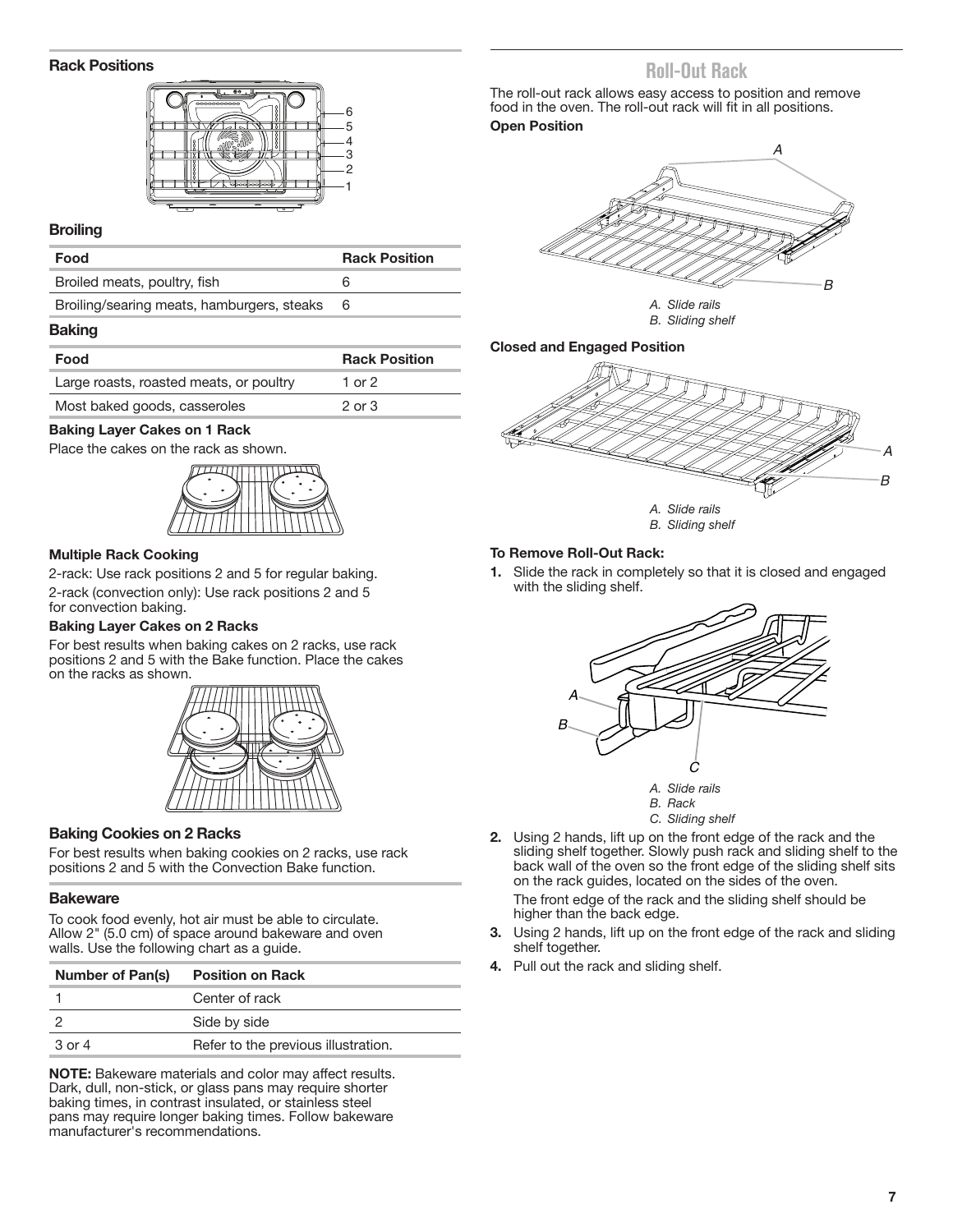#### <span id="page-7-0"></span>**To Replace Roll-out Rack:**

- **1.** Using 2 hands, grasp the front of the closed rack and the sliding shelf. Position the closed rack and the sliding shelf on the rack guide.
- **2.** Using 2 hands, lift up on the front edge of the rack and the sliding shelf together.
- **3.** Slowly push the rack and the sliding shelf to the back of the oven until the back edge of the rack pulls over the end of the rack guide.

To avoid damage to the sliding shelves, do not place more than 25 lbs (11.4 kg) on the rack.

Do not clean the roll-out extension rack in a dishwasher. It may remove the rack's lubricant and affect its ability to slide.

See the "General Cleaning" section for more information.



| <b>Single and Double Oven</b> |  |  |
|-------------------------------|--|--|
|-------------------------------|--|--|

**Double Oven** *D. Upper oven*

- *A. Control panel*
- *B. Oven vent*
- *E. Oven vent F. Lower oven*
- *C. Single oven or upper double oven G. Bottom vent*
- *G. Bottom vent*

The oven vent(s) should not be blocked or covered since they allow the inlet of fresh air into the cooling system. Also, the bottom vent should not be blocked or covered since it allows the inlet of fresh air into the cooling system and the outlet of hot air from the cooling system. Blocking or covering vents will cause poor air circulation, affecting cooking, cleaning, and cooling results.

# **Baking and Roasting**

## **Preheating**

When beginning a Bake cycle, the oven will begin preheating after Start is pressed. The oven will take approximately 13 to 19 minutes to reach 350°F (177°C) with all of the oven racks provided with your oven inside the oven cavity. Higher temperatures will take longer to preheat. The preheat cycle rapidly increases the oven temperature. The actual oven temperature will go above your set temperature to offset the heat lost when your oven door is opened to insert food. This ensures that when you place your food in the oven, the oven will begin at the proper temperature. Insert your food when the preheat tone sounds. Do not open the door during preheat before the tone sounds.

## **Rapid Preheat**

Rapid Preheat can be used to shorten the preheating time. Only one standard flat oven rack should be in the oven during Rapid Preheat. Extra racks should be removed prior to starting Rapid Preheat. The preheating cycle should be completed before placing food in the oven. When the Rapid preheat cycle is complete, the oven starts a normal Bake cycle.

**IMPORTANT:** Rapid Preheat should be used only for single-rack baking.

## **Oven Temperature**

While in use, the oven elements will cycle on and off as needed to maintain a consistent temperature, but they may run slightly hot or cool at any point in time due to this cycling. Opening the oven door while in use will release the hot air and cool the oven, which could impact the cooking time and performance. It is recommended to use the oven light to monitor cooking progress.

**NOTE:** On models with convection, the convection fan may run in the non-convection Bake mode to improve oven performance.

# **Broiling**

When broiling, preheat the oven for 5 minutes before putting food in, unless recommended otherwise in the recipe. Position food on grid in a broiler pan, and then place it in the center of the oven rack. Close the oven door to ensure proper broiling temperature.

**NOTE:** Odors and smoke are normal the first few times the oven is used or if the oven is heavily soiled.

Changing the temperature when broiling allows more precise control when cooking. The lower the broil setting is, the slower the cooking. Thicker cuts and unevenly shaped pieces of meat, fish, and poultry may cook better at lower broil settings. Place the food in the upper or lower oven. Refer to the "Positioning Racks and Bakeware" section for more information.

On lower settings, the broil element will cycle on and off to maintain the proper temperature.

For best results, use a broiler pan and grid. It is designed to drain juices and help avoid spatter and smoke. If you would like to purchase a broiler pan, one may be

ordered. Please refer to the "Accessories" section for more information.

# **Convection Cooking - Single or Upper Oven Only**

During convection cooking, the fan provides hot air circulation throughout the oven. The movement of heated air around the food can help to speed up cooking by penetrating the cooler outer surfaces. Food cooks more evenly, browning and crisping outer surfaces while sealing moisture inside.

During the Convect function, the ring element, bake and broil elements, and the fan operate to heat the oven cavity. If the oven door is opened during convection cooking or preheating, the fan turns off immediately and the element(s) will turn off after 30 seconds. Once the door is closed, the element(s) will turn back on.

**NOTE:** It is normal for the convection fan to run during non-convection cycles as well as during preheat.

- It is important not to cover foods so that surface areas remain exposed to the circulating air, allowing browning and crisping.
- Keep heat loss to a minimum by only opening the oven door when necessary. It is recommended to use the oven light to monitor cooking progress.
- Choose cookie sheets without sides and roasting pans with lower sides to allow air to move freely around the food.
- Test baked goods for doneness a few minutes before the minimum cooking time with a method such as a toothpick.
- Use a meat thermometer to determine the doneness of meats and poultry. Check the temperature of pork and poultry in 2 or 3 different places, including the thickest part.
- Before convection cooking, position the rack(s) according to the "Positioning Racks and Bakeware" section.
- When using more than one rack, position bakeware/cookware on the racks to allow movement of the fan-circulated air around the food. See the "Positioning Racks and Bakeware" section.
- If the oven is full, extra cooking time may be needed.
- For optimal cooking results, do not cover food.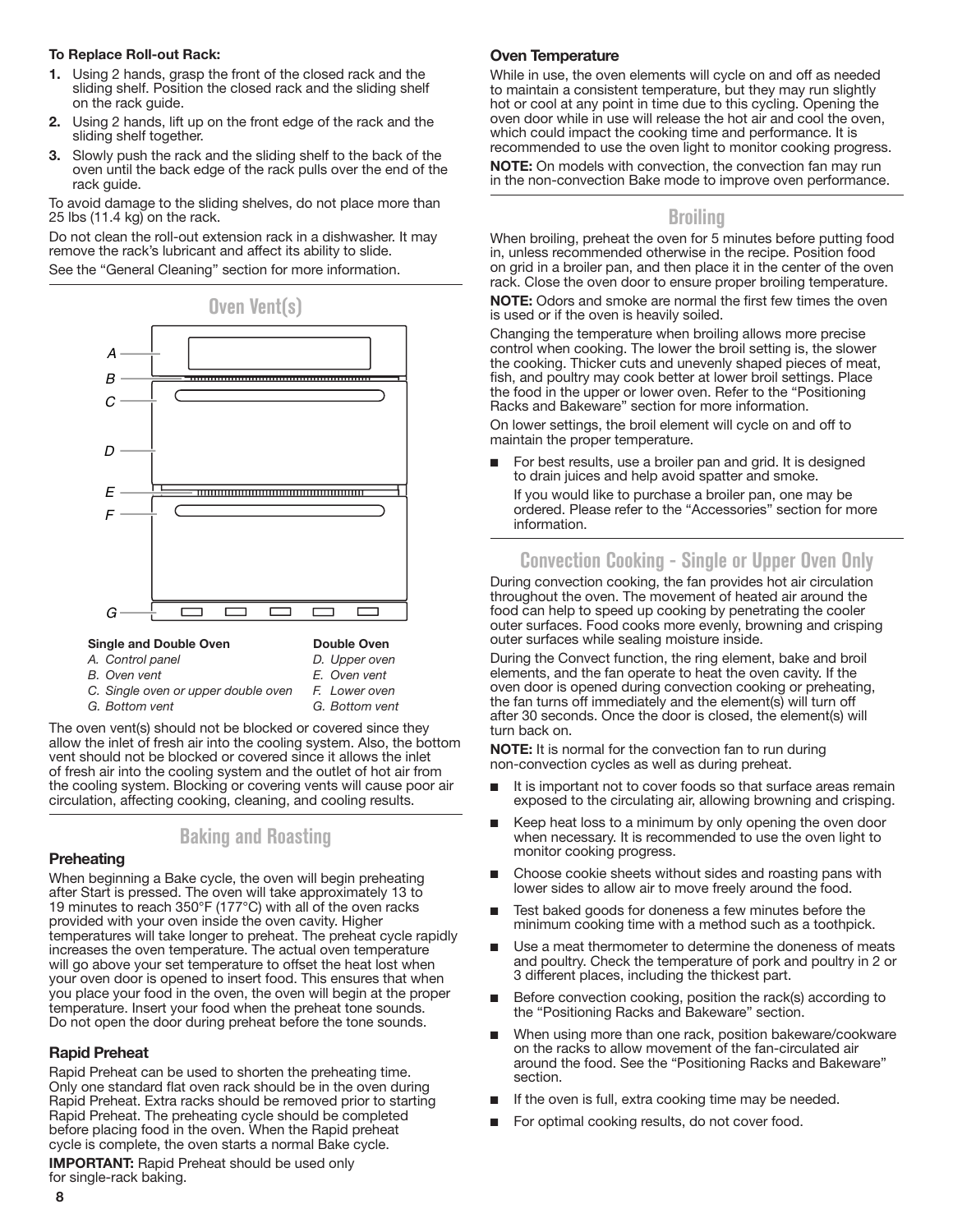<span id="page-8-0"></span>■ When roasting poultry and meat, use a broiler pan and grid. It is not necessary to wait for the oven to preheat, unless recommended in the recipe.

To order a broiler pan, see the "Assistance or Service" section.



#### **Convection Baking**

Use Convect Bake for single or multiple-rack baking. When convection baking, reduce your recipe baking temperature by 25°F (15°C).

#### **To Set Convect Bake:**

- **1.** Press CONVECT until "CONVECT BAKE" is displayed.
- **2.** Press START for the selected oven.
- **3.** Press the number keypads to set the desired temperature. If the temperature entered is not in the range of the temperatures allowed, the minimum or maximum allowed temperature will be displayed. Enter a temperature in the allowable range.
- **4.** Press START. The oven will begin preheating. There are two preheat modes on Convect Bake function. Use Rapid Preheating when using a single rack only, and use the standard preheat when using multiple racks. It is possible to switch between "Rapid Preheating" and "Preheating" by pressing Start for the selected oven during the preheating.
- **5.** Place the food in the oven and close the oven door when preheat is completed.
- **6.** Press CANCEL for the selected oven when finished.
- **7.** Remove food from the oven.
	- **NOTE:** The temperature may be changed at any time by pressing the number keypads to enter the desired temperature and then pressing START for the selected oven. Changing the temperature once food is placed in the oven could affect the performance.

#### **Convection Broil**

When convection broiling, enter your normal broiling temperature. The oven door must be closed when using Convect Broil.

It is not necessary to preheat the oven for Convect Broil.

- **1.** Place the food in the oven and close the oven door.
- **2.** Press CONVECT until "CONVECT BROIL" is displayed.
- **3.** Press START for the selected oven.
- **4.** Press the number keypads to set the desired temperature. If the temperature entered is not in the range of the temperatures allowed, the minimum or maximum allowed temperature will be displayed. Enter a temperature in the allowable range.
- **5.** Press START for the selected oven.
- **6.** Press CANCEL for the selected oven when finished.
- **7.** Remove food from the oven.

**NOTE:** The temperature may be changed at any time by pressing the number keypads to enter the desired temperature and then pressing START for the selected oven. Changing the temperature once food is placed in the oven could affect the performance.

#### **Convection Roasting**

When convection roasting, enter your normal roasting temperature. The roasting time should be 15-30% less than in conventional cooking.

It is not necessary to preheat the oven for Convect Roast.

- **1.** Place the food in the oven and close the oven door.
- **2.** Press CONVECT until "CONVECT ROAST" is displayed.
- **3.** Press START for the selected oven.
- **4.** Press the number keypads to set the desired temperature. If the temperature entered is not in the range of the temperatures allowed, the minimum or maximum allowed temperature will be displayed. Enter a temperature in the allowable range.
- **5.** Press START for the selected oven.
- **6.** Press CANCEL for the selected oven when finished.
- **7.** Remove food from the oven.

**NOTE:** The temperature may be changed at any time by pressing the number keypads to enter the desired temperature and then pressing START for the selected oven. Changing the temperature once food is placed in the oven could affect the performance.

#### **Convection Recipe**

When using Convection Recipe, enter your normal cooking temperature. The oven door must be closed when using Convection Recipe.

It is not necessary to preheat the oven for Convection Recipe Meats option.

- **1.** For Convection Recipe Meats only: Place food in the oven and close the oven door.
- **2.** Press CONVECT until "CONVECT RECIPE" is displayed.
- **3.** Press START for the selected oven.
- **4.** Press CONVECT to cycle between the options. Press START for the selected oven to select the displayed option.
- **5.** Press the number keypads to set the desired temperature. If the temperature entered is not in the range of the temperatures allowed, the minimum or maximum allowed temperature will be displayed. Enter a temperature in the allowable range.
- **6.** Press START.
- **7.** Press the number keypads to enter the desired cook time, and then press START.

**NOTE:** For Baked Foods and Others options only: The temperature will automatically be adjusted by decreasing the temperature entered by 25°F (15°C). For baked foods only, do not decrease the temperature on the recipe by 25°F (15°C); the oven will automatically decrease the temperature entered by 25°F (15°C).

For Meats and Others options only: The cook time will automatically be adjusted to 80% of the time entered and the adjusted cook time will appear on the display, but temperature will not be adjusted.

**NOTE:** Preheating can cause overcooking. If preheat is required for the recipe, add 15 minutes to the cook time. Place food in the oven at appropriate time.

- **8.** For Baked Foods and Others options only: The preheating will start, and once, complete the unit will sound a tone. Place the food in the oven and close the oven door.
- **9.** At the end of the cooking time set, the oven will turn off automatically, the end-of-cycle tone will sound, and "Cooking Complete" will appear in the text area. It's also possible to press CANCEL for the selected oven to finish the cycle.
- **10.** Remove food from the oven.

# **Keep Warm**

# WARNING

#### **Food Poisoning Hazard**

**Do not let food sit in oven more than one hour before or after cooking.**

**Doing so can result in food poisoning or sickness.**

**IMPORTANT:** Food must be at serving temperature before placing it in the warmed oven. Food may be held up to 1 hour; however, breads and casseroles may become too dry if left in the oven during the Keep Warm function. For best results, cover food.

The Keep Warm feature allows hot cooked foods to stay at serving temperature.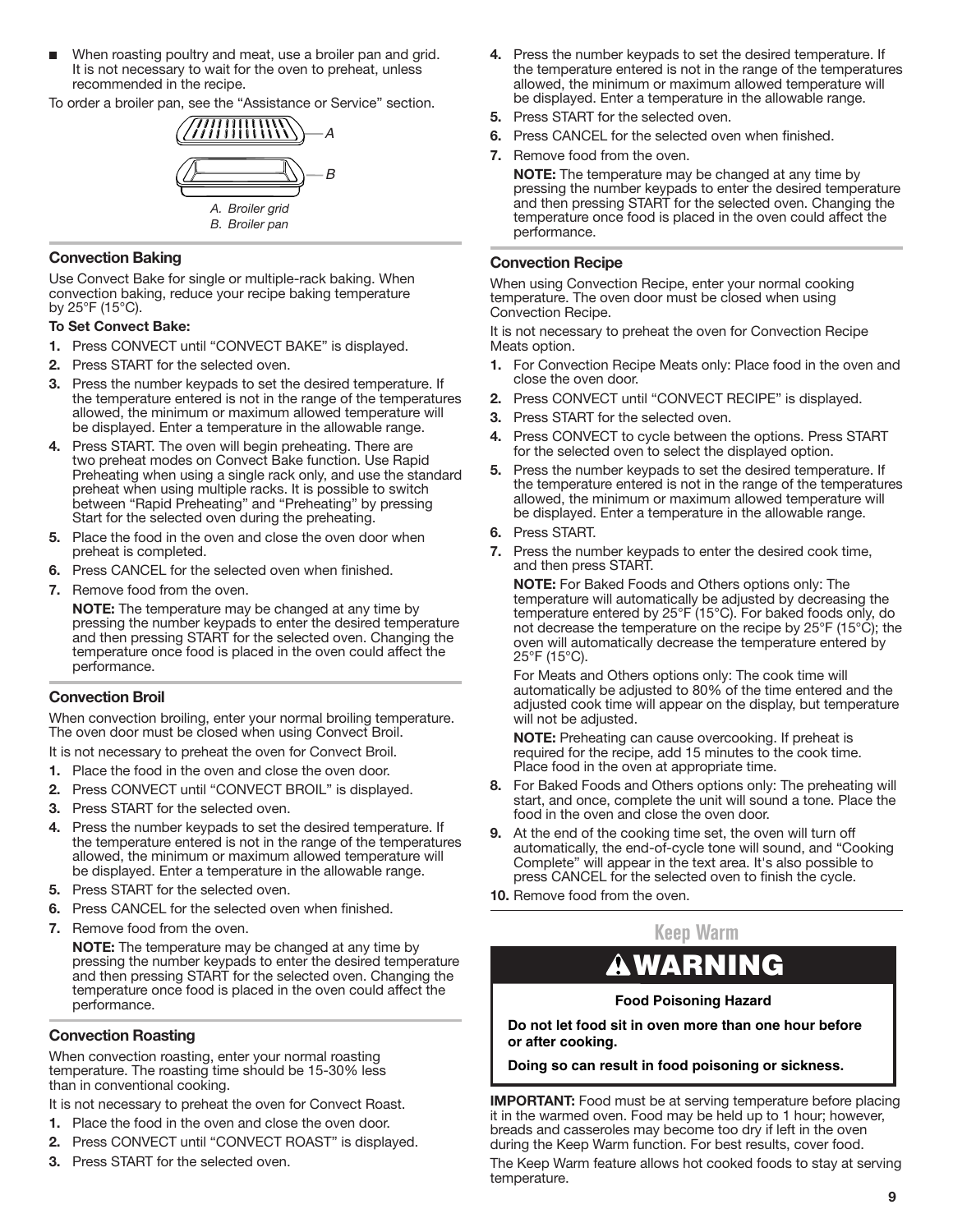## <span id="page-9-0"></span>**To Use:**

- **1.** Press KEEP WARM for the desired oven.
- **2.** Press the number keypads to set the desired temperature. If the temperature entered is not in the range of the temperatures allowed, the minimum or maximum allowed temperature will be displayed. Enter a temperature in the allowable range.

**NOTE:** The temperature may be changed at any time by pressing the number keypads to enter the desired temperature and then START for the selected oven.

For double ovens only: To change the temperature when both ovens are in use, touch any number keypad, then press "1" for the upper oven or "2" for the lower oven, then press the number keypads to enter the desired temperature, and then press START for the selected oven.

- **3.** Press START for the selected oven.
- **4.** Place food in the oven.
- **5.** Press CANCEL for the selected oven when finished.
- **6.** Remove food from the oven.

## **To Cancel Keep Warm:**

- **1.** Press CANCEL for the selected oven when finished.
- **2.** Remove food from oven.

# **Cook & Hold**

# WARNING

## **Food Poisoning Hazard**

**Do not let food sit in oven more than one hour before or after cooking.**

**Doing so can result in food poisoning or sickness.**

Cook & Hold allows the oven to be set to cook for a set length of time, followed by a 1-hour Keep Warm cycle.

Delay Cook & Hold allows the oven to be set to start cooking after a length of time you set, cook for a set length of time, followed by a 1-hour Keep Warm cycle.

Delay Start should not be used for food such as breads and cakes because they may not bake properly. Do not use delayed baking if oven is already hot.

**NOTE:** During the Cook & Hold function, the Delay Start and Cook Time are applied to the baking itself and not for the "Holding Warm" phase.

- **1.** Press BAKE for the desired oven.
- **2.** Use the number keypads to enter the desired temperature. **NOTE:** The temperature may be changed at any time by using the number keypad to enter the desired temperature, and then pressing START for the selected oven. Changing the temperature once food is placed in the oven could affect the
- performance. **3.** Press COOK & HOLD. For double ovens only: While both ovens are in use, press the "1" or "2" number keypad to select the desired oven.
- **4.** Use the number keypads to enter the desired cook time.
- **5.** (Optional) If a Delay Start is desired, press DELAY START. Use the number keypads to enter the desired time for delay. Repeat steps 1-3.
- **6.** Press START for the selected oven. The oven will preheat, and a beep will sound when the preheat is done.
- **7.** Place the food in the oven and close the oven door when preheat is complete.

**8.** At the end of the time set, the oven will keep warm automatically, the end-of-cycle tone will sound.

**NOTE:** The Set Cooking Time can be changed at any time during the cooking cycle by: pressing COOK TIME, entering the desired time using the number keypads, pressing START for the selected oven, and then pressing COOK & HOLD.

For double ovens only: To change the Cook Time when both ovens are in use, touch any number keypad, and then press "1" for the upper oven or press "2" for the lower oven. Press COOK TIME, enter the desired time using the number keypads, press START for the selected oven, and then press COOK & HOLD.

Once the cook time countdown is complete, "Cooking complete - Holding warm" will scroll in the text area until the door is opened, Cancel is pressed for the selected oven, or 1 hour has passed.

- **9.** Press CANCEL for the selected oven to complete the cycle.
- **10.** Remove food from the oven.

**NOTE:** To cancel the hold function without canceling the cooking cycle, press COOK & HOLD after the Cook & Hold function is enabled. The display will not display anything. Once the cook time countdown is complete, "Cooking complete" will scroll in the text area.

**Cook Time**

# WARNING

# **Food Poisoning Hazard**

**Do not let food sit in oven more than one hour before or after cooking.**

**Doing so can result in food poisoning or sickness.**

## **To Set a Timed Cook:**

- **1.** Press the keypad for any cooking function except Broil, Convect Broil, or Keep Warm.
- **2.** Press the number keypads to set the desired temperature. If the temperature entered is not in the range of the temperatures allowed, the minimum or maximum allowed temperature will be displayed. Enter a temperature in the allowable range.
- **3.** Press COOK TIME.
- **4.** Press the number keypads to enter the length of time to cook.
- **5.** Press START for the selected oven. The display will count down the time. When the time ends, the oven will shut off automatically.

The temperature and/or time setting can be changed at any time.

To change the temperature, repeat steps 2 through 5 and press START for the selected oven.

For double ovens only: To change the temperature when both ovens are in use, touch any number keypad, and then press "1" for the upper oven or press "2" for the lower oven, and repeat steps 2 through 5 for the selected oven.

The Cook Time (if available) can be changed by pressing COOK TIME, and then using the number keypad to enter desired time and pressing START.

For double ovens only: To change the Cook Time when both ovens are in use, touch any number keypad, and then press "1" for the upper oven or press "2" for the lower oven, and repeat steps 3 through 5.

To change the time setting, repeat steps 3 through 5.

For double ovens only: To change the time setting when both ovens are in use, touch any number keypad, and then press "1" for the upper oven or press "2" for the lower oven, and repeat steps 3 through 5.

**6.** Press CANCEL for the selected oven to clear the display.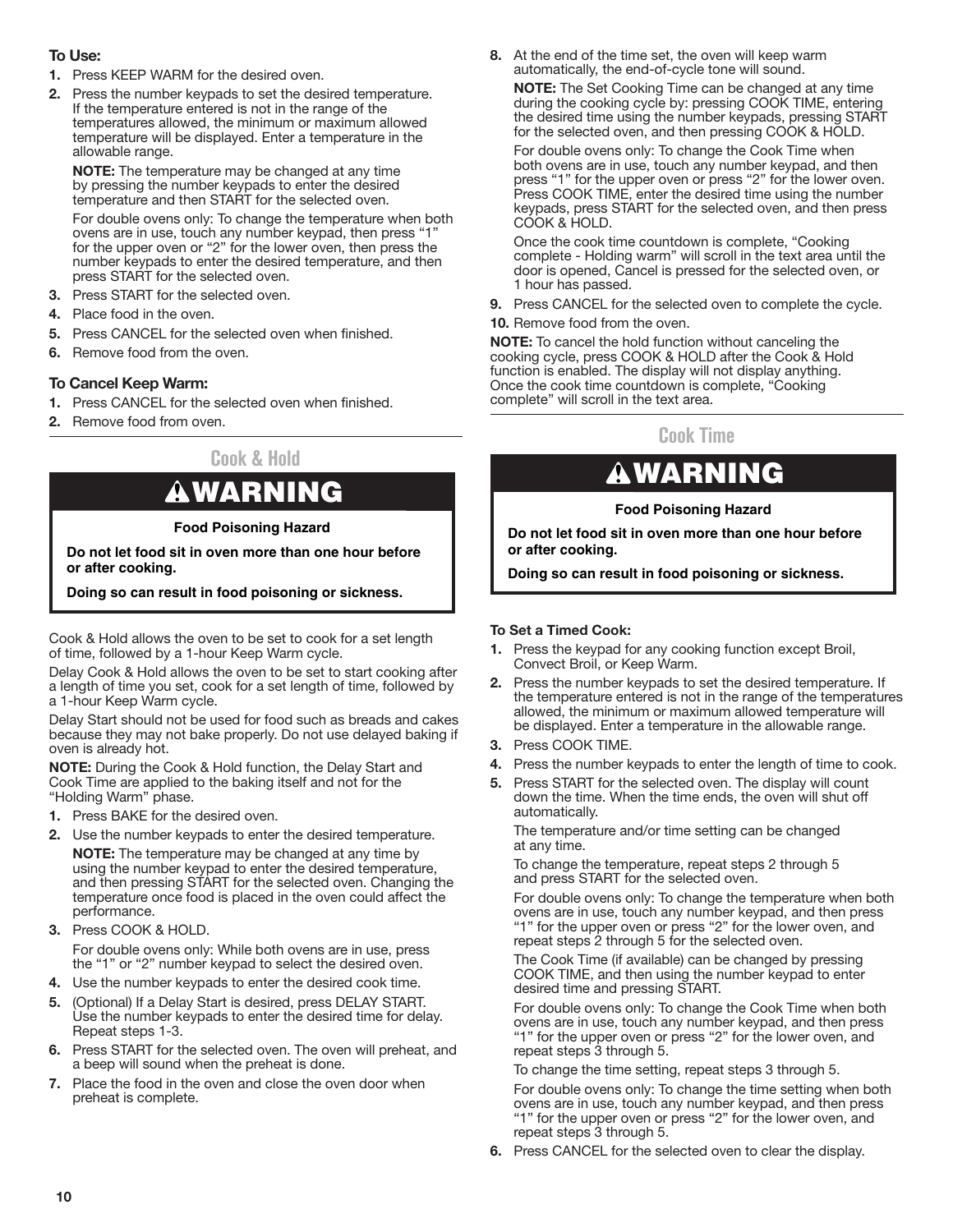## <span id="page-10-0"></span>**To Set a Delayed Timed Cook:**

- **1.** Press DELAY START.
- **2.** For double ovens only: Press the "1" or "2" number keypad to select the desired oven.
- **3.** Press the number keypads to enter the number of hours and/or minutes you want to delay the start time.
- **4.** Press the keypad for any cooking function except Broil, Convect Broil, or Keep Warm.
- **5.** Press the number keypads to set the desired temperature. If the temperature entered is not in the range of the temperatures allowed, the minimum or maximum allowed temperature will be displayed. Enter a temperature in the allowable range.
- **6.** Press START for the selected oven.
- **7.** Press the number keypads to enter the length of time to cook.
- **8.** Press START for the selected oven.

When the start time is reached, the oven will automatically turn on.

To change the temperature after the delay countdown, repeat steps 5 and 6.

For double ovens only: To change the temperature when both ovens are in use, touch any number keypad, then press "1" for the upper oven or press "2" for the lower oven and repeat steps 5 and 6.

To change the time after the delay countdown, press COOK TIME and then repeat steps 7 and 8.

For double ovens only: To change the time when both ovens are in use, touch any number keypad, then press "1" for the upper oven or press "2" for the lower oven, and repeat steps 7 and 8.

When the set cook time ends, the oven will shut off automatically.

**9.** Press CANCEL for the selected oven to clear the display.

# **OVEN CARE**

**Self-Cleaning Cycle**



**Keep children away from oven during Self-Cleaning cycle.**

**Failure to follow these instructions can result in burns.**

**IMPORTANT:** The health of some birds is extremely sensitive to the fumes given off during the Self-Cleaning cycle. Exposure to the fumes may result in death to certain birds. Always move birds to another closed and well-ventilated room.

Keep the kitchen well-ventilated during the Self-Cleaning cycle to help get rid of heat, odors and smoke.

Do not block the oven vent(s) during the Self-Cleaning cycle. Air must be able to move freely. Depending on your model, see the "Oven Vent(s)" section.

Do not clean, rub, damage or move the oven door gasket.

## **Prepare Oven:**

Remove the broiler pan, grid, cookware and bakeware, all cooking utensils, oven racks and aluminum foil and, on some models, the temperature probe from the oven.

- Use a damp cloth to clean inside door edge and the 11 /2" (38 mm) area around the inside oven cavity frame, being certain not to move or bend the gasket.
- Wipe out any loose soil to reduce smoke and avoid damage. At high temperatures, foods react with porcelain. Staining, etching, pitting, or faint white spots can result. This will not affect cooking performance.

#### **IMPORTANT:**

- Oven temperature must be below 500°F (260°C) to program a clean cycle.
- For double ovens only: Only 1 oven can be cleaned at a time.
- For double ovens only: Both oven doors will lock when either oven is running the Self-Cleaning cycle.

#### **How the Cycle Works:**

**IMPORTANT:** The heating and cooling of porcelain on steel in the oven may result in discoloring, loss of gloss, hairline cracks, and popping sounds.

The Self-Cleaning cycle uses very high temperatures, burning soil to a powdery ash.

Once the oven has completely cooled, remove ash with a damp cloth. To avoid breaking the glass, do not apply a cool damp cloth to the inner door glass before it has completely cooled.

The oven light will not light during the Self-Cleaning cycle.

To stop the Self-Cleaning cycle at anytime, press CANCEL for the selected oven. If the temperature is too high, the oven doors will remain locked.

When the oven is locked, the doors of the oven cannot be opened. To avoid damage to the doors, do not force the doors open when the oven is locked.

Before self-cleaning, make sure the doors are completely closed or the doors will not lock and the Self-Cleaning cycle will not begin.

**NOTE:** 12 hours must pass before the next Self-Cleaning cycle can begin.

The oven is preset for the recommended Self-Cleaning cycle; however, the time can be changed. Suggested clean times are 3 hours for light soil and between 4 hours and 5 hours for averageto-heavy soil.

Use the following chart as a guide to determine the desired cleaning level.

| <b>Cleaning Level</b> | <b>Total Cleaning Time</b><br>(Includes a 30-Minute Cool-Down Time) |
|-----------------------|---------------------------------------------------------------------|
|                       | 3 hours                                                             |
| 2                     | 3 hours 20 minutes                                                  |
| 3                     | 3 hours 40 minutes                                                  |
| 4                     | 4 hours                                                             |
| 5                     | 4 hours 30 minutes                                                  |
| 6                     | 5 hours                                                             |

#### **To Self-Clean:**

- **1.** Close the oven doors, and then press SELF CLEAN.
- **2.** For double ovens only: Press the "1" or "2" number keypad to select the desired oven to clean.
- **3.** Choose the Clean level desired by pressing the appropriate number keypad as instructed by the scrolling text.
- **4.** Press START for the selected oven.

The oven doors will automatically lock.

When the Self-Cleaning cycle is complete and the oven cools, the oven doors will unlock.

**5.** When the oven is completely cooled, remove ash with a damp cloth.

#### **To Delay Start Self-Clean:**

- **1.** Close the oven doors, and then press DELAY START.
- **2.** For double ovens only: Press the "1" or "2" number keypad to select the desired oven to clean.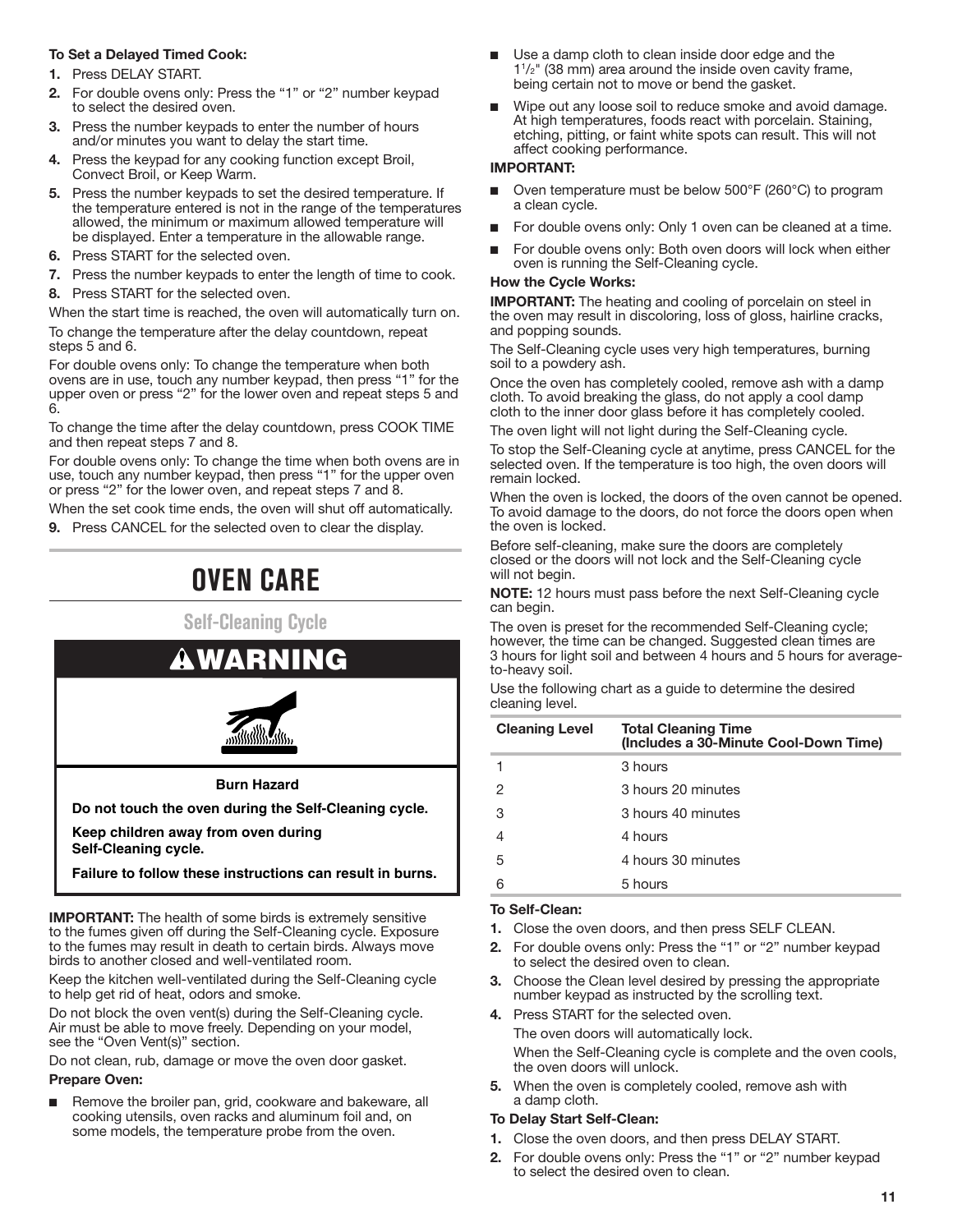- <span id="page-11-0"></span>**3.** Press the number keypads to enter the desired amount of time by which you want to delay the start.
- **4.** Press SELF CLEAN.
- **5.** Choose the clean level desired by pressing the appropriate number keypad as instructed by the scrolling text.
- **6.** Press START for the selected oven. The oven doors will automatically lock after the Delay Start countdown.

When the Self-Cleaning cycle is complete and the oven cools, the oven doors will unlock.

**7.** When the oven is completely cooled, remove ash with a damp cloth.

# **General Cleaning**

**IMPORTANT:** Before cleaning, make sure all controls are OFF and the oven is cool. Always follow label instructions on cleaning products. For additional information, you can visit the Frequently Asked Questions (FAQs) section of our website at **www.maytag.com**. In Canada, refer to the Customer Service section at **www.maytag.ca**.

Soap, water, and a soft cloth or sponge are suggested first unless otherwise noted.

# **EXTERIOR PORCELAIN ENAMAL SURFACES**

Food spills containing acids, such as vinegar and tomato, should be cleaned as soon as the entire oven is cool. These spills may affect the finish.

# **Cleaning Method:**

■ Glass cleaner, mild liquid cleaner, or nonabrasive scrubbing pad:

Gently clean around the model/serial/rating plate because scrubbing may remove numbers.

affresh<sup>®</sup> Kitchen and Appliance Cleaner Part Number W10355010 (not included): See the "Accessories" section for more information.

# **STAINLESS STEEL (On Some Models)**

**NOTE:** To avoid damage to stainless steel surfaces, do not use soap-filled scouring pads, abrasive cleaners, steel-wool pads, gritty washcloths, or abrasive paper towels. Damage may occur to stainless steel surfaces, even with one-time or limited use.

## **Cleaning Method:**

Rub in direction of grain to avoid damaging.

affresh<sup>®</sup> Stainless Steel Cleaner Part Number W10355016: See the "Accessories" section for more information.

# **METALLIC PAINT (On Some Models)**

Do not use abrasive cleaners, cleaners with bleach, rust removers, ammonia, or sodium hydroxide (lye) because paint surface may stain.

# **CONTROL PANEL AND OVEN DOOR EXTERIOR**

To avoid damage to the control panel, do not use abrasive cleaners, steel-wool pads, gritty washcloths, or abrasive paper towels.

### **Cleaning Method:**

- Glass cleaner and soft cloth or sponge:
- Apply glass cleaner to soft cloth or sponge, not directly on panel.
- affresh<sup>®</sup> Kitchen and Appliance Cleaner Part Number W10355010 (not included): See the "Accessories" section for more information.

# **OVEN RACKS**

## **Cleaning Method:**

- Steel-wool pad.
- For racks that have discolored and are harder to slide, a light coating of vegetable oil applied to the rack guides will help them slide.

# **OVEN CAVITY**

Do not use oven cleaners.

Food spills should be cleaned after the oven cools. At high temperatures, foods react with porcelain, and staining, etching, pitting, or faint white spots can result.

### **Cleaning Method:**

■ Self-Cleaning cycle: See the "Self-Cleaning Cycle" section first.

# **Oven Lights**

The oven light(s) are standard 40-watt appliance bulbs. Before replacing, make sure the oven is cool and the controls are turned off.

## **To Replace:**

- **1.** Disconnect power.
- **2.** Turn the glass bulb cover in the back of the oven counterclockwise to remove.
- **3.** Turn bulb counterclockwise to remove from socket.
- **4.** Replace bulb, and then bulb cover by turning clockwise.
- **5.** Reconnect power.

# **TROUBLESHOOTING**

First try the solutions suggested here. If you need further assistance or more recommendations that may help you avoid a service call, refer to the warranty page in this manual and scan the code there with your mobile device, or visit **http://www.maytag.com/product\_help**. In Canada, visit **http://www.maytag.ca**.

Contact us by mail with any questions or concerns at the address below:

In the U.S.A.:

Maytag Brand Home Appliances Customer eXperience Center 553 Benson Road Benton Harbor, MI 49022-2692

In Canada:

Maytag Brand Home Appliances Customer eXperience Centre 200 - 6750 Century Ave. Mississauga, Ontario L5N 0B7

Please include a daytime phone number in your correspondence.

| <b>PROBLEM</b>       | <b>POSSIBLE CAUSES AND/OR SOLUTIONS</b>                                                                                                                                |
|----------------------|------------------------------------------------------------------------------------------------------------------------------------------------------------------------|
| Nothing will operate | <b>Oven isn't wired properly:</b> See the Installation Instructions.                                                                                                   |
|                      | Household fuse is blown or a circuit breaker is tripped: Replace the fuse or reset the circuit breaker.<br>If the problem continues, call an electrician.              |
|                      | The control displays an F9 or F9 E0 error code: The electrical outlet in the home may be miswired.<br>Contact a qualified electrician to verify the electrical supply. |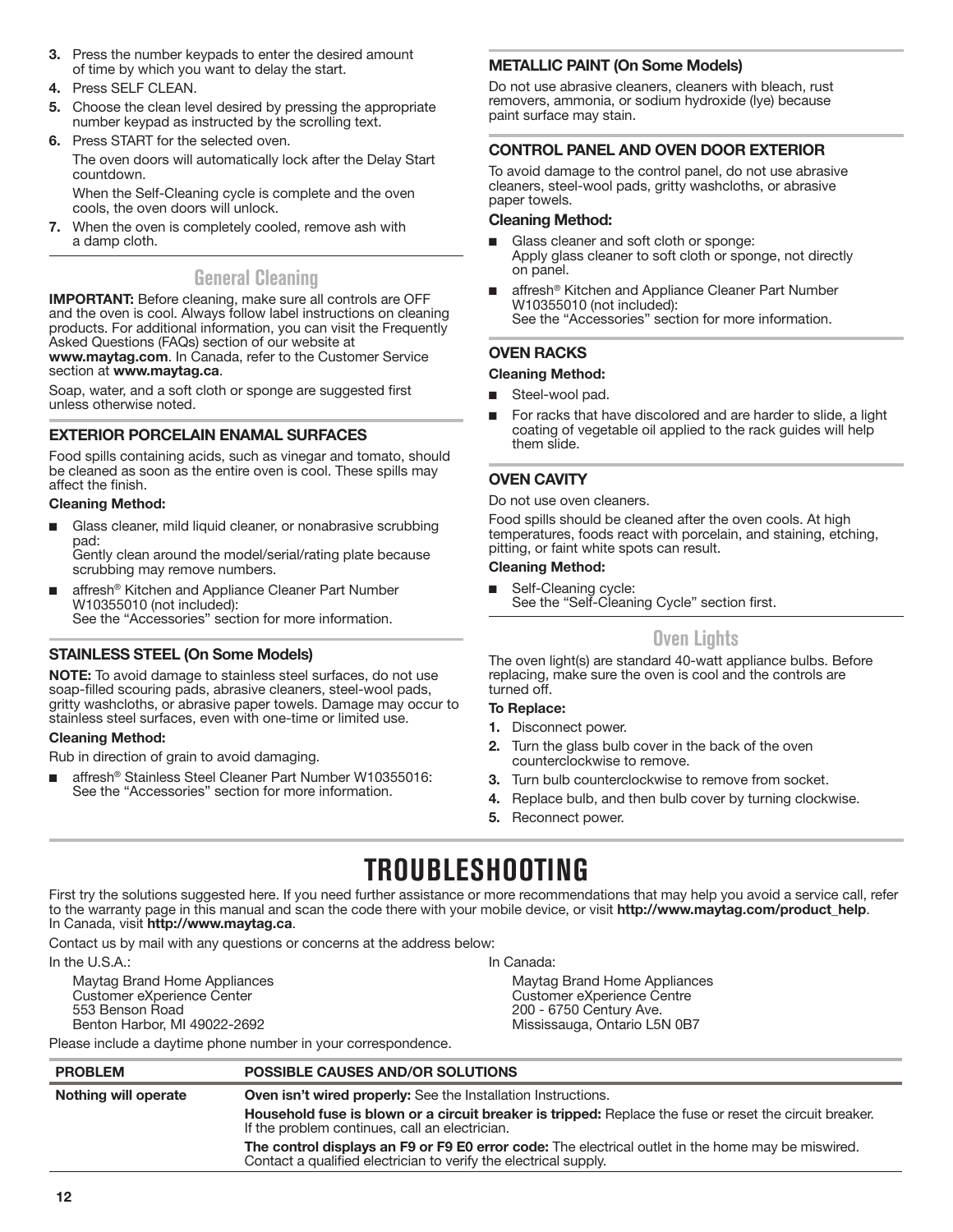<span id="page-12-0"></span>

| <b>PROBLEM</b>                                    | <b>POSSIBLE CAUSES AND/OR SOLUTIONS</b>                                                                                                                                                                                                                                                                 |
|---------------------------------------------------|---------------------------------------------------------------------------------------------------------------------------------------------------------------------------------------------------------------------------------------------------------------------------------------------------------|
| Oven will not operate                             | <b>Delay Start is set:</b> See the "Cook Time" section.                                                                                                                                                                                                                                                 |
|                                                   | <b>Control Lock is on:</b> Press and hold CONTROL LOCK for 3 seconds to unlock.                                                                                                                                                                                                                         |
|                                                   | <b>Control is in Demo mode:</b> See the "Electronic Oven Controls" section. Demo mode is used for display<br>models in a showroom.                                                                                                                                                                      |
|                                                   | Electronic oven control set incorrectly: See the "Electronic Oven Controls" section.                                                                                                                                                                                                                    |
| Oven temperature too high<br>or too low           | <b>Oven temperature needs adjustment:</b> See "Oven Temperature Control" in the "Electronic Oven<br>Controls" section.                                                                                                                                                                                  |
| <b>Display shows messages</b>                     | Power failure (Display shows incorrect time): On some models, reset the clock if needed.<br>See the "CLOCK" keypad feature in the "Feature Guide" section.                                                                                                                                              |
|                                                   | Error code (Display shows letter followed by number): Power OFF, wait 10 seconds, and then power<br>ON. Press CANCEL to clear the display. See "Control Display" in the "Electronic Oven Controls" section.<br>If it reappears, call for service. See the "Warranty" section for contact information.   |
| Self-Cleaning cycle did not<br>work on all spills | Several cooking cycles between Self-Cleaning cycles or spills on oven walls and doors: Run<br>additional Self-Cleaning cycles. The affresh <sup>®</sup> Kitchen and Appliance Cleaner can be used for stubborn<br>soils. See the "Accessories" and "Self-Cleaning Cycle" sections for more information. |
| Oven cooking results not                          | The set temperature was incorrect: Double-check the recipe in a reliable cookbook.                                                                                                                                                                                                                      |
| what expected                                     | Oven temperature needs adjustment: See "Oven Temperature Control" in the "Electronic Oven<br>Controls" section.                                                                                                                                                                                         |
|                                                   | <b>Oven was not preheated:</b> See the "Baking and Roasting" section.                                                                                                                                                                                                                                   |
|                                                   | Racks were positioned improperly: See the "Positioning Racks and Bakeware" section.                                                                                                                                                                                                                     |
|                                                   | Not enough air circulation around bakeware: See the "Positioning Racks and Bakeware" section.                                                                                                                                                                                                           |
|                                                   | Batter distributed unevenly in pan: Check that batter is level in the pan.                                                                                                                                                                                                                              |
|                                                   | Darker browning of food caused by dull or dark bakeware: Lower the oven temperature 25°F (15°C)<br>or move rack to a higher position in the oven.                                                                                                                                                       |
|                                                   | Lighter browning of food caused by shiny or light-colored bakeware: Move rack to a lower position<br>in the oven.                                                                                                                                                                                       |
|                                                   | <b>Incorrect length of cooking time was used:</b> Adjust cooking time.                                                                                                                                                                                                                                  |
|                                                   | <b>Oven door was not closed:</b> Be sure that the bakeware does not keep the door from closing.                                                                                                                                                                                                         |
|                                                   | Oven door was opened during cooking: Oven peeking releases oven heat and can result in longer<br>cooking times.                                                                                                                                                                                         |
|                                                   | Rack is too close to bake burner, making baked items too brown on bottom: Move rack to higher<br>position in the oven.                                                                                                                                                                                  |
|                                                   | <b>Pie crusts browning too quickly:</b> Use aluminum foil to cover the edge of the crust and/or reduce<br>baking temperature.                                                                                                                                                                           |
|                                                   |                                                                                                                                                                                                                                                                                                         |

# **ACCESSORIES**

For accessories in the U.S.A., you can visit our website at **www.maytag.com** or call us at **1-800-688-9000**. In Canada, visit our website at **www.maytag.ca** or call us at **1-800-807-6777**.

### **affresh**® **Stainless Steel Cleaning Wipes**

(stainless steel models) Order Part Number W10355049

# **affresh**® **Stainless Steel Cleaner**

(stainless steel models) Order Part Number W10355016

**affresh**® **Kitchen and Appliance Cleaner**

Order Part Number W10355010

**Granite Cleaner and Polish** Order Part Number W10275756

**Porcelain Broiler Pan and Grid** Order Part Number 4396923

**Premium Broiler Pan and Roasting Rack** Order Part Number W10123240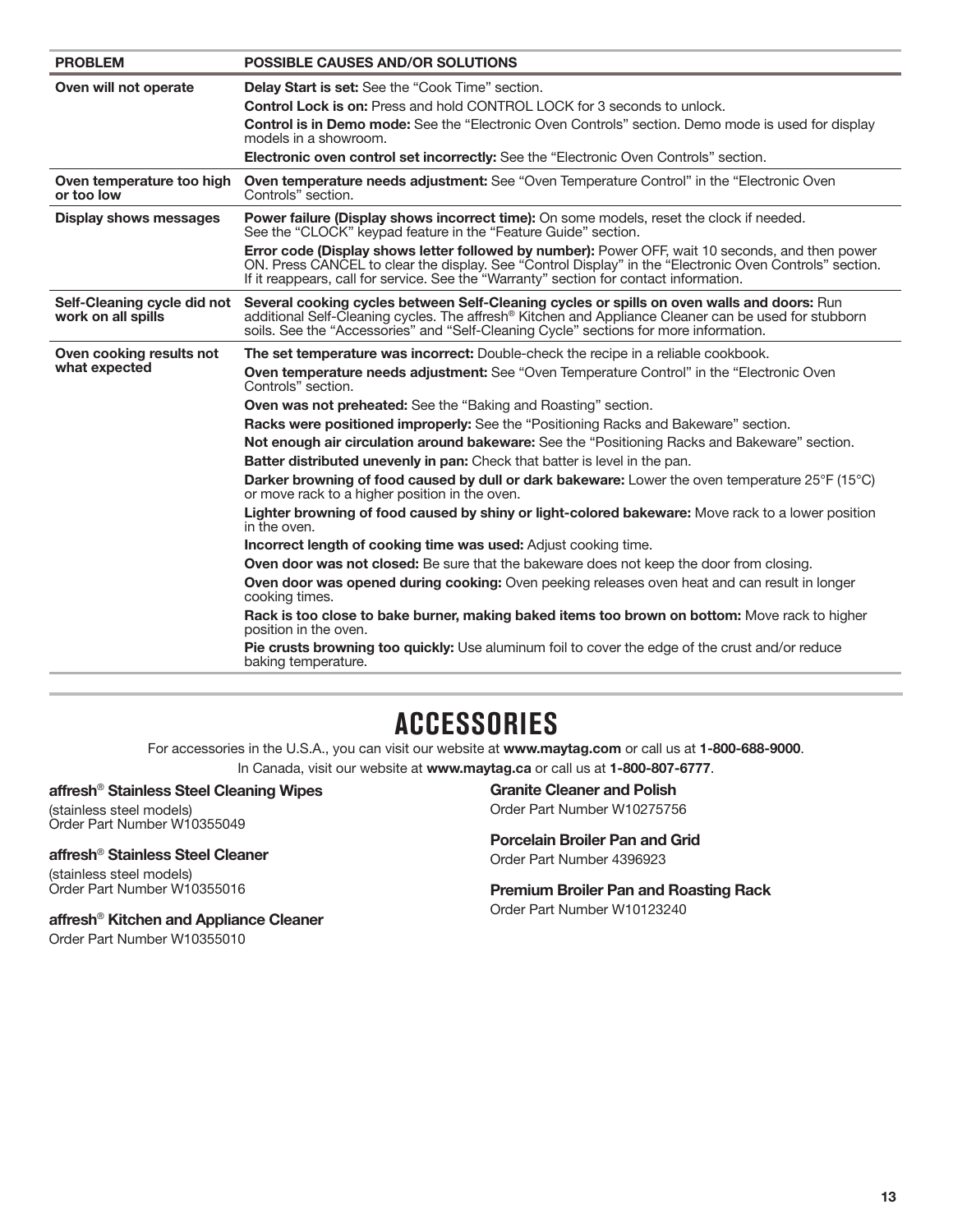# <span id="page-13-0"></span>**MAYTAG® BUILT-IN OVEN LIMITED WARRANTY**

ATTACH YOUR RECEIPT HERE. PROOF OF PURCHASE IS REQUIRED TO OBTAIN WARRANTY SERVICE.

Please have the following information available when you call the Customer eXperience Center:

- Name, address and telephone number
- Model number and serial number
- A clear, detailed description of the problem
- Proof of purchase including dealer or retailer name and address

# **IF YOU NEED SERVICE:**

- **1.** Before contacting us to arrange service, please determine whether your product requires repair. Some questions can be addressed without service. Please take a few minutes to review the Troubleshooting or Problem Solver section of the Use and Care Guide, scan the QR code on the right to access additional resources, or visit https://www.maytag.com/product\_help.
- **2.** All warranty service is provided exclusively by our authorized Maytag Service Providers. In the U.S. and Canada, direct all requests for warranty service to:

#### **Maytag Customer eXperience Center**

#### **In the U.S.A., call 1-800-688-9900. In Canada, call 1-800-807-6777.**

If outside the 50 United States or Canada, contact your authorized Maytag dealer to determine whether another warranty applies

### **TEN YEAR LIMITED WARRANTY**

### **WHAT IS COVERED WHAT IS NOT COVERED**

#### **FIRST YEAR LIMITED WARRANTY (PARTS AND LABOR)**

For one year from the date of purchase, when this major appliance is installed, operated and maintained according to instructions attached to or furnished with the product, Maytag brand of Whirlpool Corporation or Whirlpool Canada, LP (hereafter "Maytag") will pay for factory specified replacement parts and repair labor to correct defects in materials or workmanship that existed when this major appliance was purchased, or at its sole discretion replace the product. In the event of product replacement, your appliance will be warranted for the remaining term of the original unit's warranty period.

#### **SECOND THROUGH TENTH YEAR LIMITED WARRANTY (CERTAIN COMPONENT PARTS ONLY - LABOR NOT INCLUDED)**

In the second through tenth years from the date of original purchase, when this major appliance is installed, operated and maintained according to instructions attached to or furnished with the product, Maytag will pay for factory specified parts for the following components to correct non-cosmetic defects in materials or workmanship in these parts that prevent function of this major appliance and that existed when this major appliance was purchased. This is a limited 10-year warranty on the below named parts only and does not include repair labor.

- Electric Bake/Broil (Excludes Convection Element)
- Cavity (Rust Through and Broken Welds Only)

YOUR SOLE AND EXCLUSIVE REMEDY UNDER THIS LIMITED WARRANTY SHALL BE PRODUCT REPAIR AS PROVIDED HEREIN. Service must be provided by a Maytag designated service company. This limited warranty is valid only in the United States or Canada and applies only when the major appliance is used in the country in which it was purchased. This limited warranty is effective from the date of original consumer purchase. Proof of original purchase date is required to obtain service under this limited warranty.

**1.** Commercial, non-residential, multiple-family use, or use inconsistent with published user, operator or installation instructions.

- **2.** In-home Instruction on how to use your product.
- **3.** Service to correct improper product maintenance or installation, installation not in accordance with electrical or plumbing codes or correction of household electrical or plumbing (i.e. house wiring, fuses or water inlet hoses).
- **4.** Consumable parts (i.e. light bulbs, batteries, air or water filters, etc.).
- **5.** Defects or damage caused by the use of non-genuine Maytag parts or accessories.
- **6.** Conversion of your product from natural gas or L.P. gas.
- **7.** Damage from accident, misuse, abuse, fire, floods, acts of God or use with products not approved by Maytag.
- **8.** Repairs to parts or systems to correct product damage or defects caused by unauthorized service, alteration or modification of the appliance.
- **9.** Cosmetic damage including scratches, dents, chips, and other damage to appliance finishes unless such damage results from defects in materials and workmanship and is reported to Maytag within 30 days.
- **10.** Discoloration, rust or oxidation of surfaces resulting from caustic or corrosive environments including but not limited to high salt concentrations, high moisture or humidity or exposure to chemicals.
- **11.** Food loss due to product failure.
- **12.** Pick-up or delivery. This product is intended for in-home repair.
- **13.** Travel or transportation expenses for service in remote locations where an authorized Maytag servicer is not available.
- **14.** Removal or reinstallation of inaccessible appliances or built-in fixtures (i.e. trim, decorative panels, flooring, cabinetry, islands, countertops, drywall, etc.) that interfere with servicing, removal or replacement of the product.
- **15.** Service or parts for appliances with original model/serial numbers removed, altered or not easily determined.

**The cost of repair or replacement under these excluded circumstances shall be borne by the customer.** 

#### **DISCLAIMER OF IMPLIED WARRANTIES**

IMPLIED WARRANTIES, INCLUDING ANY IMPLIED WARRANTY OF MERCHANTABILITY OR IMPLIED WARRANTY OF FITNESS FOR A PARTICULAR PURPOSE, ARE LIMITED TO ONE YEAR OR THE SHORTEST PERIOD ALLOWED BY LAW. Some states and provinces do not allow limitations on the duration of implied warranties of merchantability or fitness, so this limitation may not apply to you. This warranty gives you specific legal rights, and you also may have other rights that vary from state to state or province to province.

#### **DISCLAIMER OF REPRESENTATIONS OUTSIDE OF WARRANTY**

Maytag makes no representations about the quality, durability, or need for service or repair of this major appliance other than the representations contained in this warranty. If you want a longer or more comprehensive warranty than the limited warranty that comes with this major appliance, you should ask Maytag or your retailer about buying an extended warranty.

### **LIMITATION OF REMEDIES; EXCLUSION OF INCIDENTAL AND CONSEQUENTIAL DAMAGES**

YOUR SOLE AND EXCLUSIVE REMEDY UNDER THIS LIMITED WARRANTY SHALL BE PRODUCT REPAIR AS PROVIDED HEREIN. MAYTAG SHALL NOT BE LIABLE FOR INCIDENTAL OR CONSEQUENTIAL DAMAGES. Some states and provinces do not allow the exclusion or limitation of incidental or consequential damages, so these limitations and exclusions may not apply to you. This warranty gives you specific legal rights, and you also may have other rights that vary from state to state or province to province.



https://www.maytag.com/ product\_help

**14**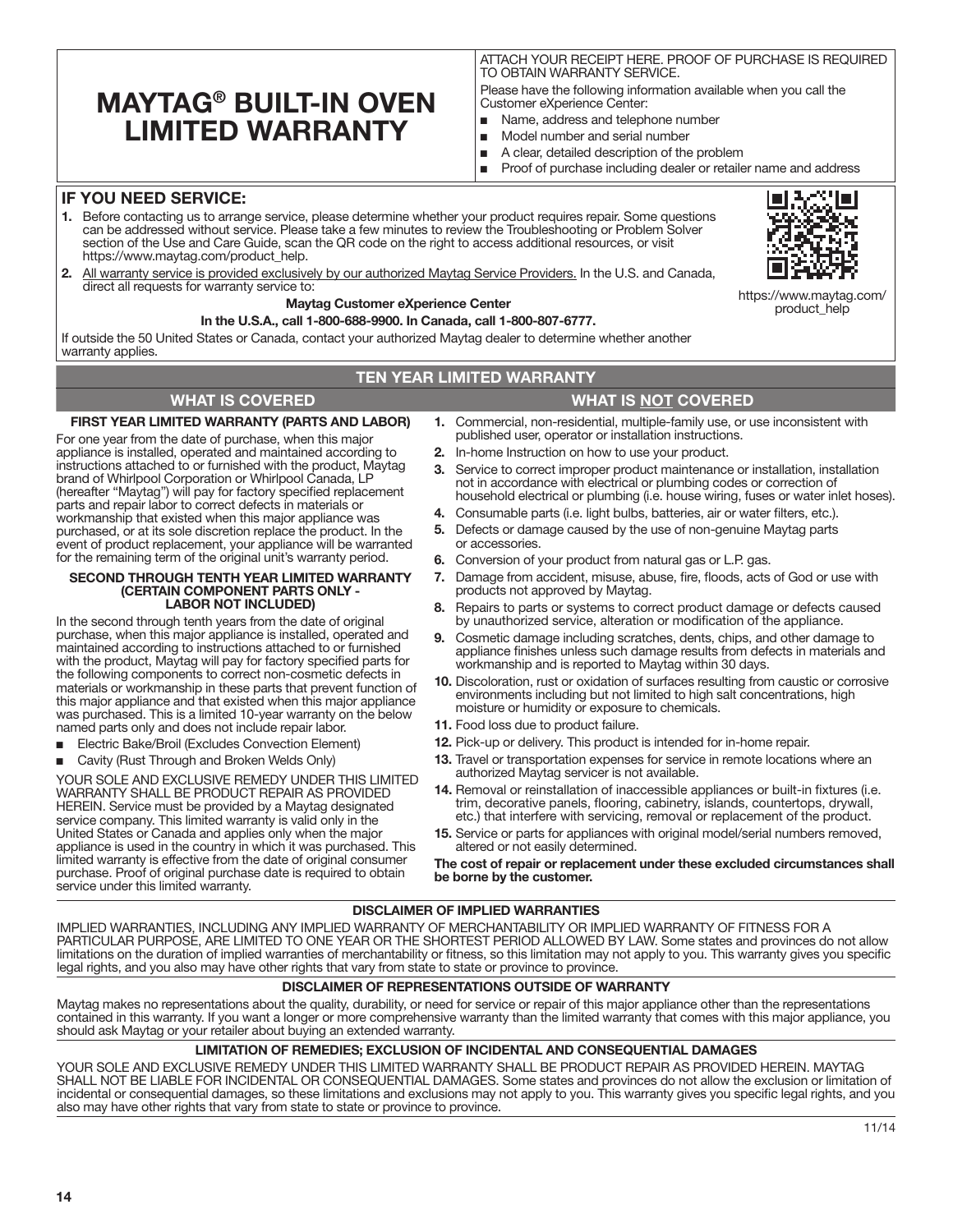# **INSTRUCTIONS D'UTILISATION DU FOUR ÉLECTRIQUE ENCASTRÉ SIMPLE ET DOUBLE**

MERCI d'avoir acheté ce produit de grande qualité. Enregistrez la cuisinière sur **www.maytag.com**. Au Canada, enregistrer le four sur **www.maytag.ca**.

**MAYTAG®** 

Pour référence ultérieure, consigner par écrit les numéros de modèle et de série de votre produit. On peut les trouver sous le panneau de configuration sur les fours simples et sous le panneau de configuration sur la cavité supérieure du four sur les fours doubles. Numéro de modèle entre la component de série de série de série de série de série de série de série de série de

# **Table des matières**

| Positionnement des grilles et des ustensiles |  |
|----------------------------------------------|--|
|                                              |  |
|                                              |  |
|                                              |  |
|                                              |  |
|                                              |  |
|                                              |  |
|                                              |  |
|                                              |  |
|                                              |  |
|                                              |  |
|                                              |  |
|                                              |  |
|                                              |  |
|                                              |  |
|                                              |  |
|                                              |  |
|                                              |  |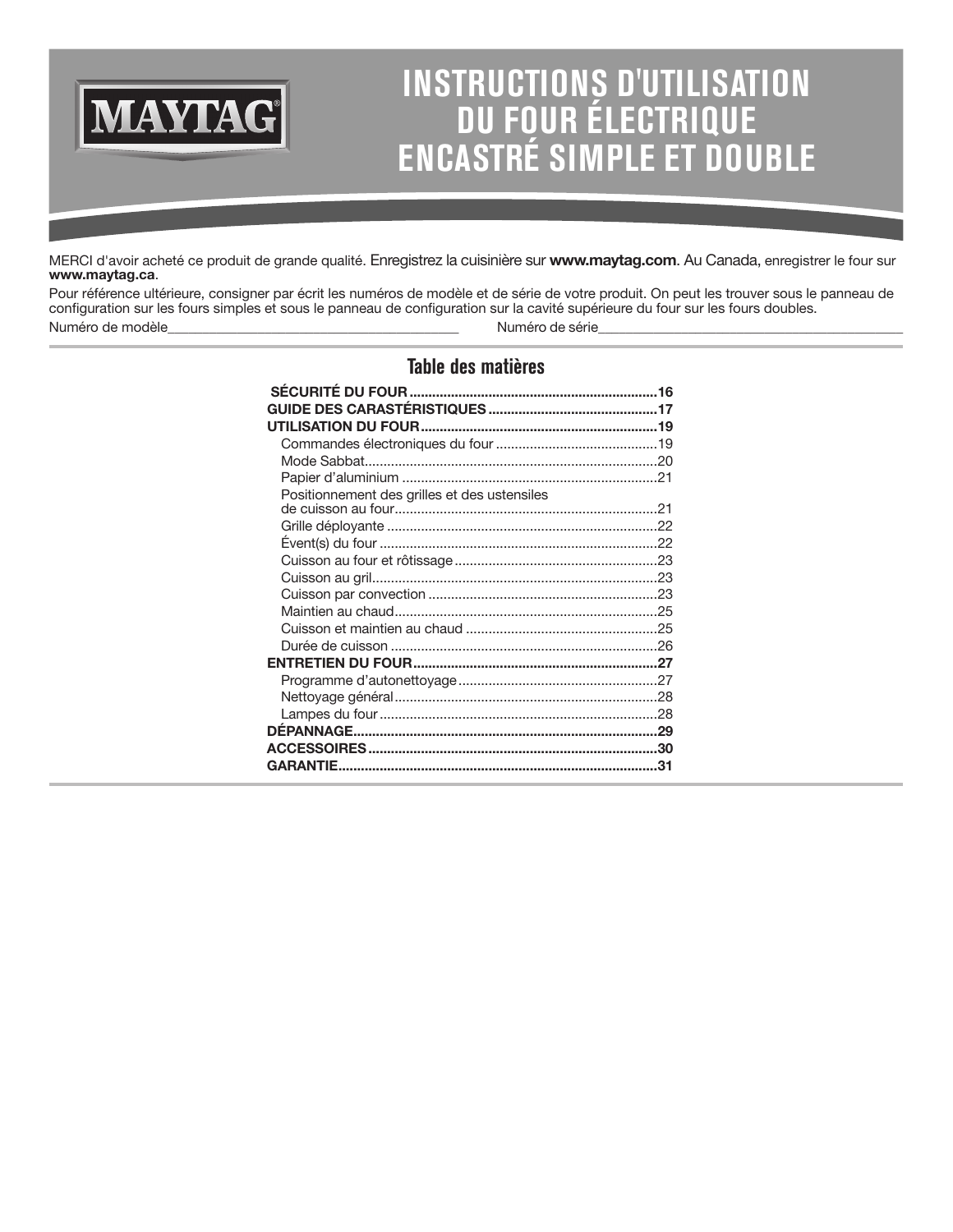# **SÉCURITÉ DU FOUR**

# **Votre sécurité et celle des autres est très importante.**

<span id="page-15-0"></span>Nous donnons de nombreux messages de sécurité importants dans ce manuel et sur votre appareil ménager. Assurez-vous de toujours lire tous les messages de sécurité et de vous y conformer.



Voici le symbole d'alerte de sécurité.

Ce symbole d'alerte de sécurité vous signale les dangers potentiels de décès et de blessures graves à vous et à d'autres.

Tous les messages de sécurité suivront le symbole d'alerte de sécurité et le mot "DANGER" ou "AVERTISSEMENT". Ces mots signifient :

# DANGER

# AVERTISSEMENT

**Risque possible de décès ou de blessure grave si vous ne suivez pas immédiatement les instructions.** 

**Risque possible de décès ou de blessure grave si vous ne suivez pas les instructions.** 

Tous les messages de sécurité vous diront quel est le danger potentiel et vous disent comment réduire le risque de blessure et ce qui peut se produire en cas de non-respect des instructions.

# **IMPORTANTES INSTRUCTIONS DE SÉCURITÉ**

**AVERTISSEMENT :** Pour réduire le risque d'incendie, de choc électrique, de blessures corporelles ou de dommages lors de l'utilisation du four, il convient d'observer certaines précautions élémentaires dont les suivantes :

- Installation appropriée S'assurer que le four est convenablement installé et relié à la terre par un technicien qualifié.
- Ne jamais utiliser le four pour chauffer ou réchauffer une pièce.
- Ne pas laisser les enfants seuls Les enfants ne doivent pas être laissés seuls ou sans surveillance dans la pièce où le four est en service. Ne jamais laisser les enfants s'asseoir ou se tenir sur une partie quelconque du four.
- Porter des vêtements appropriés Les vêtements amples ou détachés ne doivent jamais être portés pendant l'utilisation du four.
- Entretien par l'utilisateur Ne pas réparer ni remplacer toute pièce du four si ce n'est pas spécifiquement recommandé dans le manuel. Toute autre opération d'entretien ou de réparation doit être confiée à un technicien qualifié.
- Ne pas utiliser d'eau pour éteindre un feu de graisse -Étouffer le feu ou les flammes ou utiliser des extincteurs polyvalents à produits chimiques secs ou un extincteur à mousse.
- Utiliser seulement des mitaines sèches de four Des mitaines de four mouillées ou humides sur des surfaces chaudes peuvent provoquer des brûlures provenant de la vapeur. Ne pas laisser les mitaines de four toucher les éléments chauffants. Ne pas utiliser une serviette ou un tissu épais.
- Exercer une grande prudence lors de l'ouverture de la porte. Laisser l'air chaud ou la vapeur s'échapper avant d'enlever ou de remplacer un plat.
- Ne pas faire chauffer des contenants fermés L'accumulation de pression peut causer une explosion du contenant et des blessures.
- Ne jamais obstruer les ouvertures des évents.
- Placement des grilles du four Toujours placer les grilles du four à l'endroit désiré, lorsque le four est froid. Si la grille doit être déplacée lorsque le four est chaud, ne pas laisser des mitaines de four toucher l'élément chauffant dans le four.
- Remisage dans le four Des matériaux inflammables ne doivent pas être remisés dans un four.
- NE PAS TOUCHER LES ÉLÉMENTS CHAUFFANTS OU LES SURFACES INTÉRIEURES DU FOUR – les éléments chauffants peuvent être chauds même s'ils ont une teinte foncée. Les surfaces intérieures de four deviennent assez chaudes pour causer des brûlures. Pendant et après l'utilisation, ne pas toucher ou laisser des vêtements ou autres matériaux inflammables venir en contact avec les éléments chauds ou les surfaces intérieures chaudes du four avant qu'ils aient eu assez de temps pour refroidir. D'autres surfaces du four peuvent devenir assez chaudes pour causer des brûlures. Ces surfaces comprennent les ouvertures de l'évent du four et la surface près de ces ouvertures, les portes du four et les hublots des portes du four.

## **Fours autonettoyants :**

- Ne pas nettoyer le joint de la porte Le joint de la porte est essentiel pour l'étanchéité. Veiller à ne pas frotter, endommager ou déplacer le joint.
- Ne pas utiliser les produits commerciaux de nettoyage de four – On ne doit pas utiliser un produit commercial de nettoyage de four ou un enduit de protection des surfaces internes du four quel qu'en soit le type, sur les surfaces du four ou les surfaces voisines.
- Nettoyer uniquement les pièces indiquées dans le manuel.
- Avant d'exécuter le programme d'autonettoyage du four, enlever la lèchefrite et sa grille et les autres ustensiles.

# **CONSERVEZ CES INSTRUCTIONS**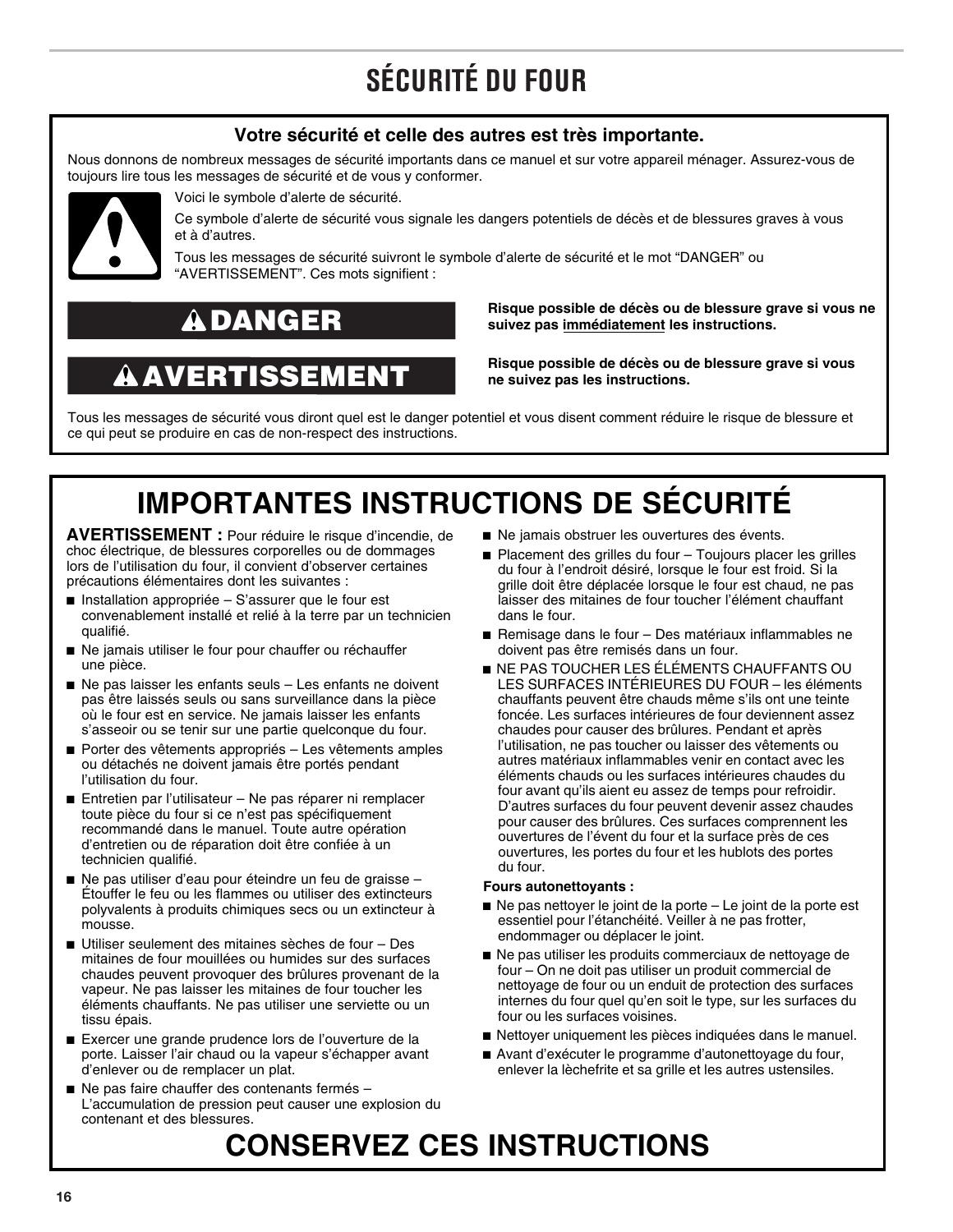<span id="page-16-0"></span>Avertissements de la proposition 65 de l'État de Californie :

AVERTISSEMENT : Ce produit contient au moins un produit chimique connu par l'État de Californie pour être à l'origine de cancers.

AVERTISSEMENT : Ce produit contient au moins un produit chimique connu par l'État de Californie pour être à l'origine de malformations et autres déficiences de naissance.

# **GUIDE DES CARASTÉRISTIQUES**

Ce manuel couvre différents modèles. Le modèle que vous avez peut comporter toutes les caractéristiques énumérées ou seulement certaines d'entre elles. Consulter ce manuel ou la section d'aide à la clientèle sur **www.maytag.com**. Au Canada, consulter la section Service à la clientèle sur **www.maytag.ca**. Pour obtenir plus d'information sur une caractéristique ou sur les étapes pour utiliser les caractéristiques mentionnées, consulter la section titre de la caractéristique.

#### A AVERTISSEME

#### **Risque d'empoisonnement alimentaire**

**Ne pas laisser des aliments dans un four plus d'une heure avant ou après la cuisson.**

**Le non-respect de cette instruction peut causer un empoisonnement alimentaire ou une maladie.**

#### **Four simple**

|                                                                   | options<br>---<br>╼<br>delay<br>cook<br>cook<br>time<br>& hold<br>start                                                            | $ -$  | 4                     |                                                                                                          | start            |
|-------------------------------------------------------------------|------------------------------------------------------------------------------------------------------------------------------------|-------|-----------------------|----------------------------------------------------------------------------------------------------------|------------------|
| ╼<br>bake<br>broil<br>convect<br>keep<br>warm<br>bake/broil/roast | –™—<br>—≖<br>self<br>clean<br>$\begin{array}{c} \textbf{control} \\ \textbf{lock} \\ \textit{hold 3 sec.} \end{array}$<br>settings | light | $\frac{1}{\sqrt{10}}$ | $\begin{array}{c}\n\textbf{Kitchen} \\ \textbf{timer} \\ \textbf{fimer} \\ \textit{on/off}\n\end{array}$ | $\sim$<br>cancel |

**Four double**

| upper oven<br>broil<br>bake | <u>__</u><br>convect<br>keep<br>bake/broil/roast<br>warm | cook<br>time       | options<br>delay<br>start | ∼—<br>cook<br>& hold           | $-1$<br>light |               |        | o                                       | start<br>cancel<br>upper<br>upper |
|-----------------------------|----------------------------------------------------------|--------------------|---------------------------|--------------------------------|---------------|---------------|--------|-----------------------------------------|-----------------------------------|
| bake                        | lower oven<br>. <del>.</del><br>broil<br>keep<br>warm    | ╼<br>self<br>clean | settings                  | control<br>lock<br>hold 3 sec. |               | $ -$<br>clock | ۰<br>0 | o<br>$-1$<br>kitchen<br>timer<br>on/off | start<br>cancel<br>lower<br>lower |

| <b>TOUCHE</b>                                                                            | <b>CARACTÉRISTIQUE</b>            | <b>INSTRUCTIONS</b>                                                                                                                                                                                                                                                                                                                                                                                                                                                                                                                                                                                                                                                                                                                                                                                                         |
|------------------------------------------------------------------------------------------|-----------------------------------|-----------------------------------------------------------------------------------------------------------------------------------------------------------------------------------------------------------------------------------------------------------------------------------------------------------------------------------------------------------------------------------------------------------------------------------------------------------------------------------------------------------------------------------------------------------------------------------------------------------------------------------------------------------------------------------------------------------------------------------------------------------------------------------------------------------------------------|
| <b>CLOCK</b><br>(horloge)                                                                | Horloge                           | Cette horloge peut utiliser un programme de 12 ou 24 heures. Voir la section<br>"Commandes électroniques du four".<br>1. Appuyer sur CLOCK (horloge) jusqu'à afficher "CLOCK" (horloge).<br>2. Appuyer sur les touches numériques pour régler l'heure du jour.<br><b>3.</b> Appuyer sur START (mise en marche).                                                                                                                                                                                                                                                                                                                                                                                                                                                                                                             |
| <b>LIGHT</b><br>(lampe du four)                                                          | Lampe de<br>la cavité du four     | Alors que la(les) porte(s) du four sont fermées, appuyer sur la touche lampe pour<br>allumer ou éteindre la(les) lampe(s). La(Les) lampe(s) du four s'allument à l'ouverture<br>de la porte.                                                                                                                                                                                                                                                                                                                                                                                                                                                                                                                                                                                                                                |
| <b>KITCHEN TIMER</b><br><b>ON/OFF</b><br>(marche/arrêt<br>de la minuterie<br>de cuisine) | <b>Minuterie</b><br>du four       | La minuterie peut être réglée en heures ou en minutes jusqu'à concurrence de<br>9 heures et 59 minutes.<br>1. Appuyer sur KITCHEN TIMER ON/OFF (marche/arrêt de la minuterie de cuisine).<br>2. Appuyer sur les touches numériques pour régler la durée en hr-min. Les zéros<br>de gauche peuvent ne pas être entrés. Entrer "2" pour 2 minutes par exemple.<br>3. Appuyer sur KITCHEN TIMER ON/OFF (marche/arrêt de la minuterie de<br>cuisine) pour commencer le compte à rebours. Si activés, le(les) signal(signaux)<br>sonore(s) de la minuterie retentissent à la fin du compte à rebours.<br>4. Appuyer sur KITCHEN TIMER ON/OFF (marche/arrêt de la minuterie de cuisine)<br>pour annuler la minuterie et revenir à l'heure du jour. Ne pas appuyer sur la<br>touche Cancel (annulation), sinon le four s'éteindra. |
| <b>START</b><br>(mise en marche)                                                         | <b>Démarrage</b><br>de la cuisson | La touche Start (mise en marche) met en marche n'importe quelle fonction du<br>four sélectionné. Si, après avoir appuyé sur une touche, on n'appuie pas sur<br>Start (mise en marche) dans les 2 minutes qui suivent, la fonction est annulée et<br>l'heure s'affiche.                                                                                                                                                                                                                                                                                                                                                                                                                                                                                                                                                      |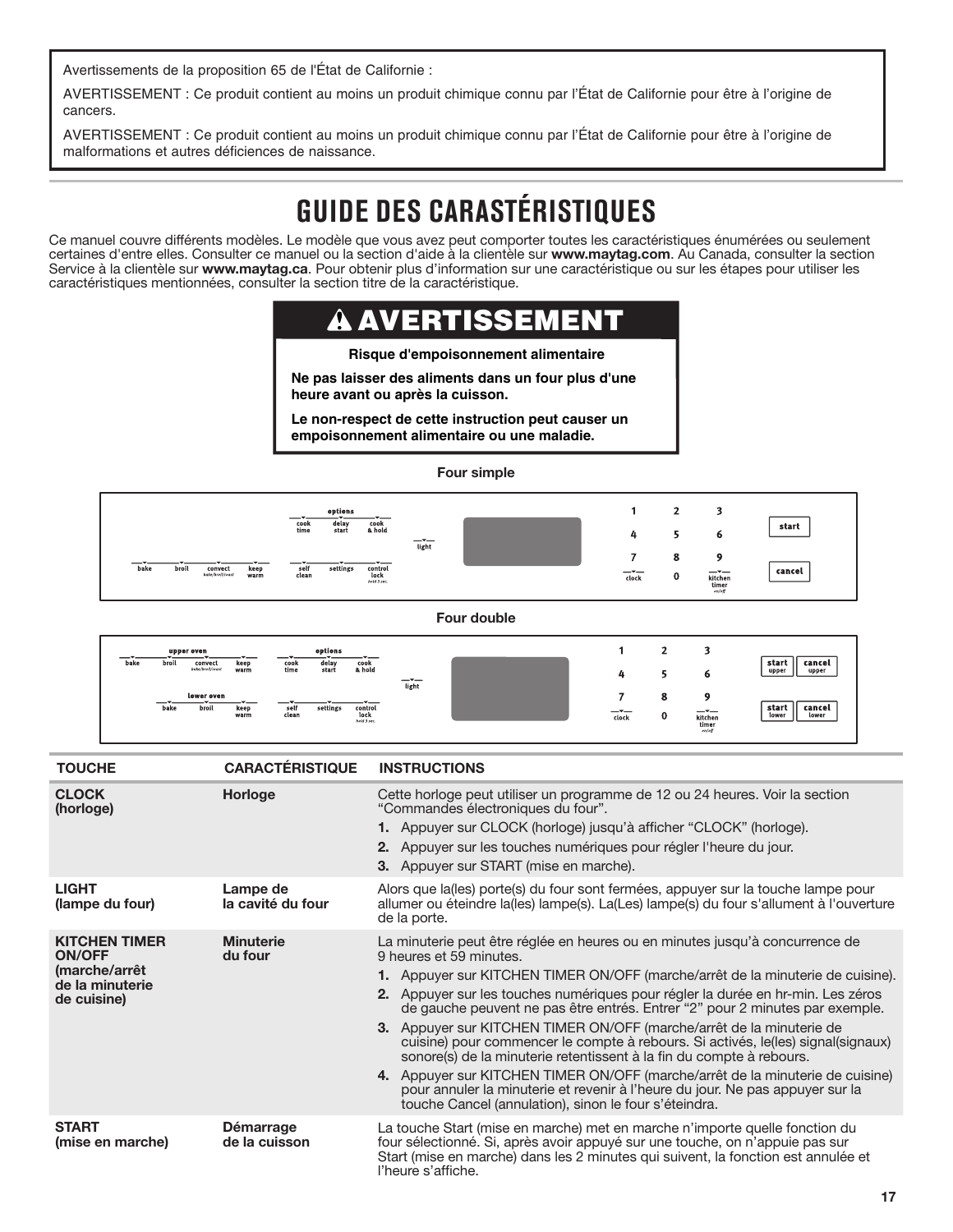| <b>TOUCHE</b>                                                                                     | <b>CARACTÉRISTIQUE</b>                 | <b>INSTRUCTIONS</b>                                                                                                                                                                                                                                                                                                                                                                                                                                                  |  |  |
|---------------------------------------------------------------------------------------------------|----------------------------------------|----------------------------------------------------------------------------------------------------------------------------------------------------------------------------------------------------------------------------------------------------------------------------------------------------------------------------------------------------------------------------------------------------------------------------------------------------------------------|--|--|
| <b>CANCEL</b><br>(annulation)                                                                     | <b>Fonction du four</b>                | La touche Cancel (annulation) désactive toutes les fonctions du four à l'exception<br>de l'horloge, de la minuterie et du verrouillage des commandes du four sélectionné.                                                                                                                                                                                                                                                                                            |  |  |
| <b>BAKE</b><br>(cuisson au four)                                                                  | <b>Cuisson au four</b><br>et rôtissage | 1. Appuyer sur BAKE (cuisson au four) pour le four désiré.<br>2. Utiliser les touches numériques pour régler la température souhaitée. Si la<br>température entrée ne se trouve pas dans la fourchette des températures<br>autorisées, la température minimale ou maximale autorisée s'affiche. Entrer une<br>température dans la fourchette autorisée.                                                                                                              |  |  |
|                                                                                                   |                                        | 3. (Four inférieur ou simple, cuisson au four sur une seule grille uniquement)<br>Appuyer sur START LOWER (mise en marche four inférieur). Le préchauffage<br>rapide démarre.<br><b>IMPORTANT</b> : La fonction de préchauffage rapide doit être utilisée uniquement                                                                                                                                                                                                 |  |  |
|                                                                                                   |                                        | pour la cuisson au four sur une seule grille.                                                                                                                                                                                                                                                                                                                                                                                                                        |  |  |
|                                                                                                   |                                        | 4. (Cuisson au four sur plusieurs grilles) Appuyer sur START (mise en marche) du<br>four souhaité. Appuyer de nouveau sur la touche START (mise en marche) du<br>four souhaité pour annuler le préchauffage rapide. Pour modifier la température<br>lorsqu'un four est utilisé, répéter le étape 2 et appuyer sur le bouton<br>START (mise en marche) correspondant au four sélectionné.<br>Fours doubles uniquement : Pour changer la température, lorsque les deux |  |  |
|                                                                                                   |                                        | fours sont utilisés, appuyer n'importe sur quelle touche du pavé numérique,<br>puis appuyer sur 1 pour le four supérieur et sur 2 pour le four inférieur. Répéter<br>ensuite les étapes 2 et appuyer sur le bouton START (mise en marche)<br>correspondant au four sélectionné.                                                                                                                                                                                      |  |  |
|                                                                                                   |                                        | 5. Appuyer sur CANCEL (annulation) pour le four désiré après avoir terminé.                                                                                                                                                                                                                                                                                                                                                                                          |  |  |
| <b>BROIL</b><br>(cuisson au gril)                                                                 | <b>Cuisson au gril</b>                 | 1. Appuyer sur BROIL (cuisson au gril) pour le four désiré.                                                                                                                                                                                                                                                                                                                                                                                                          |  |  |
|                                                                                                   |                                        | 2. Utiliser les touches numériques pour régler la température souhaitée. Si la<br>température entrée ne se trouve pas dans la fourchette des températures<br>autorisées, la température minimale ou maximale autorisée s'affiche. Entrer une<br>température dans la fourchette autorisée.                                                                                                                                                                            |  |  |
|                                                                                                   |                                        | 3. Appuyer sur START (mise en marche) pour le four désiré, et laisser le four<br>préchauffer pendant 5 minutes.                                                                                                                                                                                                                                                                                                                                                      |  |  |
|                                                                                                   |                                        | 4. Placer les ustensiles de cuisine dans le four et fermer la porte du four.                                                                                                                                                                                                                                                                                                                                                                                         |  |  |
|                                                                                                   |                                        | 5. Pour modifier la température lorsqu'un four est utilisé, répéter les étapes 2 et 3.                                                                                                                                                                                                                                                                                                                                                                               |  |  |
|                                                                                                   |                                        | Fours doubles uniquement : Pour changer la température, lorsque les deux<br>fours sont utilisés, appuyer n'importe sur quelle touche du pavé numérique,<br>puis appuyer sur 1 pour le four supérieur et sur 2 pour le four inférieur. Répéter<br>ensuite les étapes 2 et 3.                                                                                                                                                                                          |  |  |
|                                                                                                   |                                        | 6. Appuyer sur CANCEL (annulation) pour le four désiré après avoir terminé.                                                                                                                                                                                                                                                                                                                                                                                          |  |  |
| <b>CONVECT</b> (convection)<br>(four simple ou<br>supérieur uniquement)<br>(sur certains modèles) | <b>Cuisson par</b><br>convection       | 1. Appuyer sur CONVECT (convection) jusqu'à afficher à l'écran le mode souhaité.<br>Suivre les instructions sur le texte en défilement pour le mode désiré ou<br>voir les instructions spécifiques pour le mode désiré à la section "Cuisson à<br>convection".                                                                                                                                                                                                       |  |  |
|                                                                                                   |                                        | 2. Appuyer sur START (mise en marche) pour le four désiré.<br>3. Utiliser les touches numériques pour régler la température souhaitée. Si la<br>température entrée ne se trouve pas dans la fourchette des températures<br>autorisées, la température minimale ou maximale autorisée s'affiche. Entrer une<br>température dans la fourchette autorisée.                                                                                                              |  |  |
|                                                                                                   |                                        | 4. Appuyer sur START (mise en marche) pour le four désiré.                                                                                                                                                                                                                                                                                                                                                                                                           |  |  |
|                                                                                                   |                                        | 5. Pour changer la température, répéter les étapes 3 et 4.                                                                                                                                                                                                                                                                                                                                                                                                           |  |  |
|                                                                                                   |                                        | 6. Appuyer sur CANCEL (annulation) pour le four désiré après avoir terminé.                                                                                                                                                                                                                                                                                                                                                                                          |  |  |
| <b>KEEP WARM</b><br>(maintien au chaud)                                                           | <b>Maintien au chaud</b>               | Les aliments doivent être à la température de service avant d'être placés dans le four<br>chaud.                                                                                                                                                                                                                                                                                                                                                                     |  |  |
|                                                                                                   |                                        | 1. Appuyer sur KEEP WARM (maintien au chaud).                                                                                                                                                                                                                                                                                                                                                                                                                        |  |  |
|                                                                                                   |                                        | 2. Utiliser les touches numériques pour régler la température souhaitée. Si la<br>température entrée ne se trouve pas dans la fourchette des températures<br>autorisées, la température minimale ou maximale autorisée s'affiche. Entrer une<br>température dans la fourchette autorisée.                                                                                                                                                                            |  |  |
|                                                                                                   |                                        | 3. Appuyer sur START (mise en marche) pour le four désiré.                                                                                                                                                                                                                                                                                                                                                                                                           |  |  |
|                                                                                                   |                                        | 4. Pour changer la température, répéter les étapes 2 et 3.<br>5. Appuyer sur CANCEL (annulation) pour le four désiré après avoir terminé.                                                                                                                                                                                                                                                                                                                            |  |  |
|                                                                                                   |                                        |                                                                                                                                                                                                                                                                                                                                                                                                                                                                      |  |  |
| <b>DELAY START</b><br>(mise en marche<br>différée)                                                | Mise en marche<br>différée             | La touche Delay Start (mise en marche différée) sert à entrer l'heure de mise en<br>marche pour un four équipé d'une fonction de mise en marche différée. Le mise en<br>marche différée ne doit pas être utilisée pour les aliments tels que pains et gâteaux,<br>car ils risquent de ne pas bien cuire.                                                                                                                                                             |  |  |
|                                                                                                   |                                        | Pour régler une cuisson minutée ou une cuisson minutée différée, voir la section<br>"Durée de cuisson".                                                                                                                                                                                                                                                                                                                                                              |  |  |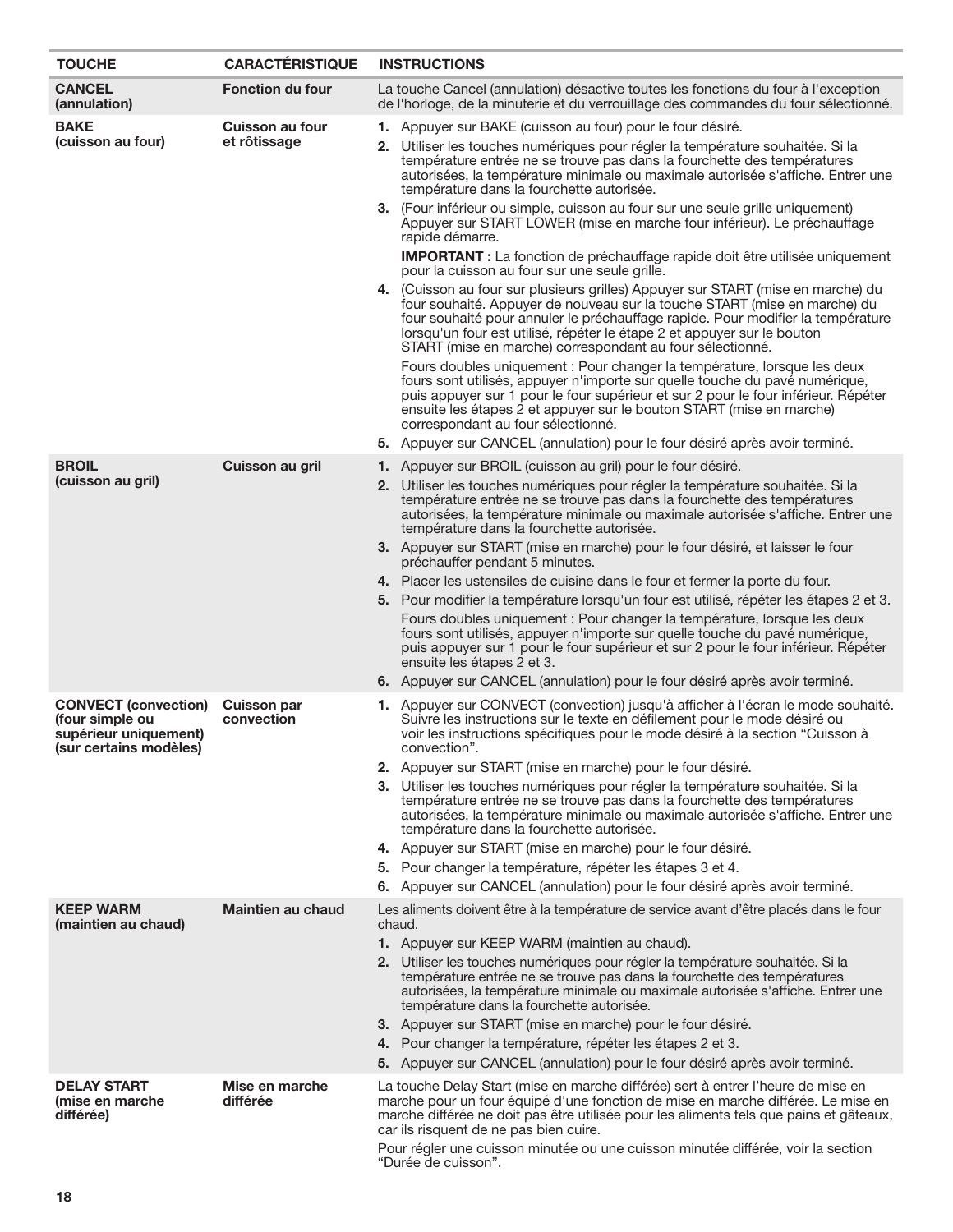<span id="page-18-0"></span>

| <b>TOUCHE</b>                                                                                  | <b>CARACTÉRISTIQUE</b>                    | <b>INSTRUCTIONS</b>                                                                                                                                                                                                                                                                                                                                                                                                                                                  |
|------------------------------------------------------------------------------------------------|-------------------------------------------|----------------------------------------------------------------------------------------------------------------------------------------------------------------------------------------------------------------------------------------------------------------------------------------------------------------------------------------------------------------------------------------------------------------------------------------------------------------------|
| <b>COOK TIME</b><br>(durée de cuisson)                                                         | <b>Cuisson minutée</b>                    | La fonction de durée de cuisson permet d'allumer le four à une certaine heure de la<br>journée, d'effectuer une cuisson pendant une durée déterminée et/ou d'éteindre le four<br>automatiquement.<br>Pour régler une cuisson minutée ou une cuisson minutée différée, voir la section<br>"Durée de cuisson".                                                                                                                                                         |
| <b>COOK &amp; HOLD</b><br>(cuisson et<br>maintien<br>au chaud)                                 | Cuisson minutée et<br>maintien au chaud   | La fonction Cook & Hold (cuisson et maintien au chaud) permet de régler une cuisson au<br>four pendant une durée déterminée suivie d'un programme de maintien au chaud d'une<br>$(1)$ heure.<br>Pour régler une cuisson et maintien au chaud ou une cuisson différée et maintien au chaud,<br>voir la section "Cuisson et maintien au chaud".                                                                                                                        |
| <b>SELF CLEAN</b><br>(autonettoyage)                                                           | Programme<br>d'autonettoyage              | Voir la section "Programme d'autonettoyage".                                                                                                                                                                                                                                                                                                                                                                                                                         |
| <b>CONTROL LOCK</b><br>hold 3 sec.<br>(commandes<br>verrouillées)<br>appuyer pendant<br>3 sec. | Verrouillage des<br>commandes du four     | 1. Vérifier que toutes les fonctions du four et de la table de cuisson sont désactivées,<br>y compris les fonctions de minuterie et de cuisson minutée.<br>2. Appuyer sans relâcher sur CONTROL LOCK (commandes verrouillées) pendant<br>3 secondes.<br>3. Si cette fonction est activée, un signal sonore retentit et les commandes sont<br>verrouillées.<br>4. Répéter pour déverrouiller. Aucune touche ne fonctionne lorsque les commandes<br>sont verrouillées. |
| <b>SETTINGS</b><br>(réglages)                                                                  | <b>Fonctions d'utilisation</b><br>du four | Permet de personnaliser les signaux sonores audibles et le fonctionnement du four<br>pour convenir à vos besoins. Voir la section "Utilisation du four".                                                                                                                                                                                                                                                                                                             |

# **UTILISATION DU FOUR**

Des odeurs et de la fumée sont normales lorsque le four est utilisé la première fois, ou lorsqu'il est très sale.

**IMPORTANT :** Certains oiseaux sont très sensibles aux émanations de fumée. L'exposition aux émanations peut entraîner la mort de certains oiseaux. Toujours déplacer les oiseaux dans une autre pièce fermée et bien aérée.

# **Commandes électroniques du four**

## **Affichage des commandes**

L'affichage clignote lorsqu'il est mis en marche ou après une coupure de courant. Lorsque le four n'est pas en marche, l'heure du jour est affichée.

#### **Signaux sonores**

Les signaux sonores indiquent ce qui suit :

#### **Un seul signal sonore**

- Appui sur une touche valide.
- Le four est préchauffé (signal sonore long).
- Minuteur (signal sonore long avec signal sonore de rappel toutes les 60 secondes).

#### Fonction entrée.

- **Trois signaux sonores**
- Appui sur une touche non valide.

#### **Quatre signaux sonores**

Fin de programme (avec signal sonore de rappel toutes les 60 secondes).

Appuyer sur la touche Settings (réglages) pour modifier les réglages des signaux sonores.

#### **Réglages**

De nombreuses caractéristiques du module de commande du four peuvent être ajustées pour répondre à vos besoins. On effectue ces changements à l'aide de la touche Settings (réglages).

Appuyer sur la touche Settings (réglages) pour faire défiler les fonctions modifiables. L'affichage passe au réglage suivant à chaque pression supplémentaire sur Settings (réglages). Après avoir sélectionné la fonction à modifier, le tableau de commande demande à l'utilisateur d'effectuer la manœuvre nécessaire. Les sections suivantes détaillent toutes les fonctions modifiables.

Appuyer sur CANCEL (annulation) pour sortir du mode Settings (réglages).

## **Fahrenheit et Celsius**

Le four est préréglé pour un affichage de la température en degrés Fahrenheit, mais on peut le permuter en degrés Celsius.

- **1.** Appuyer sur SETTINGS (réglages) jusqu'à ce que "TEMP UNIT" (unité de température) s'affiche.
- **2.** Le réglage utilisé à ce moment-là s'affiche.
- **3.** Appuyer sur la touche "1" pour modifier le réglage.
- **4.** Appuyer sur CANCEL (annulation) pour quitter ce mode et afficher l'heure.

### **Désactivation des signaux sonores**

Désactive tous les signaux sonores, y compris le signal sonore de fin de programme et les signaux sonores d'appui sur une touche, sauf les signaux sonores de rappel. Les signaux sonores de rappel restent actifs lorsque les sons sont désactivés.

- **1.** Appuyer sur SETTINGS (réglages) jusqu'à ce que "SOUND" (signaux sonores) s'affiche.
- **2.** Le réglage utilisé à ce moment-là s'affiche.
- **3.** Appuyer sur la touche "1" pour modifier le réglage.
- **4.** Appuyer sur CANCEL (annulation) pour quitter ce mode et afficher l'heure.

#### **Volume sonore**

Règle le timbre du signal sonore à bas ou élevé.

- **1.** Appuyer sur SETTINGS (réglages) jusqu'à ce que "SOUND VOLUME" (volume sonore) s'affiche.
- **2.** Le réglage utilisé à ce moment-là s'affiche.
- **3.** Appuyer sur la touche "1" pour modifier le réglage.
- **4.** Appuyer sur CANCEL (annulation) pour quitter ce mode et afficher l'heure.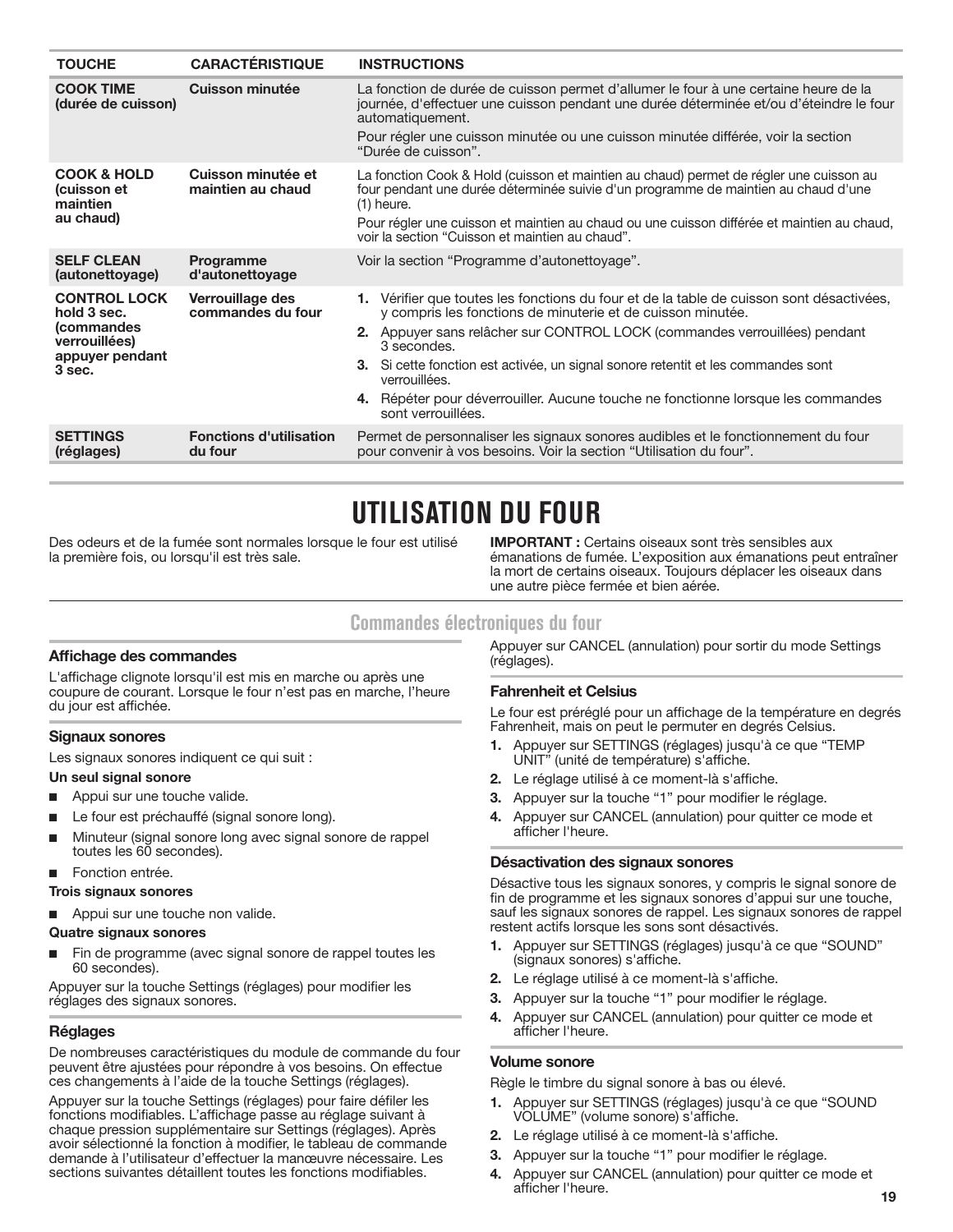## <span id="page-19-0"></span>**Signal sonore de fin de programme**

Active ou désactive les signaux sonores qui retentissent à la fin d'un programme.

- **1.** Appuyer sur SETTINGS (réglages) jusqu'à ce que "END TONE" (signal de fin) s'affiche.
- **2.** Le réglage utilisé à ce moment-là s'affiche.
- **3.** Appuyer sur la touche "1" pour modifier le réglage.
- **4.** Appuyer sur CANCEL (annulation) pour quitter ce mode et afficher l'heure.

### **Signaux sonores d'appui sur une touche**

Active ou désactive les signaux sonores lorsqu'on appuie sur une touche.

- **1.** Appuyer sur SETTINGS (réglages) jusqu'à ce que "KEYPRESS TONE" (signal de pression sur une touche) s'affiche.
- **2.** Le réglage utilisé à ce moment-là s'affiche.
- **3.** Appuyer sur la touche "1" pour modifier le réglage.
- **4.** Appuyer sur CANCEL (annulation) pour quitter ce mode et afficher l'heure.

### **Désactivation des signaux sonores de rappel**

Désactive les courts signaux sonores qui retentissent toutes les minutes après les signaux sonores de fin de programme.

- **1.** Appuyer sur SETTINGS (réglages) jusqu'à ce que "REMINDER TONE" (signal de rappel) s'affiche.
- **2.** Le réglage utilisé à ce moment-là s'affiche.
- **3.** Appuyer sur la touche "1" pour modifier le réglage.
- **4.** Appuyer sur CANCEL (annulation) pour quitter ce mode et afficher l'heure.

#### **Horloge 12/24 heures**

- **1.** Appuyer sur SETTINGS (réglages) jusqu'à ce que "12/24 HOUR" s'affiche.
- **2.** Le réglage utilisé à ce moment-là s'affiche.
- **3.** Appuyer sur la touche "1" pour modifier le réglage.
- **4.** Appuyer sur CANCEL (annulation) pour quitter ce mode et afficher l'heure.

## **Arrêt au bout de 12 heures**

La commande du four est réglée pour éteindre le four automatiquement 12 heures après que le four a activé une fonction de cuisson ou de nettoyage. Ceci ne perturbera aucune fonction de cuisson minutée ou différée.

- **1.** Appuyer sur SETTINGS (réglages) jusqu'à ce que "12 HR AUTO OFF" (arrêt auto au bout de 12 heures) s'affiche.
- **2.** Le réglage utilisé à ce moment-là s'affiche.
- **3.** Appuyer sur la touche "1" pour modifier le réglage.
- **4.** Appuyer sur CANCEL (annulation) pour quitter ce mode et afficher l'heure.

#### **Langues - Menu d'affichage déroulant**

Les options de langues sont l'anglais et le français.

- **1.** Appuyer sur SETTINGS (réglages) jusqu'à ce que "LANGUAGE" (langue) s'affiche.
- **2.** Le réglage utilisé à ce moment-là s'affiche.
- **3.** Appuyer sur les touches numériques comme indiqué par le texte déroulant afin de sélectionner la nouvelle température.
- **4.** Appuyer sur CANCEL (annulation) pour quitter ce mode et afficher l'heure.

### **Mode démo**

**IMPORTANT :** Ce mode est conçu pour le personnel de vente en rayon avec une alimentation de 120V et permet de présenter le fonctionnement des caractéristiques du tableau de commande sans pour autant activer les éléments de chauffage. Si cette caractéristique est activée, le four ne fonctionnera pas.

- **1.** Appuyer sur SETTINGS (réglages) jusqu'à ce que "DEMO MODE" (mode de démonstration) s'affiche.
- **2.** Le réglage utilisé à ce moment-là s'affiche.
- **3.** Appuyer sur la touche "1" pour modifier le réglage.
- **4.** Appuyer sur CANCEL (annulation) pour quitter ce mode et afficher l'heure.

#### **Commande de décalage de température du four**

**IMPORTANT :** Ne pas utiliser de thermomètre pour mesurer la température du four. Les éléments chauffants s'allument et s'éteignent en alternance pour maintenir une température constante, mais leur température peut varier légèrement dans un sens ou dans l'autre du fait de cette alternance. De nombreux thermomètres réagissent lentement à un changement de température, et ne donneront pas une mesure exacte du fait de cette alternance.

Le four fournit des températures précises; toutefois, il peut cuire plus rapidement ou plus lentement que votre four précédent, c'est pourquoi la température peut être ajustée à vos besoins de cuisson. Elle peut être modifiée en degrés Fahrenheit ou Celsius.

#### **Ajustement de la température du four :**

- **1.** Appuyer sur SETTINGS (réglages) jusqu'à ce que "TEMP CALIB" (calibrage de la température) s'affiche.
- **2.** Le réglage utilisé à ce moment-là s'affiche. Fours doubles uniquement : Appuyer sur la touche "1" pour passer du four supérieur au four inférieur et inversement.
- **3.** Appuyer sur START (mise en marche) pour le four desiré pour sélectionner le choix affiché à l'étape 2. Attendre quelques secondes pour laisser l'affichage changer ou appuyer sur START (mise en marche) pour le four desiré, puis passer à l'étape 4.
- **4.** Appuyer sur la touche "3" pour augmenter la température par tranches de 5°F (3°C), ou appuyer sur la touche "6" pour diminuer la température par tranches de 5°F (3°C). La plage de température doit se situer entre -30°F et +30°F (-18°C à +18°C).
- **5.** Appuyer sur START (mise en marche) pour le four desiré.
- **6.** Appuyer sur CANCEL (annulation) pour le four desiré pour quitter ce mode et afficher l'heure.

# **Mode Sabbat**

Le mode Sabbat maintient le réglage de cuisson au four tant que le four n'est pas éteint.

Lorsque le mode Sabbat est réglé, seul le programme de cuisson au four fonctionne. Tous les autres programmes de cuisson et de nettoyage sont désactivés. Aucun signal sonore ne retentit et les affichages n'indiquent pas les changements de température.

Lorsque la porte du four est ouverte ou fermée, la lampe du four ne s'allume ou ne s'éteint pas et les éléments de chauffage ne s'allument ou ne s'éteignent pas immédiatement.

**REMARQUE :** Si une panne de courant se produit lorsque le mode Shabbath est en fonction, le four indiquera que ce mode est en fonction, mais le programme de cuisson ne fonctionnera pas. La lumière du four s'allumera si la porte est ouverte pendant cette période.

#### **Activation du mode Sabbat (une seule fois) :**

- **1.** Appuyer sur SETTINGS (réglages) jusqu'à afficher "SABBATH".
- **2.** Appuyer sur la touche 1. Le mode Sabbat peut être utilisé pour la cuisson au four.
- **3.** Appuyer sur CANCEL (annulation) pour sauvegarder les réglages et quitter pour afficher l'heure.

**REMARQUE :** Pour désactiver le mode Sabbat, répéter les étapes 1 à 3 pour changer l'état de "SABBATH ON" (mode Sabbat actif) à "SABBATH OFF" (mode Sabbat inactif).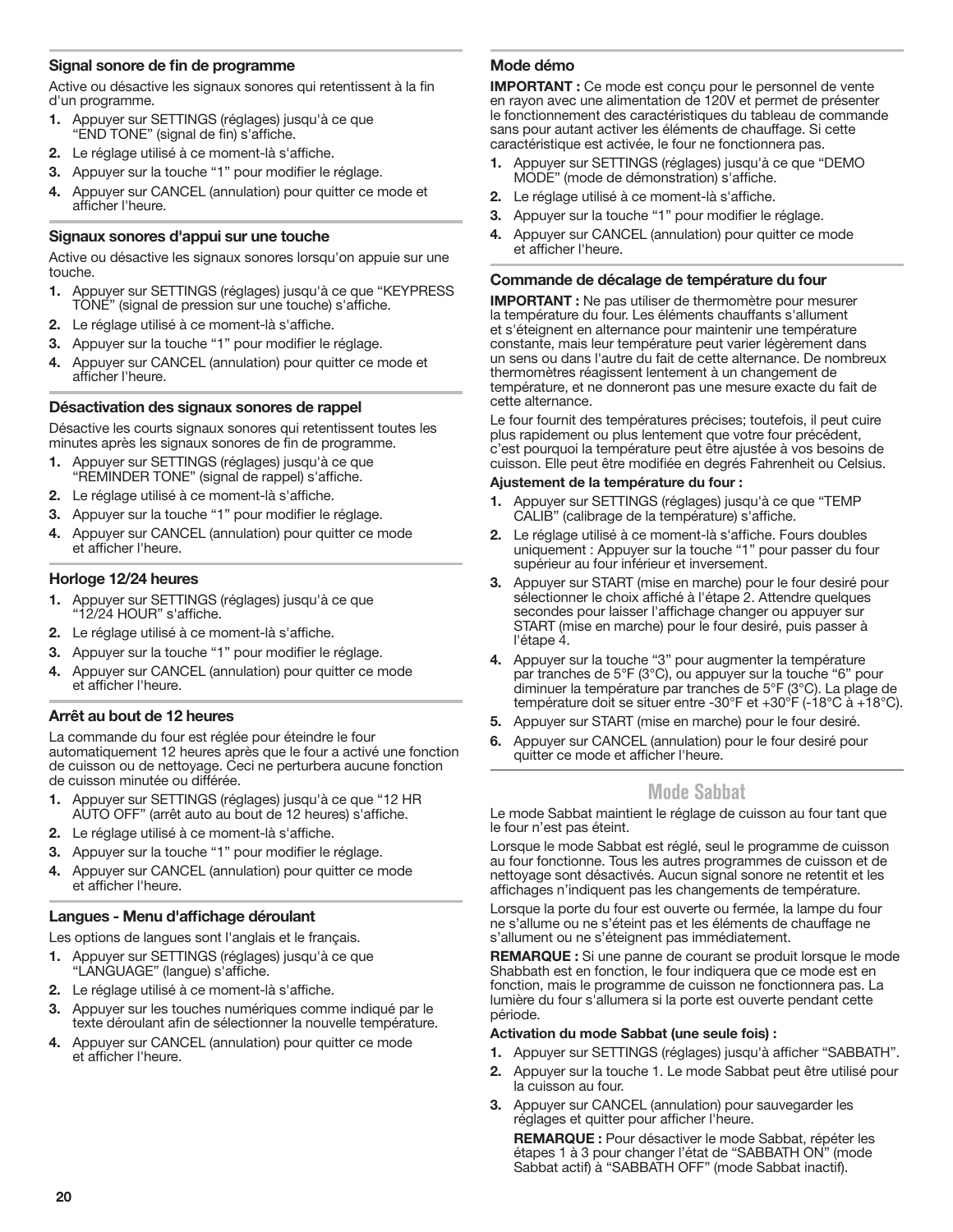#### <span id="page-20-0"></span>**Activation du mode Sabbat :**

- **1.** Appuyer sur la touche BAKE (cuisson au four) du four souhaité.
- **2.** Utiliser les touches numériques pour régler la température souhaitée. Si la température entrée ne se trouve pas dans la fourchette des températures autorisées, la température minimale ou maximale autorisée s'affiche. Entrer une température dans la fourchette autorisée.
- **3.** Appuyer sur START (mise en marche) pour le four désiré. Pour une cuisson minutée au mode Sabbat, appuyer sur COOK TIME (durée de cuisson), puis sur les touches numériques pour régler la durée de cuisson désirée. Appuyer sur START (mise en marche) pour le four désiré.
- **4.** (Facultatif) Si le mode Sabbat doit être activé pour les deux fours, répéter les étapes 1 à 3 pour le second four.
- **5.** Appuyer sur SETTINGS (réglages). Trois signaux sonores retentissent. Ensuite, appuyer sur "7". "SAb" apparaît sur l'affichage.

#### **Réglage de la température (lorsque le mode Sabbat fonctionne sur un seul four uniquement) :**

- **1.** Appuyer sur les touches numériques comme indiqué par le texte déroulant afin de sélectionner la nouvelle température.
	- **REMARQUE :** Le changement de température n'apparaît pas sur l'affichage et aucun son n'est émis. Le texte déroulant s'affiche tel qu'il était avant que l'on n'appuie sur la touche.
- **2.** Appuyer sur START (mise en marche) pour le four désiré.

#### **Réglage de la température (lorsque le mode Sabbat fonctionne sur les deux fours) :**

- **1.** Appuyer sur la touche BAKE (cuisson au four) du four souhaité.
- **2.** Appuyer sur les touches numériques comme indiqué par le texte déroulant afin de sélectionner la nouvelle température.
	- **REMARQUE :** Le changement de température n'apparaît pas sur l'affichage et aucun son n'est émis. Le texte déroulant s'affiche tel qu'il était avant que l'on n'appuie sur la touche.
- **3.** Appuyer sur START (mise en marche) pour le four désiré.

#### **Désactivation du mode Sabbat :**

Appuyer sur SETTINGS (réglages), puis "7" pour revenir à la cuisson au four traditionnelle ou appuyer sur CANCEL (annulation) pour le four désiré pour éteindre le(s) four(s).

# **Papier d'aluminium**

**IMPORTANT :** Pour éviter des dommages permanents au fini du fond du four, ne pas recouvrir le fond du four avec du papier d'aluminium ou un revêtement quelconque.

Pour assurer une bonne circulation de l'air et des résultats de cuisson optimaux, ne pas recouvrir la grille entière de papier d'aluminium.

# **Positionnement des grilles et des ustensiles de cuisson au four**

**IMPORTANT :** Afin d'éviter des dommages permanents au fini en porcelaine, ne pas placer d'aliments ou d'ustensiles de cuisson au four directement sur la porte ou sur le fond du four.

#### **Grilles**

- Placer les grilles avant d'allumer le four.
- Ne pas installer les grilles lorsque des ustensiles de cuisson au four se trouvent dessus.
- S'assurer que les grilles sont d'aplomb.
- Placer les aliments de façon à ce qu'ils ne touchent pas l'élément de cuisson au gril en augmentant de volume. Laisser un espace d'au moins <sup>1</sup> ⁄2" (1,3 cm) entre les plats et l'élément de cuisson au gril.

Pour déplacer une grille, la tirer jusqu'à la butée, soulever l'avant puis la retirer. Se servir des illustrations et du tableau suivants comme guide pour le positionnement des grilles.

#### **Positions de grille**



#### **Cuisson au gril**

| <b>Aliments</b>                                                  | Position de la grille |
|------------------------------------------------------------------|-----------------------|
| Viandes grillées, volaille, poisson                              |                       |
| Cuire au gril/griller les viandes,<br>les hamburgers, les steaks |                       |

#### **Cuisson au four**

| <b>Aliments</b>                                          | Position de la grille |
|----------------------------------------------------------|-----------------------|
| Gros rôtis, viandes rôties ou volailles                  | 1 ou 2                |
| La plupart des produits de boulangerie.<br>mets en sauce | $2$ ou $3$            |

# **Cuisson au four des gâteaux à étages, sur 1 grille**

Placer les gâteaux sur la grille tel qu'indiqué.



#### **Cuisson sur plusieurs grilles**

Cuisson sur 2 grilles : Utiliser les positions de grille 2 et 5 pour la cuisson ordinaire.

Cuisson sur 2 grilles (par convection uniquement) : Utiliser les positions de grille 2 et 5 pour la cuisson par convection.

### **Cuisson au four des gâteaux à étages, sur 2 grilles**

Pour des résultats optimaux lors de la cuisson au four de gâteaux sur 2 grilles, utiliser les positions de grille 2 et 5 avec la fonction Bake (cuisson au four). Placer les gâteaux sur les grilles tel qu'indiqué.



#### **Cuisson au four de biscuits sur 2 grilles**

Pour des résultats optimaux lors de la cuisson au four de biscuits sur 2 grilles, utiliser les positions de grille 2 et 5 avec la fonction Convection Bake (cuisson au four par convection).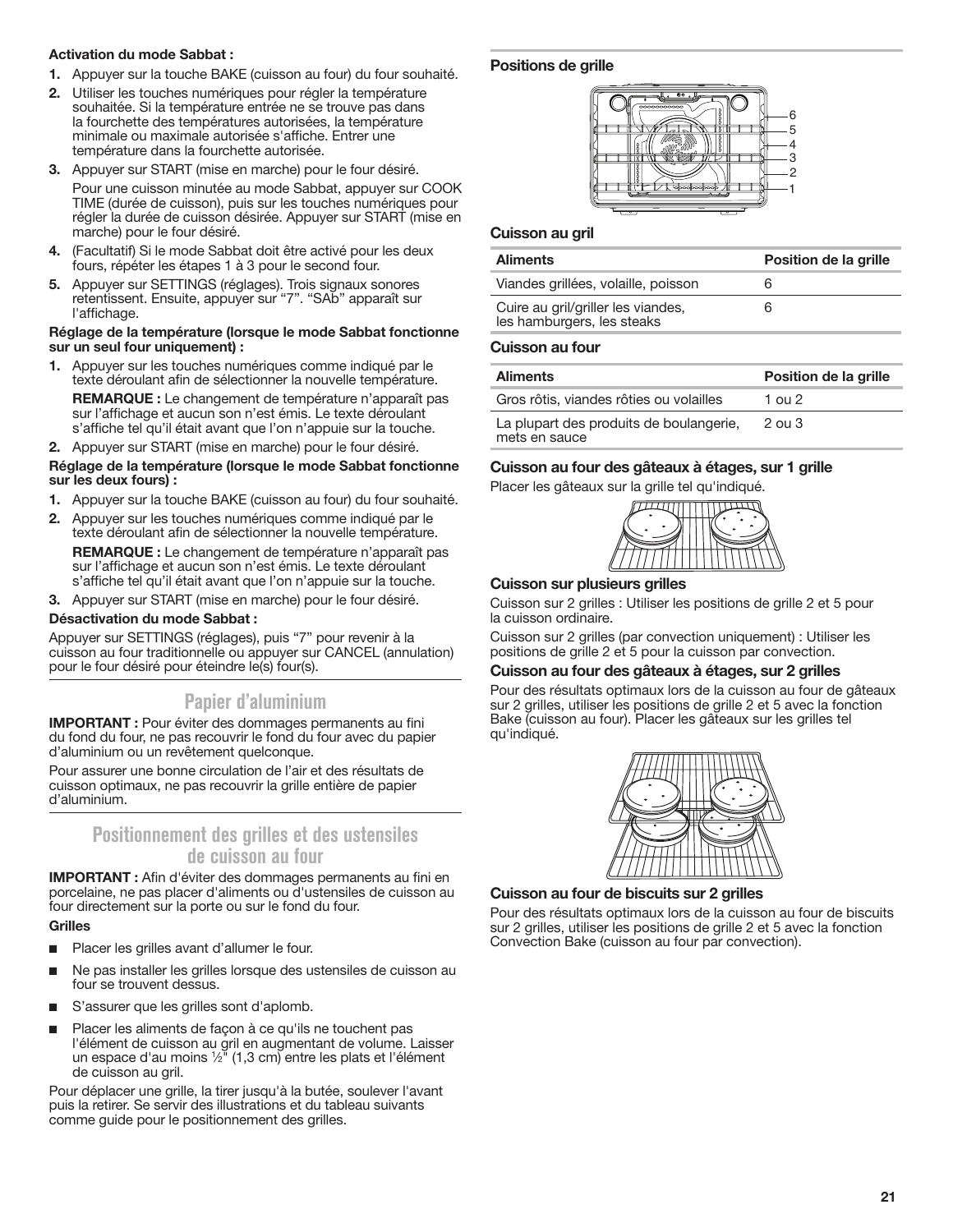#### <span id="page-21-0"></span>**Ustensiles de cuisson au four**

L'air chaud doit pouvoir circuler autour de l'aliment pour le cuire uniformément. Laisser 2" (5,0 cm) entre les ustensiles de cuisson au four et les parois du four. Utiliser le tableau suivant comme guide.

| <b>Nombre</b><br>d'ustensiles | Position sur la grille               |
|-------------------------------|--------------------------------------|
|                               | Centre de la grille                  |
|                               | Côte à côte                          |
| $3$ ou 4                      | Consulter l'illustration précédente. |

**REMARQUE :** Le matériel des ustensiles de cuisson et la couleur peuvent affecter les résultats. Les plateaux foncés, non-adhésifs, au fini terme ou en verre peuvent nécessiter des temps de cuisson plus courts contrairement aux lèchefrites isolées ou en acier inoxydable qui nécessitent un temps de cuisson plus long. Suivre les recommandations du fabricant des ustensiles de cuisson.

# **Grille déployante**

Cette grille déployante offre un accès facile à l'utilisateur pour le positionnement et le retrait des aliments. La grille déployante s'adapte à toutes les positions de grille.

#### **Position déployée**



*A. Glissières coulissantes B. Tablette coulissante*

#### **Position rétractée et emboîtée**



*B. Tablette coulissante*

## **Dépose de la grille déployante :**

**1.** Enfoncer la grille complètement en la faisant glisser jusqu'à ce qu'elle soit rétractée et emboîtée sur la tablette coulissante.



- *B. Grille*
- *C. Tablette coulissante*

**2.** Avec les 2 mains, soulever le rebord avant de la grille et la tablette coulissante en même temps. Les pousser lentement vers la paroi arrière du four jusqu'à ce que le rebord avant de la tablette coulissante repose sur les glissières de grille situées de chaque côté du four.

Le rebord avant de la grille et de la tablette coulissante doivent se trouver plus haut que le rebord arrière.

- **3.** Avec les 2 mains, soulever le rebord avant de la grille et de la tablette coulissante en même temps.
- **4.** Retirer la grille et la tablette coulissante.

#### **Réinstallation de la grille coulissante :**

- **1.** Avec les 2 mains, saisir l'avant de la grille et de la tablette coulissante rétractées. Placer la grille et la tablette coulissante rétractées sur la glissière de grille.
- **2.** Avec les 2 mains, soulever le rebord avant de la grille et de la tablette coulissante en même temps.
- **3.** Pousser lentement la grille et la tablette coulissante vers l'arrière du four jusqu'à ce que le rebord arrière de la grille chevauche l'extrémité de la glissière de grille.

Afin d'éviter d'endommager les tablettes coulissantes, ne pas placer plus de 25 lb (11,4 kg) sur la grille.

Ne pas nettoyer la grille coulissante déployante au lave-vaisselle. Ceci pourrait enlever le lubrifiant de la grille et affecter la capacité de celle-ci à glisser.

Voir la section "Nettoyage général" pour plus de renseignements.



#### **Four simple et double**

- *A. Tableau de commande*
- *B. Évent du four*
- **Four double** *D. Four supérieur*
- *E. Évent du four*
- *C. Four simple ou four double supérieur*
	- *F. Four inférieur G. Évent inférieur*
- *G. Évent inférieur*

#### L'évent/les évents du four ne doit/doivent être ni obstrué(s) ni couvert(s), car il(s) permet(tent) l'introduction de l'air frais dans le système de refroidissement. D'autre part, l'évent inférieur ne doit pas être obstrué ni recouvert car il permet l'introduction d'air frais dans le système de refroidissement et l'évacuation de l'air chaud en provenance du système de refroidissement. Le fait d'obstruer ou de couvrir les évents nuit à la circulation adéquate de l'air et affecte la cuisson, le nettoyage et le processus de refroidissement.

#### **22**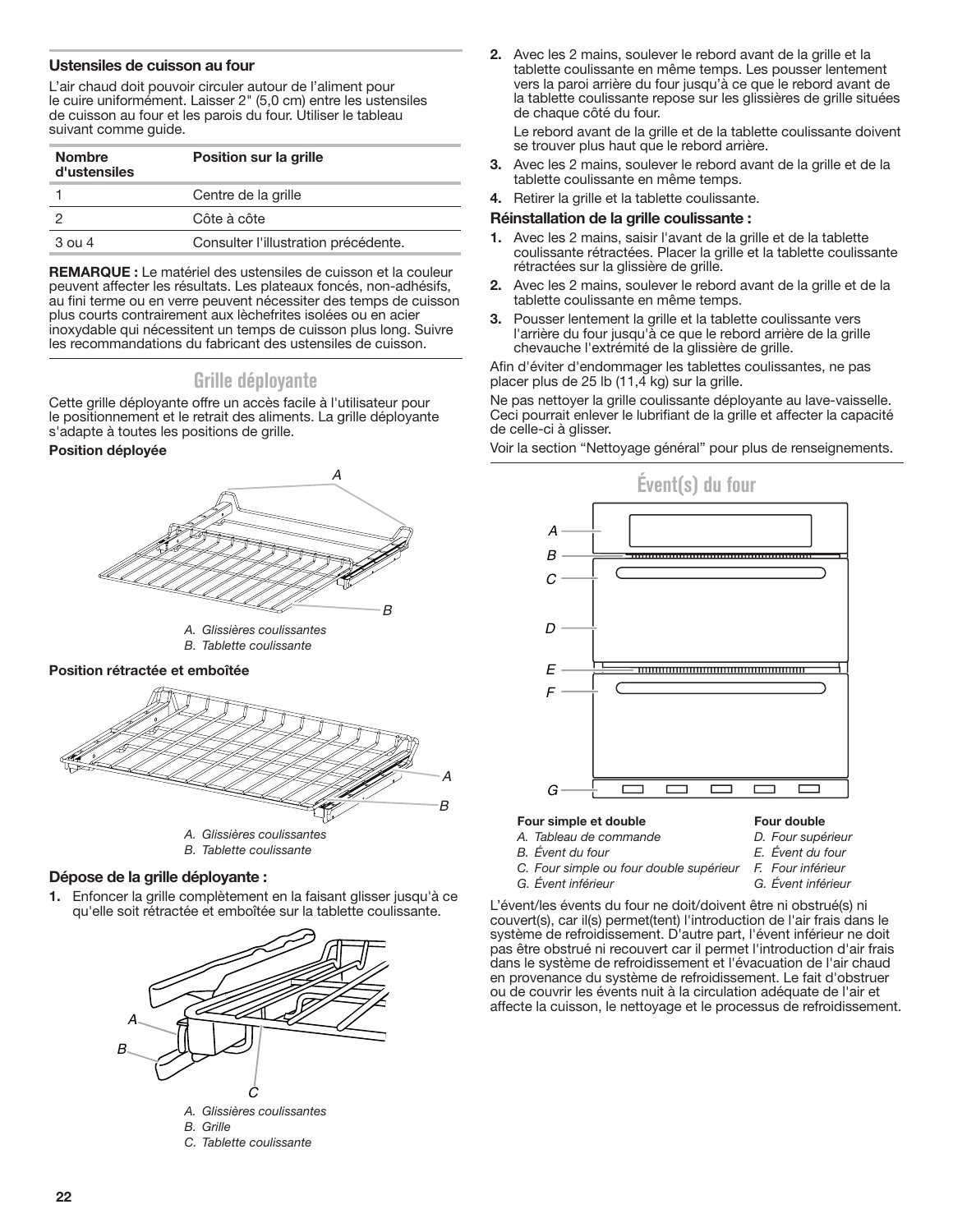# **Cuisson au four et rôtissage**

## <span id="page-22-0"></span>**Préchauffage**

Au début d'un programme de cuisson au four, le four commence par un préchauffage une fois la touche Start (mise en marche) enfoncée. Le four atteint 350°F (177°C) en 13 à 19 minutes environ lorsque toutes les grilles fournies avec le four sont à l'intérieur de la cavité. Pour atteindre une température plus élevée, le préchauffage est plus long. Le programme de préchauffage augmente rapidement la température du four. La température réelle du four dépasse alors la température programmée, pour compenser la chaleur perdue à l'ouverture du four pour y introduire le plat à cuire. Ainsi, le four entame la cuisson à la température correcte après l'introduction des aliments. Placer les aliments au four lorsque le signal sonore de préchauffage retentit. Ne pas ouvrir la porte du four pendant le préchauffage tant que le signal sonore n'a pas retenti.

### **Préchauffage rapide**

La fonction Rapid Preheat (préchauffage rapide) peut servir à réduire la durée de préchauffage. Durant le préchauffage rapide, seule une grille doit se trouver dans le four. Les autres grilles doivent être retirées avant de démarrer le préchauffage rapide. Le programme de préchauffage doit être terminé avant de placer de la nourriture dans le four. Une fois le programme de préchauffage rapide terminé, le four commence un programme normal de cuisson au four.

**IMPORTANT :** La fonction de préchauffage rapide doit être utilisée uniquement pour la cuisson au four sur une seule grille.

### **Température du four**

En cours d'utilisation, les éléments chauffants du four s'allument et s'éteignent en alternance pour maintenir une température constante, mais leur température peut varier légèrement dans un sens (chaud) ou dans l'autre (froid) du fait de cette alternance. L'ouverture de la porte du four en cours d'utilisation laisse échapper l'air chaud et refroidit le four, ce qui peut modifier la durée nécessaire et le résultat de la cuisson. Pour suivre l'avancement de la cuisson, il est conseillé d'utiliser l'éclairage du four.

**REMARQUE :** Sur les modèles équipés d'une fonction de convection, le ventilateur de convection peut tourner dans le mode de cuisson sans convection pour améliorer la performance du four.

# **Cuisson au gril**

Pour la cuisson au gril, préchauffer le four pendant 5 minutes avant d'y placer des aliments, à moins que la recette ne recommande autre chose. Placer l'aliment sur la grille de la lèchefrite, puis placer celle-ci au centre de la grille du four. Fermer la porte pour une température de cuisson au gril adéquate.

**REMARQUE :** Des odeurs et de la fumée sont normales lorsque le four est utilisé les premières fois, ou lorsqu'il est très sale.

Le changement de température lors de la cuisson au gril permet un contrôle plus précis de la cuisson. Plus le réglage du gril est bas, plus la cuisson est lente. Les morceaux épais et de forme irrégulière de viande, de poisson et de volaille cuisent mieux à des réglages de gril plus bas. Placer les aliments dans le four supérieur ou inférieur. Consulter la section "Positionnement des grilles et ustensiles de cuisson au four" pour plus d'informations.

Lors de la cuisson au gril en utilisant des réglages plus bas, l'élément de cuisson s'allume et s'éteint par intermittence afin de maintenir une température adéquate.

Pour de meilleurs résultats, utiliser une lèchefrite et une grille. La lèchefrite est conçue pour laisser s'écouler les jus et aider à éviter les éclaboussures et la fumée.

Il est possible de commander une lèchefrite. Consulter la section "Accessoires" pour plus d'informations.

# **Cuisson par convection - four simple ou supérieur uniquement**

Lors de la cuisson par convection, le ventilateur fait circuler l'air chaud de façon uniforme dans le four. Le déplacement de l'air chaud autour des aliments peut accélérer la cuisson par la pénétration des surfaces extérieures froides. Les aliments cuisent plus uniformément; les surfaces extérieures ont le brunissage et le croustillant recherchés tandis que l'humidité est conservée à l'intérieur.

Durant la fonction de cuisson par convection, l'élément en anneau, les éléments de cuisson au four et au gril et le ventilateur sont tous sollicités pour chauffer la cavité du four. Si la porte du four est ouverte durant la cuisson par convection ou le préchauffage, le ventilateur s'éteint immédiatement et les élément(s) s'éteint/ s'éteignent après 30 secondes. L'élément/les éléments se rallume(nt) une fois que la porte est fermée.

**REMARQUE :** Il est normal que le ventilateur de convection fonctionne durant les programmes sans cuisson par convection, et durant le préchauffage.

- Il est important de ne pas couvrir les aliments de sorte que la surface demeure exposée au déplacement de l'air, permettant ainsi le brunissage et la consistance croustillante.
- Maintenir la perte de chaleur au minimum en ouvrant la porte du four seulement lorsque c'est nécessaire. Pour suivre l'avancement de la cuisson, il est conseillé d'utiliser l'éclairage du four.
- Choisir des tôles à biscuits sans bords et des plats de rôtissage à côtés plus bas pour permettre à l'air de circuler librement autour de l'aliment.
- Vérifier la cuisson des aliments quelques minutes avant le temps de cuisson minimum, avec un cure-dents par exemple.
- Utiliser un thermomètre à viande pour déterminer le degré de cuisson des viandes et de la volaille. Vérifier la température du porc et de la volaille à 2 ou 3 endroits différents, y compris la partie la plus épaisse.
- Avant la cuisson par convection, placer la ou les grille(s) tel qu'indiqué à la section "Positionnement des grilles et des ustensiles de cuisson".
- En cas d'utilisation de plusieurs grilles, positionner l'ustensile de cuisson au four sur les grilles de façon à permettre le déplacement de l'air que fait circuler le ventilateur autour des aliments. Voir la section "Positionnement des grilles et ustensiles de cuisson au four".
- Si le four est plein, il faudra peut-être allonger la durée de cuisson.
- Pour des résultats de cuisson optimaux, ne pas recouvrir les aliments.
- Pour le rôtissage de la volaille et de la viande, utiliser une lèchefrite et une grille. Il n'est pas nécessaire d'attendre le préchauffage du four, sauf si la recette le recommande.

Pour commander une lèchefrite, voir la section "Assistance ou service".



*A. Grille de la léchefrite B. Plat de rôtissage*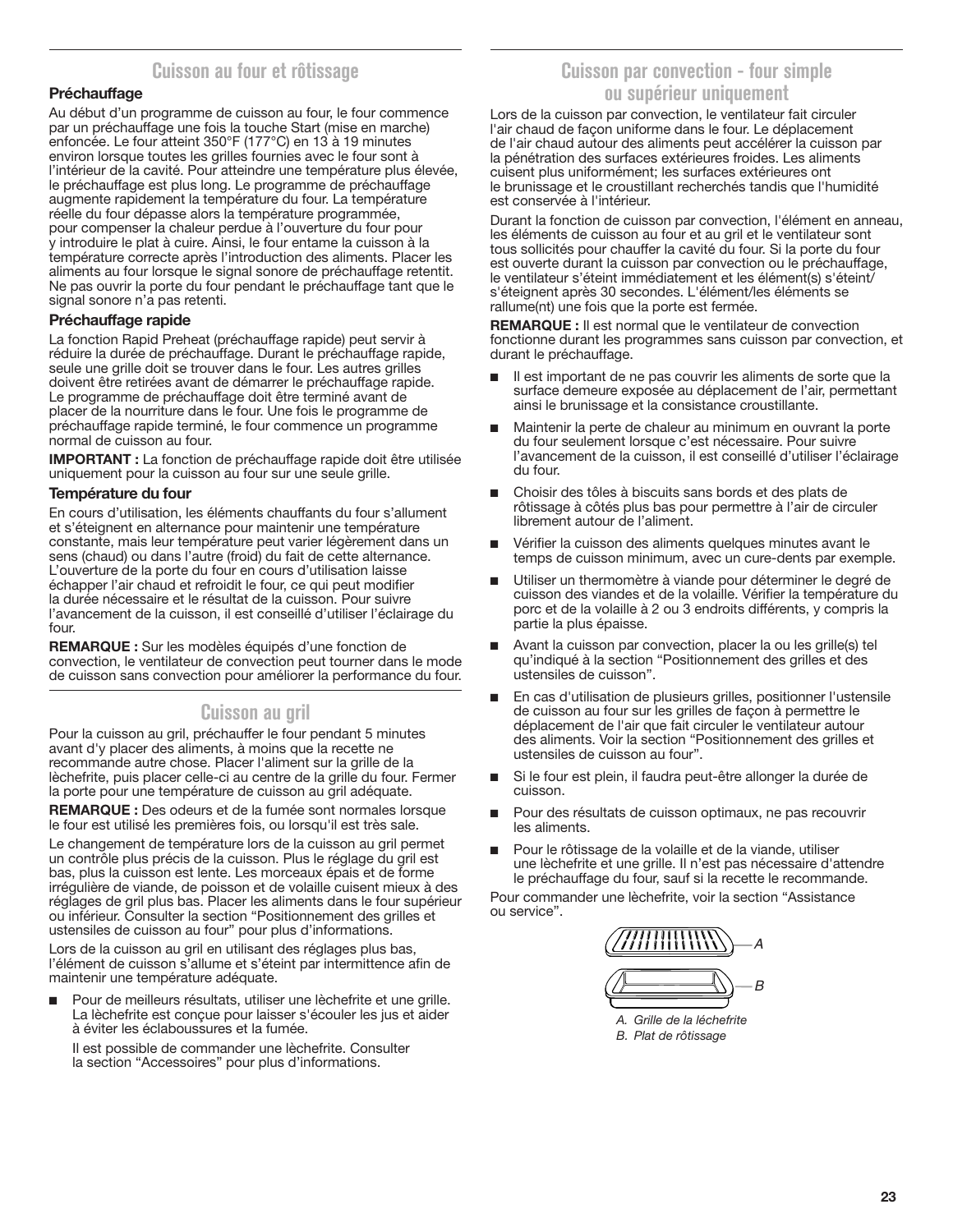#### **Cuisson au four par convection**

Utiliser la fonction Convect Bake (cuisson au four par convection) pour la cuisson au four sur une ou plusieurs grilles. Lors de la cuisson au four par convection, réduire la température de cuisson au four de la recette de 25°F (15°C).

# **Réglage de la cuisson au four par convection :**

- **1.** Appuyer sur CONVECT (convection) jusqu'à afficher "CONVECT BAKE" (cuisson au four par convection).
- **2.** Appuyer sur le bouton START (mise en marche) pour le four sélectionné.
- **3.** Utiliser les touches numériques pour régler la température souhaitée. Si la température entrée ne se trouve pas dans la fourchette des températures autorisées, la température minimale ou maximale autorisée s'affiche. Entrer une température dans la fourchette autorisée
- **4.** Appuyer sur le bouton START (mise en marche) pour le four sélectionné. Le four commence le préchauffage. La fonction Convect Bake (cuisson au four par convection) comporte deux modes de préchauffage. Utiliser le préchauffage rapide pour une cuisson sur une seule grille et un préchauffage classique pour une cuisson sur plusieurs grilles. Il est possible d'alterner entre "Rapid Preheating" (préchauffage rapide) et "Preheating" (préchauffage classique) en appuyant sur START (mise en marche) pour le four sélectionné durant le préchauffage.
- **5.** Placer les aliments dans le four et fermer la porte du four une fois le préchauffage terminé.
- **6.** Appuyer sur CANCEL (annulation) pour le four sélectionné une fois terminé.
- **7.** Retirer les aliments du four.

**REMARQUE :** La température peut être changée à tout moment en appuyant sur les touches numériques pour entrer la température souhaitée puis appuyer sur START (mise en marche) pour le four sélectionné. Si l'on modifie la température une fois que les aliments sont placés dans le four, la performance du four pourrait être affectée.

# **Cuisson au gril par convection**

Pour la cuisson au gril par convection, entrer la température de cuisson au gril normale. La porte doit être fermée lors de la cuisson au gril par convection.

Il n'est pas nécessaire de préchauffer le four pour la cuisson au gril par convection.

- **1.** Placer les aliments dans le four et fermer la porte du four.
- **2.** Appuyer sur CONVECT (convection) jusqu'à afficher "CONVECT BROIL" (cuisson au gril par convection).
- **3.** Appuyer sur le bouton START (mise en marche) pour le four sélectionné.
- **4.** Utiliser les touches numériques pour régler la température souhaitée. Si la température entrée ne se trouve pas dans la fourchette des températures autorisées, la température minimale ou maximale autorisée s'affiche. Entrer une température dans la fourchette autorisée.
- **5.** Appuyer sur le bouton START (mise en marche) pour le four sélectionné.
- **6.** Appuyer sur CANCEL (annulation) pour le four sélectionné une fois terminé.
- **7.** Retirer les aliments du four.

**REMARQUE :** La température peut être changée à tout moment en appuyant sur les touches numériques pour entrer la température souhaitée puis appuyer sur START (mise en marche) pour le four sélectionné. Si l'on modifie la température une fois que les aliments sont placés dans le four, la performance du four pourrait être affectée.

# **Rôtissage par convection**

Pour le rôtissage par convection, entrer la température de rôtissage normale. La durée de rôtissage doit être de 15 à 30 % inférieure à la durée d'une cuisson conventionnelle.

Il n'est pas nécessaire de préchauffer le four pour le rôtissage par convection.

- **1.** Placer les aliments dans le four et fermer la porte du four.
- **2.** Appuyer sur CONVECT (convection) jusqu'à afficher "CONVECT ROAST" (rôtissage par convection).
- **3.** Appuyer sur le bouton START (mise en marche) pour le four sélectionné.
- **4.** Utiliser les touches numériques pour régler la température souhaitée. Si la température entrée ne se trouve pas dans la fourchette des températures autorisées, la température minimale ou maximale autorisée s'affiche. Entrer une température dans la fourchette autorisée
- **5.** Appuyer sur le bouton START (mise en marche) pour le four sélectionné.
- **6.** Appuyer sur CANCEL (annulation) pour le four sélectionné une fois terminé.
- **7.** Retirer les aliments du four.

**REMARQUE :** La température peut être modifiée à tout moment en appuyant sur les touches numériques pour entrer la température souhaitée puis appuyer sur START (mise en marche) pour le four sélectionné. Si l'on modifie la température une fois que les aliments sont placés dans le four, la performance du four pourrait être affectée.

# **Recette avec cuisson par convection**

Pour utiliser la fonction de recette avec cuisson par convection, entrer la température de cuisson normale. La porte du four doit être fermée lorsqu'on utilise la fonction de recette avec cuisson par convection.

Il n'est pas nécessaire de préchauffer le four pour l'option Meats (viandes) de la fonction de recette avec cuisson par convection.

- **1.** Pour l'option Meats (viandes) de la fonction de recette avec cuisson par convection uniquement : Placer les aliments dans le four et fermer la porte.
- **2.** Appuyer sur CONVECT (convection) jusqu'à afficher "CONVECT RECIPE" (recette avec cuisson par convection).
- **3.** Appuyer sur START (mise en marche) pour le four sélectionné.
- **4.** Appuyer sur CONVECT (convection) pour altermer entre les options. Appuyer sur START (mise en marche) pour le four sélectionné pour sélectionner l'option affichée.
- **5.** Utiliser les touches numériques pour régler la température souhaitée. Si la température entrée ne se trouve pas dans la fourchette des températures autorisées, la température minimale ou maximale autorisée s'affiche. Entrer une température dans la fourchette autorisée.
- **6.** Appuyer sur START (mise en marche).
- **7.** Appuyer sur les touches numériques pour entrer la température de cuisson désirée puis appuyer sur START (mise en marche).

**REMARQUE :** Pour les options Baked Foods (aliments cuits au four) et Others (autre) uniquement : La température sera réduite automatiquement de 25°F (15°C) en diminuant la température entrée. Pour les produits de boulangerie seulement, ne diminuez pas la température pour la recette de 25°F (15°C). Le four diminuera automatiquement la température entrée de 25°F (15°C).

Pour les options Meats (viandes) et Others (autre) uniquement : La durée de cuisson est automatiquement ajustée à 80 % de la durée entrée et la durée de cuisson modifiée s'affiche, mais la température n'est pas changée.

**REMARQUE :** Le préchauffage peut entraîner une cuisson excessive. Si la recette nécessite un préchauffage, prolonger la durée de cuisson de 15 minutes. Placer les aliments dans le four au moment opportun.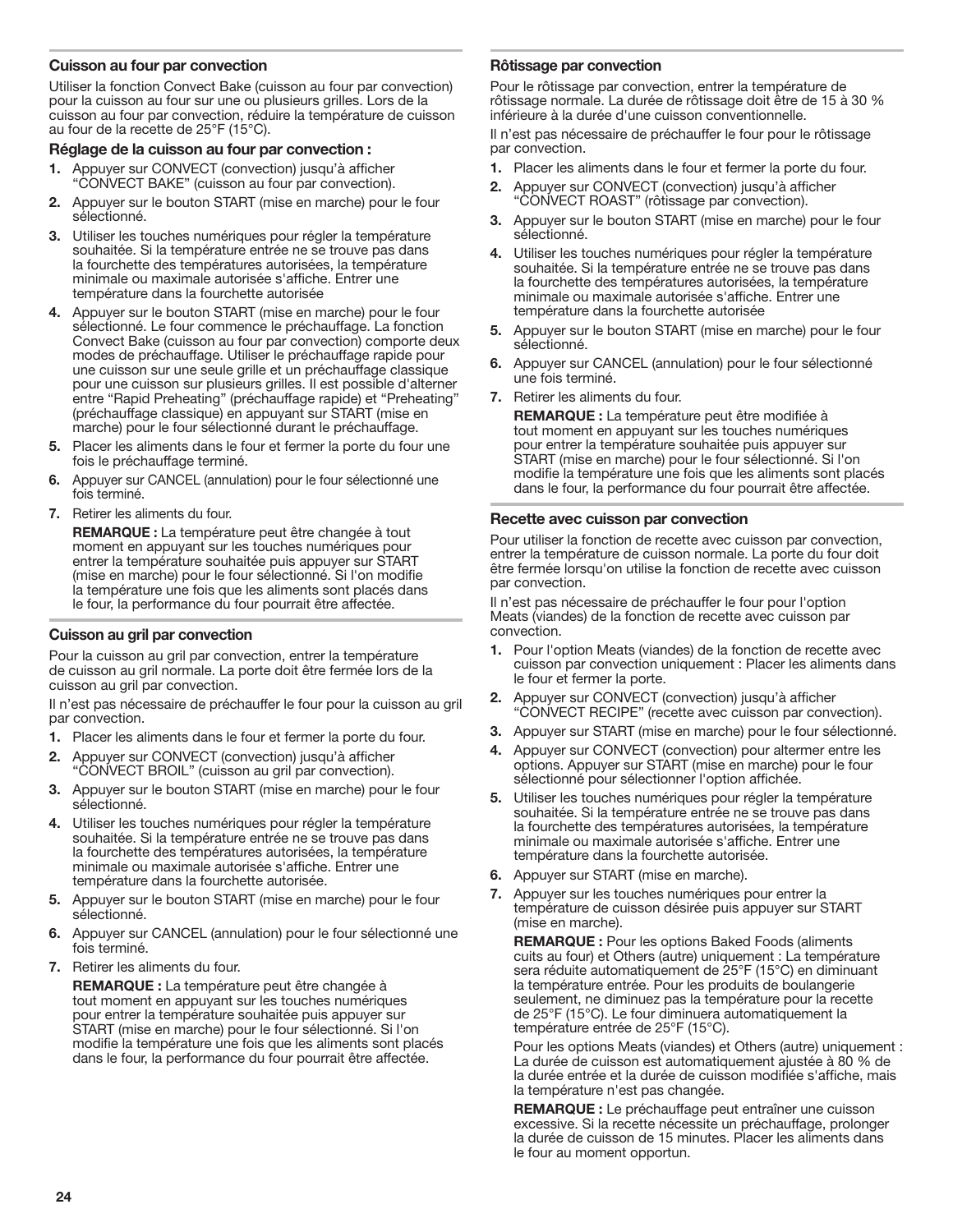- <span id="page-24-0"></span>**8.** Pour les options Baked Foods (aliments cuits au four) et Others (autre) uniquement : Le préchauffage démarre, et l'appareil émet un signal sonore une fois le préchauffage terminé. Placer les aliments dans le four et fermer la porte du four.
- **9.** Une fois la durée de cuisson réglée écoulée, le four s'éteint automatiquement, le signal sonore de fin de programme retentit et "COOKING COMPLETE" (cuisson terminée) apparaît dans la zone de texte. Il est également possible de mettre fin au programme en appuyant sur CANCEL (annulation) pour le four sélectionné.
- **10.** Retirer les aliments du four.

# **Maintien au chaud**

# A AVERTISSEMENT

## **Risque d'empoisonnement alimentaire**

**Ne pas laisser des aliments dans un four plus d'une heure avant ou après la cuisson.**

**Le non-respect de cette instruction peut causer un empoisonnement alimentaire ou une maladie.**

**IMPORTANT :** Les aliments doivent être à la température de service avant de les placer dans le four chaud. Les aliments peuvent être gardés au four jusqu'à une heure; toutefois, les pains et les mets en sauce peuvent devenir trop secs s'ils sont laissés dans le four durant la fonction Keep Warm (maintien au chaud). Pour de meilleurs résultats, couvrir les aliments.

La caractéristique Keep Warm (maintien au chaud) permet de garder les aliments cuits chauds à la température de service.

### **Utilisation :**

- **1.** Appuyer sur KEEP WARM (maintien au chaud) pour le four désiré.
- **2.** Utiliser les touches numériques pour régler la température souhaitée. Si la température entrée ne se trouve pas dans la fourchette des températures autorisées, la température minimale ou maximale autorisée s'affiche. Entrer une température dans la fourchette autorisée.

**REMARQUE :** La température peut être modifiée à tout moment en appuyant sur les touches numériques pour entrer la température souhaitée puis appuyer sur START (mise en marche) du four sélectionné.

Fours doubles uniquement : Pour changer la température, lorsque les deux fours sont utilisés, appuyer sur n'importe quelle touche du pavé numérique, puis appuyer sur 1 pour le four supérieur et sur 2 pour le four inférieur, appuyer ensuite sur le pavé numérique pour entrer la température désirée, puis appuyer sur le bouton START (démarrer) pour le four sélectionné.

- **3.** Appuyer sur START (mise en marche) du four sélectionné.
- **4.** Placer les aliments dans le four.
- **5.** Appuyer sur CANCEL (annulation) du four sélectionné après avoir terminé.
- **6.** Retirer les aliments du four.

## **Pour annuler la fonction de maintien au chaud :**

- **1.** Appuyer sur CANCEL (annulation) du four sélectionné.
- **2.** Retirer les aliments du four.

# **Cuisson et maintien au chaud**

# AVERTISSEMENT

### **Risque d'empoisonnement alimentaire**

**Ne pas laisser des aliments dans un four plus d'une heure avant ou après la cuisson.**

**Le non-respect de cette instruction peut causer un empoisonnement alimentaire ou une maladie.**

La fonction Cook & Hold (cuisson et maintien au chaud) permet de régler une cuisson au four pendant une durée déterminée suivie d'un programme de maintien au chaud d'une (1) heure.

La fonction Delay Cook & Hold (cuisson différée et maintien au chaud) permet de lancer une cuisson à une certaine heure de la journée, de lancer la cuisson pour une durée programmée et de la faire suivre par un programme de maintien au chaud pendant 1 heure.

La mise en marche différée ne doit pas être utilisée pour les aliments tels que pains et gâteaux car ils risquent de ne pas bien cuire. Ne pas utiliser la cuisson différée si le four est déjà chaud.

**REMARQUE :** Pendant que Cook & Hold (cuisson et maintien au chaud) est activée, l'heure de démarrage différé et la durée de cuisson sont appliquées à la cuisson au four elle-même et non à la phase de "maintien au chaud".

- **1.** Appuyer sur la touche BAKE (cuisson au four) du four souhaité.
- **2.** Utiliser le clavier numérique pour entrer la température souhaitée.

**REMARQUE :** La température peut être modifiée à tout moment en appuyant sur le clavier numérique pour entrer la température souhaitée puis en appuyant sur START (mise en marche) pour le four désiré. Si l'on modifie la température une fois que les aliments sont placés dans le four, la performance du four pourrait être affectée.

- **3.** Appuyer sur COOK & HOLD (cuisson et maintien au chaud). Fours doubles uniquement : Pendant que les deux fours sont utilisés, appuyer sur les touches numériques "1" ou "2" du pavé numérique pour sélectionner le four désiré.
- **4.** Appuyer sur les touches numériques pour entrer la température de cuisson désirée.
- **5.** (Facultatif) Si l'on souhaite une mise en marche différée, appuyer sur DELAY START (mise en marche différée). Utiliser le clavier numérique pour entrer l'heure de mise en marche différée souhaitée. Répéter les étapes 1-3.
- **6.** Appuyer sur START (mise en marche) pour le four désiré. Le four préchauffe et un signal sonore retentit lorsque le préchauffage est terminé.
- **7.** Placer les aliments dans le four et fermer la porte du four une fois le préchauffage terminé.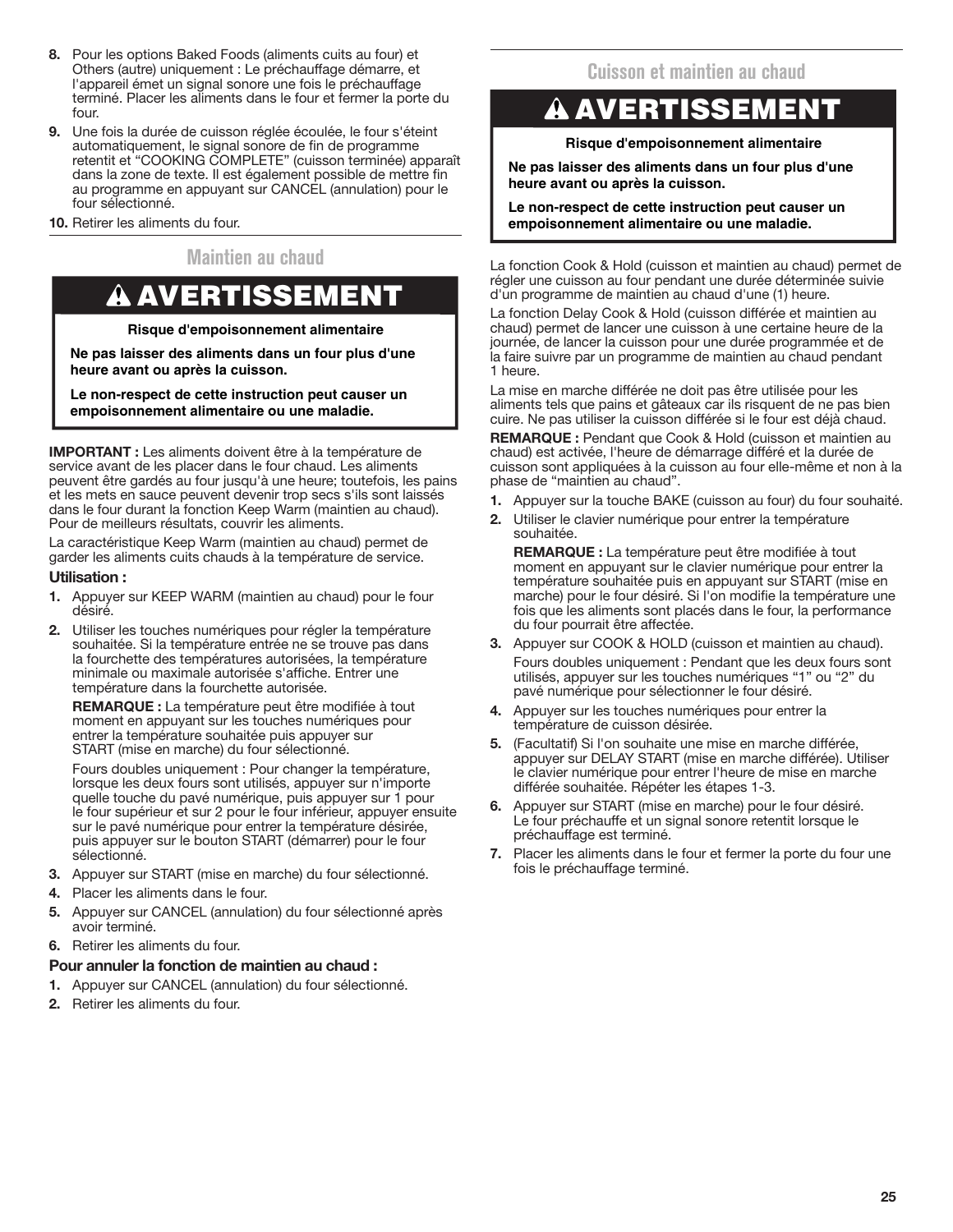<span id="page-25-0"></span>**8.** Une fois la durée réglée écoulée, le four maintient automatiquement les aliments au chaud, le signal sonore de fin de programme retentit.

**REMARQUE** : La durée de cuisson réglée peut être modifiée à tout moment pendant le cycle de cuisson en : appuyant sur COOK TIME (durée de cuisson), en entrant la durée désirée au moyen des touches du pavé numérique, en appuyant sur START (démarrer), puis en appuyant et en maintenant la touche Cook (maintien au chaud) enfoncée.

Fours doubles uniquement : Pour changer la température, lorsque les deux fours sont utilisés, appuyer sur n'importe quelle touche du pavé numérique, puis appuyer sur "1" pour le four supérieur et sur "2" pour le four inférieur. Appuyer sur COOK TIME (durée de cuisson), entrer la durée désirée au moyen des touches du pavé numérique, appuyer sur START (mise en marche), puis appuyer sur COOK & HOLD (cuisson et maintien au chaud).

Une fois le compte à rebours de la durée de cuisson écoulé, "Cuisson terminée – Maintien au chaud" défile dans la zone de texte jusqu'à ce que l'on ouvre la porte, que l'on appuie sur Off/Cancel (arrêt/annulation) ou qu'une 1 heure ne soit écoulée.

- **9.** Appuyer sur CANCEL (annulation) pour le four désiré pour terminer le programme.
- **10.** Retirer les aliments du four.

**REMARQUE :** Pour annuler la fonction de maintien sans annuler le programme de cuisson, appuyer sur COOK & HOLD (cuisson et maintien au chaud) après que cette fonction ait été activée. L'affichage n'affichera aucune donnée. Une fois le compte à rebours de la durée de cuisson écoulé, "Cuisson terminée" défile dans la zone de texte.

# **Durée de cuisson**

# **A AVERTISSEMENT**

#### **Risque d'empoisonnement alimentaire**

**Ne pas laisser des aliments dans un four plus d'une heure avant ou après la cuisson.**

**Le non-respect de cette instruction peut causer un empoisonnement alimentaire ou une maladie.**

#### **Réglage d'une cuisson minutée :**

- **1.** Appuyer sur le bouton pour obtenir n'importe quelle fonction de cuisson à l'exception de Broil (cuisson au gril), Convect Broil (cuisson au gril par convection) ou Keep Warm (maintien au chaud).
- **2.** Utiliser les touches numériques pour régler la température souhaitée. Si la température entrée ne se trouve pas dans la fourchette des températures autorisées, la température minimale ou maximale autorisée s'affiche. Entrer une température dans la fourchette autorisée.
- **3.** Appuyer sur COOK TIME (durée de cuisson).
- **4.** Appuyer sur les touches numériques pour entrer la durée de cuisson.
- **5.** Appuyer sur START (mise en marche) pour le four désiré. L'affichage présente le compte à rebours de la durée. Lorsque la durée est écoulée, le four s'éteint automatiquement. Il est possible de changer les réglages de température et/ou de durée en tout temps.

Pour changer la température, répéter les étapes 2 à 5 et appuyer sur START (démarrer).

Fours doubles uniquement : Pour changer la température, lorsque les deux fours sont utilisés, appuyer sur n'importe quelle touche du pavé numérique, puis appuyer sur "1" pour le four supérieur et sur "2" pour le four inférieur. Répéter ensuite les étapes 2 et 5.

Si disponible, la durée de cuisson peut être modifiée en appuyant sur COOK TIME (durée de cuisson), puis en utilisant le pavé numérique pour entrer la durée désirée et en appuyant sur START (démarrer).

Fours doubles uniquement : Pour changer la durée de cuisson, lorsque les deux fours sont utilisés, appuyer sur n'importe quelle touche du pavé numérique, puis appuyer sur "1" pour le four supérieur et sur "2" pour le four inférieur. Répéter ensuite les étapes 3 à 5.

Pour changer la durée, répéter les étapes 3 à 5.

Fours doubles uniquement : Pour changer la durée, lorsque les deux fours sont utilisés, appuyer sur n'importe quelle touche du pavé numérique, puis appuyer sur "1" pour le four supérieur et sur "2" pour le four inférieur. Répéter ensuite les étapes 3 à 5.

**6.** Appuyer sur le bouton CANCEL (annulation) pour le four désiré pour effacer l'affichage du four.

### **Réglage d'une cuisson minutée différée :**

- **1.** Appuyer sur DELAY START (mise en marche différée).
- **2.** Fours doubles uniquement : Appuyer sur les touches numériques "1" ou "2" pour sélectionner le four.
- **3.** Appuyer sur les touches numériques pour choisir le degré de nettoyage ou entrer le nombre d'heures et/ou de minutes dont on souhaite différer l'heure de mise en marche.
- **4.** Appuyer sur le bouton pour obtenir n'importe quelle fonction de cuisson à l'exception de Broil (cuisson au gril), Convect Broil (cuisson au gril par convection) ou Keep Warm (maintien au chaud).
- **5.** Utiliser les touches numériques pour régler la température souhaitée. Si la température entrée ne se trouve pas dans la fourchette des températures autorisées, la température minimale ou maximale autorisée s'affiche. Entrer une température dans la fourchette autorisée.
- **6.** Appuyer sur START (mise en marche) pour le four désiré.
- **7.** Appuyer sur les touches numériques pour entrer la durée de cuisson.
- **8.** Appuyer sur START (mise en marche) pour le four désiré.

Lorsque l'heure de mise en marche est atteinte, le four s'allume automatiquement.

Pour changer la température après le compte à rebours, répéter les étapes 5 et 6.

Fours doubles uniquement : Pour changer la température, lorsque les deux fours sont utilisés, appuyer n'importe sur quelle touche du pavé numérique, puis appuyer sur "1" pour le four supérieur et sur "2" pour le four inférieur. Répéter ensuite les étapes 5 et 6.

Pour changer la durée après le compte à rebours, appuyer sur COOK TIME (durée de cuisson) et répéter les étapes 7 et 8.

Fours doubles uniquement : Pour changer la durée, lorsque les deux fours sont utilisés, appuyer sur n'importe quelle touche du pavé numérique, puis appuyer sur "1" pour le four supérieur et sur "2" pour le four inférieur. Répéter ensuite les étapes 7 et 8. Lorsque la durée de cuisson réglée s'achève, le four s'éteint automatiquement.

**9.** Appuyer sur le bouton CANCEL (annulation) pour le four désiré pour effacer l'affichage du four.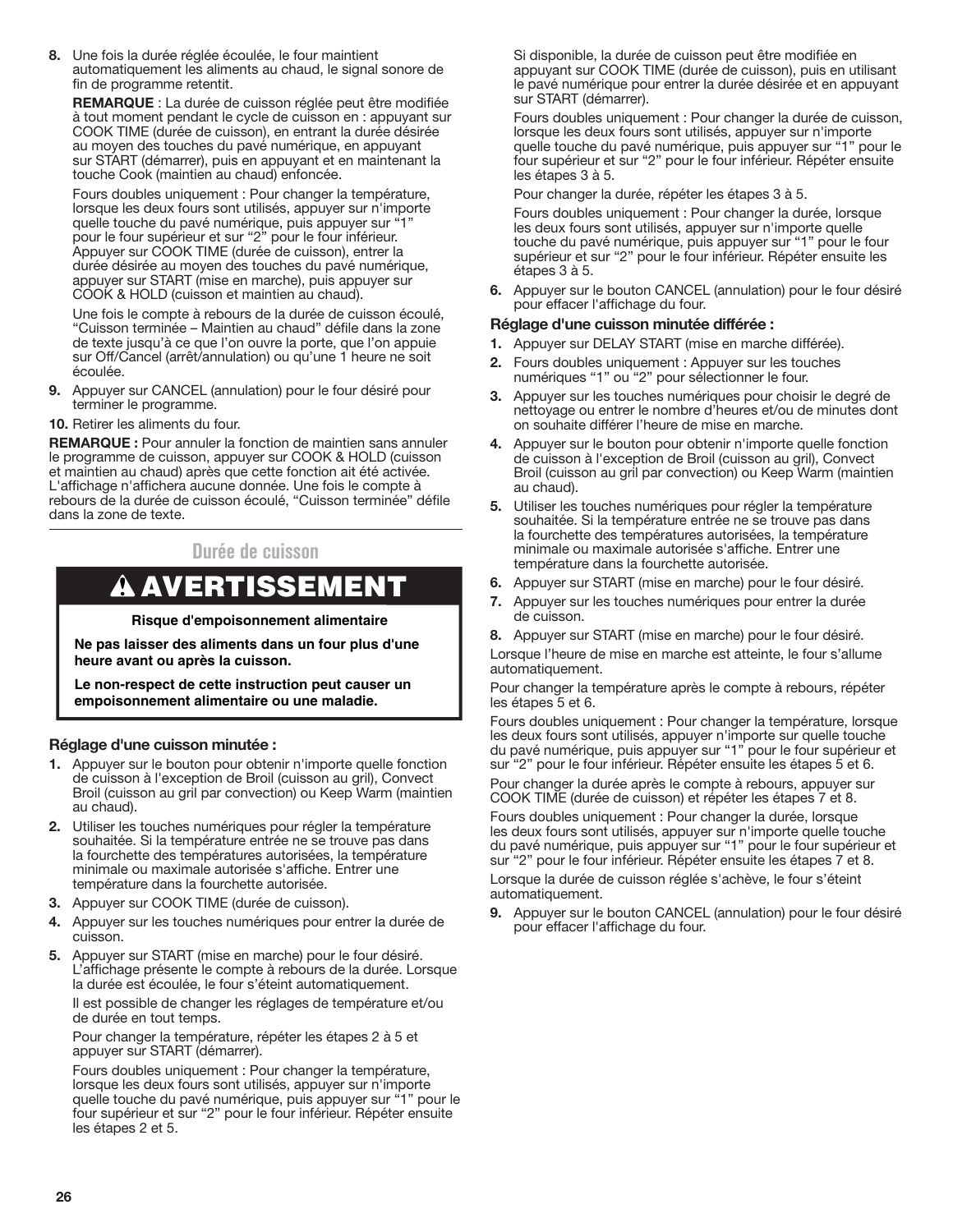# **ENTRETIEN DU FOUR**

# **Programme d'autonettoyage**

# <span id="page-26-0"></span>AVERTISSEMENT

### **Risque de brûlures**

**Ne pas toucher le four au cours du programme d'autonettoyage.**

**Garder les enfants loin du four au cours du programme d'autonettoyage.**

**Le non-respect de ces instructions peut causer des brûlures.**

**IMPORTANT :** La santé de certains oiseaux est très sensible aux émanations qui surviennent durant le programme d'autonettoyage. L'exposition aux émanations peut entraîner la mort de certains oiseaux. Toujours déplacer les oiseaux dans une autre pièce fermée et bien aérée.

Veiller à ce que la cuisine soit bien aérée pendant le programme d'autonettoyage afin d'aider à éliminer la chaleur, les odeurs et la fumée.

Ne pas obstruer l'évent (ou les évents) du four durant le programme d'autonettoyage. L'air doit pouvoir circuler librement. Selon votre modèle, voir la section "Évent du four" ou "Évents du four".

Ne pas nettoyer, frotter, endommager ou déplacer le joint d'étanchéité de la porte du four.

## **Préparation du four :**

- Retirer du four la lèchefrite, la grille, les ustensiles de cuisine et de cuisson au four, les grilles du four et le papier aluminium et, sur certains modèles, la sonde de cuisson.
- À l'aide d'un chiffon humide, nettoyer le bord de l'intérieur de la porte et une zone de 1<sup>1</sup>/<sub>2</sub>" (38 mm) sur le pourtour du cadre de la cavité du four, en prenant soin de ne pas déplacer ni plier le joint d'étanchéité.
- Essuyer toute saleté décollée afin de réduire la fumée et d'éviter les dommages. À des températures élevées, les aliments réagissent avec la porcelaine. Cette réaction peut causer des taches, des attaques, des piqûres ou de légères taches blanches. Ceci n'affectera pas la performance de cuisson.

## **IMPORTANT :**

- La température du four doit être inférieure à 500°F (260°C) pour pouvoir programmer un programme de nettoyage.
- Fours doubles uniquement : On ne peut nettoyer qu'un seul four à la fois.
- Fours doubles uniquement : Les portes des deux fours se verrouillent lorsque l'un ou l'autre four exécute le programme d'autonettoyage.

### **Comment fonctionne le programme :**

**IMPORTANT :** Le chauffage et le refroidissement de la porcelaine sur l'acier dans le four peuvent causer une décoloration, une perte de lustre, des fissures minuscules et des craquements.

Le programme d'autonettoyage utilise des températures très élevées, brûlant les saletés pour les réduire en cendres.

Lorsque le four a complètement refroidi, retirer la cendre avec un chiffon humide. Pour éviter de briser le verre, ne pas appliquer de chiffon humide froid sur le verre intérieur de la porte avant que le four n'ait complètement refroidi.

L'éclairage du four ne fonctionne pas durant le programme d'autonettoyage.

Pour arrêter le programme d'autonettoyage à tout moment, appuyer sur CANCEL (annulation) pour le four désiré. Si la température est trop élevée, les portes du four restent verrouillées.

Lorsque le four est verrouillé, les portes du four ne peuvent pas être ouvertes. Pour éviter d'endommager les portes, ne pas forcer l'ouverture de la porte tant que le four est verrouillé.

Avant l'autonettoyage, s'assurer que les portes sont complètement fermées sinon elles ne se verrouilleront pas et le programme d'autonettoyage ne commencera pas.

**REMARQUE :** Il doit s'écouler un délai de 12 heures avant le début du prochain cycle d'auto-nettoyage.

Le four est préréglé pour un programme d'autonettoyage recommandé, mais la durée peut être modifiée. Les durées de nettoyage suggérées sont de 3 heures pour un niveau de saleté léger et entre 4 et 5 heures pour un niveau de saleté entre moyen et élevé.

Utiliser le tableau ci-dessous comme guide pour déterminer le niveau de nettoyage désiré.

| Niveau de<br>nettoyage | Durée de nettoyage totale<br>(comprend 30 minutes de temps<br>de refroidissement) |  |
|------------------------|-----------------------------------------------------------------------------------|--|
|                        | 3 heures                                                                          |  |
| 2                      | 3 heures 20 minutes                                                               |  |
| 3                      | 3 heures 40 minutes                                                               |  |
| 4                      | 4 heures                                                                          |  |
| 5                      | 4 heures 30 minutes                                                               |  |
| 6                      | 5 heures                                                                          |  |

#### **Autonettoyage :**

- **1.** Fermer les portes des fours et appuyer sur SELF CLEAN (autonettoyage).
- **2.** Fours doubles uniquement : Appuyer sur les touches numériques "1" ou "2" pour sélectionner le four à nettoyer.
- **3.** Choisir le degré de nettoyage souhaité en appuyant sur la touche numérique adéquate selon ce qui est indiqué par le texte déroulant.
- **4.** Appuyer sur START (mise en marche) pour le four désiré. Les portes du four vont se verrouiller automatiquement. Lorsque le programme d'autonettoyage est terminé et que le four est froid, la porte du four se déverrouillent.
- **5.** Lorsque le four a complètement refroidi, retirer la cendre avec un chiffon humide.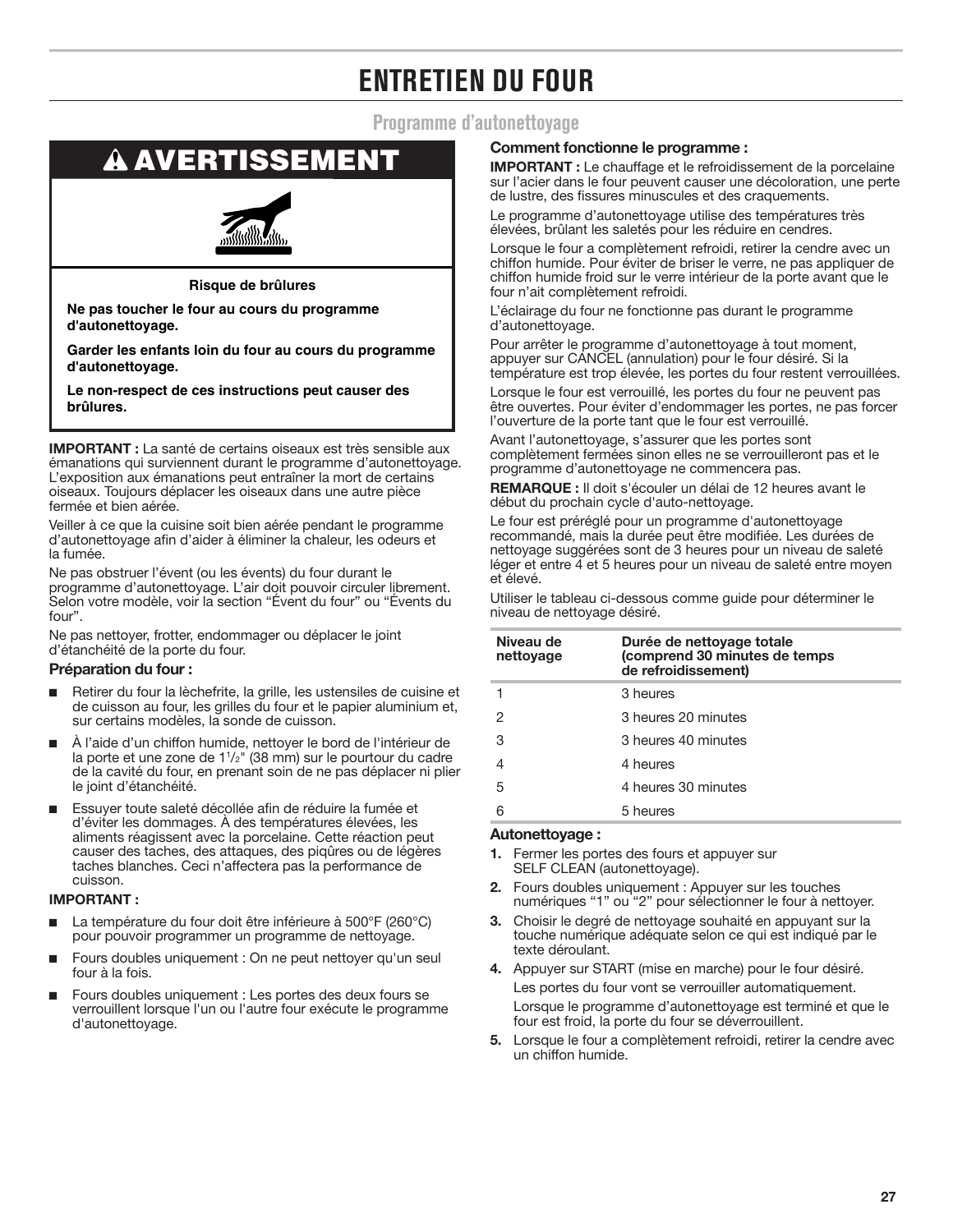## <span id="page-27-0"></span>**Pour différer l'autonettoyage :**

- **1.** Fermer les portes des fours et appuyer sur DELAY START (mise en marche différée).
- **2.** Fours doubles uniquement : Appuyer sur les touches numériques 1 ou 2 pour sélectionner le four à nettoyer.
- **3.** Appuyer sur les touches numériques pour entrer la durée différée du programme.
- **4.** Appuyer sur SELF CLEAN (autonettoyage).
- **5.** Choisir le degré de nettoyage souhaité en appuyant sur la touche numérique adéquate selon ce qui est indiqué par le texte déroulant.
- **6.** Appuyer sur START (mise en marche) pour le four désiré. Les portes du four vont se verrouiller automatiquement après le début du compte à rebours de temporisation de Delay Start (mise en marche différée).

Lorsque le programme d'autonettoyage est terminé et que le four est froid, la porte du four se déverrouillent.

**7.** Lorsque le four a complètement refroidi, retirer la cendre avec un chiffon humide.

# **Nettoyage général**

**IMPORTANT :** Avant le nettoyage, s'assurer que toutes les commandes sont éteintes et que le four est froid. Toujours suivre les instructions figurant sur les étiquettes des produits de nettoyage. Pour des informations complémentaires, vous pouvez consulter la section Service à la clientèle de notre site Web sur **www.maytag.com**. Au Canada, service à la clientèle de notre site Web sur **www.maytag.ca**.

Du savon, de l'eau et un chiffon doux ou une éponge sont recommandés sauf indication contraire.

# **SURFACES EXTERNES EN ÉMAIL VITRIFIÉ**

Les renversements d'aliments contenant des produits acides, tels que vinaigre et tomates, doivent être nettoyés dès que le four a refroidi. Ces renversements peuvent affecter le fini.

#### **Méthode de nettoyage :**

■ Nettoyant à vitre, nettoyant doux liquide ou tampon à récurer non abrasif : Nettoyer doucement autour de la plaque signalétique car

le frottement pourrait en effacer les chiffres.

Nettoyant pour cuisine et appareils électroménagers affresh<sup>®</sup> – Pièce numéro W10355010 (non inclus) : Voir la section "Accessoires" pour plus de renseignements.

## **ACIER INOXYDABLE (Sur Certains Modéls)**

**REMARQUE :** Afin d'éviter d'endommager les surfaces en acier inoxydable, ne pas utiliser de tampons à récurer savonneux, de nettoyants abrasifs, de tampons en laine d'acier, de chiffons de lavage rudes ou essuie-tout abrasifs. Les surfaces en acier inoxydables pourraient subir des dommages, même pour une seule utilisation ou en cas d'utilisation limitée.

#### **Méthode de nettoyage :**

Frotter dans la direction du grain pour éviter les dommages.

Nettoyant pour acier inoxydable affresh<sup>®</sup> – pièce n° W10355016 :

Voir la section "Accessoires" pour plus de renseignements.

## **PEINTURE MÉTALLIQUE (Sur Certains Modéls)**

Ne pas utiliser de nettoyants abrasifs, de nettoyants avec agent de blanchiment, de produits antirouille, d'ammoniaque ou d'hydroxyde de sodium (soude) car la surface peinte pourrait se tacher.

### **TABLLEAU DE COMMANDE ET EXTÉRIEUR DE LA PORTE DE FOUR**

Afin d'éviter d'endommager le tableau de commande, ne pas utiliser de nettoyants abrasifs, de tampons en laine d'acier, de chiffons de lavage rugueux ou d'essuie-tout abrasifs.

#### **Méthode de nettoyage :**

- Nettoyant à vitre et chiffon doux ou éponge : Appliquer le nettoyant à vitre sur un chiffon doux ou une éponge, et non pas directement sur le tableau.
- Nettoyant pour cuisine et appareils électroménagers affresh<sup>®</sup> Pièce numéro W10355010 (non inclus) : Voir la section "Accessoires" pour plus de renseignements.

# **GRILLES DE FOUR**

#### **Méthode de nettoyage :**

- Tampon en laine d'acier
- Si les grilles sont ternies et glissent difficilement, appliquer une légère couche d'huile végétale sur les glissières pour faciliter le glissement des grilles.

# **CAVITÉ DU FOUR**

Ne pas utiliser de nettoyants à four.

Les renversements alimentaires doivent être nettoyés lorsque le four a refroidi. À des températures élevées, les aliments réagissent avec la porcelaine et cette réaction peut entraîner la formation de taches, d'un film de silice, de piqûres ou de légères taches blanches.

#### **Méthode de nettoyage :**

■ Programme d'autonettoyage : Voir d'abord "Programme d'autonettoyage".

# **Lampes du four**

La(Les) lampe(s) du four sont des ampoules standard de 40 watts pour appareil électroménager. Avant de procéder au remplacement, s'assurer que le four est froid et que les commandes sont désactivées.

#### **Remplacement :**

- **1.** Déconnecter la source de courant électrique.
- **2.** Tourner le protège-ampoule en verre à l'arrière du four dans le sens antihoraire et l'enlever.
- **3.** Tourner l'ampoule dans le sens antihoraire pour l'enlever de la douille.
- **4.** Remplacer l'ampoule et replacer le protège-ampoule en le tournant dans le sens horaire.
- **5.** Reconnecter la source de courant électrique.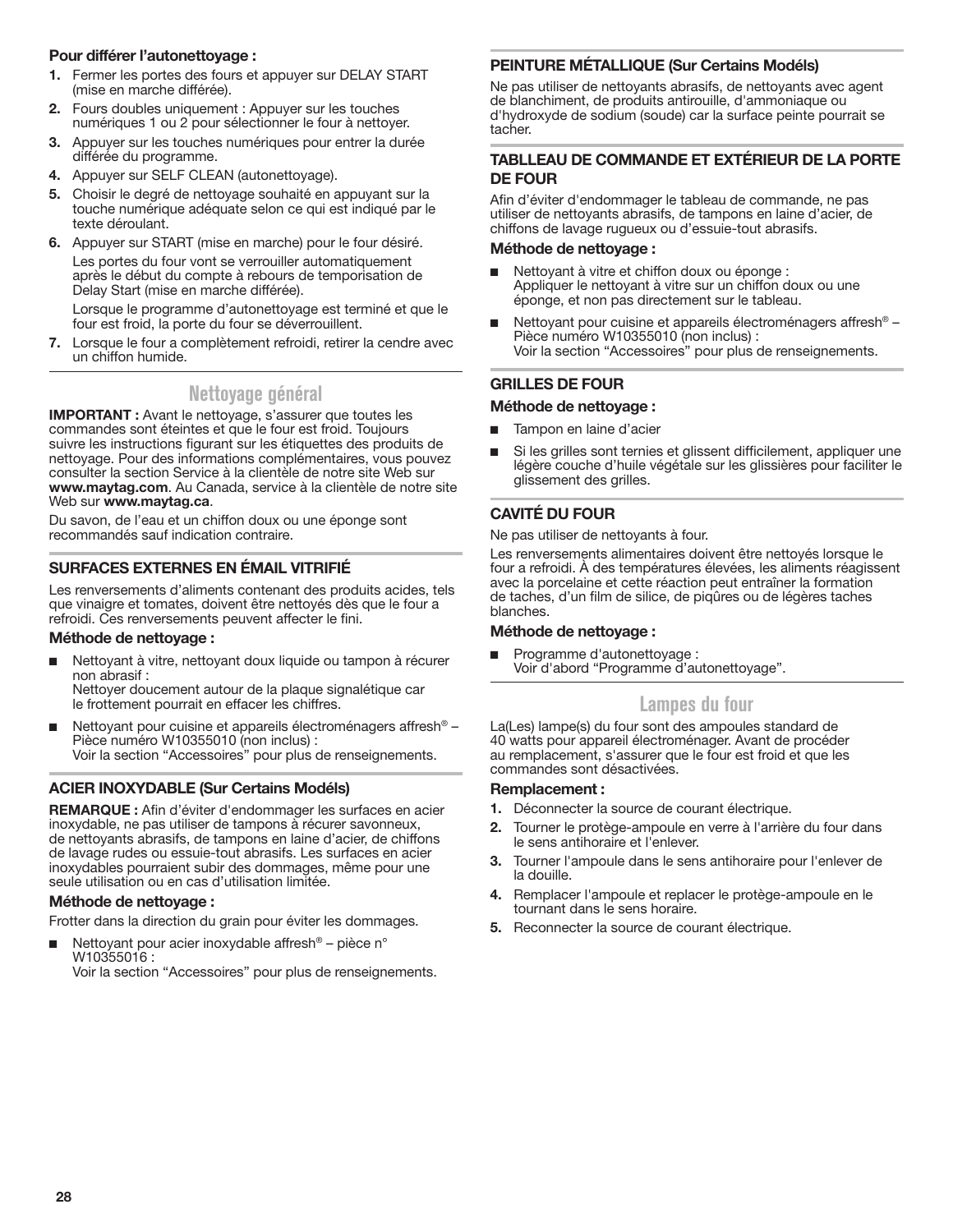# **DÉPANNAGE**

<span id="page-28-0"></span>Essayer d'abord les solutions suggérées ici. Pour obtenir de l'aide ou des conseils qui permettront peut-être d'éviter une intervention de dépannage, consulter la page de garantie de ce manuel et scanner le code QR avec votre appareil intelligent, ou consultez le site Internet **http://www.maytag.com/product\_help**. Au Canada, consultez le site Internet **http://www.maytag.ca**.

Vous pouvez adresser tous commentaires ou questions par courrier à l'adresse ci-dessous : Aux É.-U. Au Canada:

Maytag Brand Home Appliances Customer eXperience Center 553 Benson Road Benton Harbor, MI 49022-2692

Maytag Brand Home Appliances Customer eXperience Centre 200 - 6750 Century Ave. Mississauga, ON L5N 0B7

Dans votre correspondance, veuillez indiquer un numéro de téléphone où l'on peut vous joindre dans la journée.

| <b>PROBLÈME</b>                                                       | <b>CAUSES ET/OU SOLUTIONS POSSIBLES</b>                                                                                                                                                                                                                                                                                                                                                     |
|-----------------------------------------------------------------------|---------------------------------------------------------------------------------------------------------------------------------------------------------------------------------------------------------------------------------------------------------------------------------------------------------------------------------------------------------------------------------------------|
| <b>Rien ne fonctionne</b>                                             | Le four n'est pas bien câblé : Se reporter aux instructions d'installation.                                                                                                                                                                                                                                                                                                                 |
|                                                                       | Un fusible du domicile est grillé ou un disjoncteur s'est ouvert : Remplacer le fusible ou réarmer le<br>disjoncteur. Si le problème persiste, appeler un électricien.                                                                                                                                                                                                                      |
|                                                                       | Le tableau de commande de la cuisinière affiche le code d'erreur F9 ou F9, E0 : Le câblage de la<br>prise électrique du domicile peut être défectueux. Demander à un électricien qualifié d'inspecter le circuit<br>d'alimentation électrique.                                                                                                                                              |
| Le four ne fonctionne pas                                             | La mise en marche différée est activée : Voir la section "Durée de cuisson".                                                                                                                                                                                                                                                                                                                |
|                                                                       | Les commandes sont verrouillées : Appuyer sur la touche CONTROL LOCK (verrouillage des<br>commandes) pendant 3 secondes pour les déverrouiller.                                                                                                                                                                                                                                             |
|                                                                       | Commandes en mode de démonstration : Voir la section "Commandes électroniques du four".<br>Le mode de démonstration est utilisé sur les modèles présentés dans les salles d'exposition.                                                                                                                                                                                                     |
|                                                                       | Réglage incorrect des commandes électroniques du four : Voir la section "Commandes électroniques<br>du four".                                                                                                                                                                                                                                                                               |
| La température du four est<br>trop élevée ou trop basse               | La température du four doit être ajustée : Voir "Commande de température du four" dans la section<br>"Commandes électroniques du four".                                                                                                                                                                                                                                                     |
| Des messages s'affichent                                              | Panne de courant (L'afficheur indique une heure incorrecte) : Sur certains modèles, régler de<br>nouveau l'horloge au besoin. Voir la fonction de la touche "Clock" (horloge) à la section "Guide des<br>caractéristiques".                                                                                                                                                                 |
|                                                                       | Code d'erreur (L'afficheur indique une lettre suivie d'un numéro) : Éteindre, patienter 10 secondes<br>et rallumer. Appuyer sur CANCEL (annulation) pour effacer l'affichage. Voir "Affichage des commandes"<br>dans la section "Commandes électroniques du four". S'il réapparaît, appeler le service de dépannage.<br>Voir la section "Garantie" pour des renseignements de contact.      |
| Le programme de<br>nettoyage n'a pas éliminé<br>toutes les salissures | Plusieurs programmes de cuisson entre les programmes de nettoyage ou éclaboussures sur les<br>parois et la porte du four : Lancer des programmes de nettoyage supplémentaires. Pour les salissures<br>tenaces, utiliser le nettoyant pour cuisine et appareils ménagers affresh <sup>®</sup> . Voir la section "Accessoires" et<br>"Programme d'autonettoyage" pour plus de renseignements. |
| La cuisson au four ne                                                 | Le réglage de la température était incorrect : Revérifier la recette dans un livre de cuisine fiable.                                                                                                                                                                                                                                                                                       |
| produit pas les résultats<br>prévus                                   | La température du four doit être ajustée : Voir "Commande de température du four" dans la section<br>"Commandes électroniques du four".                                                                                                                                                                                                                                                     |
|                                                                       | Le four n'a pas été préchauffé : Voir la section "Cuisson au four et rôtissage".                                                                                                                                                                                                                                                                                                            |
|                                                                       | Les grilles n'étaient pas placées correctement : Voir la section "Positionnement des grilles et<br>ustensiles de cuisson au four".                                                                                                                                                                                                                                                          |
|                                                                       | Circulation d'air déficiente autour des ustensiles de cuisson : Voir la section "Positionnement des<br>grilles et ustensiles de cuisson au four".                                                                                                                                                                                                                                           |
|                                                                       | Répartition irrégulière de la pâte dans le plat : Vérifier que la pâte est répartie uniformément dans le<br>plat.                                                                                                                                                                                                                                                                           |
|                                                                       | Brunissement excessif des aliments causé par un plat à four terne ou foncé : Diminuer la<br>température du four de 25°F (15°C) ou placer la grille plus haut dans le four.                                                                                                                                                                                                                  |
|                                                                       | Brunissement insuffisant des aliments causé par un plat à four brillant ou clair : Placer la grille plus<br>bas dans le tour.                                                                                                                                                                                                                                                               |
|                                                                       | <b>Durée de cuisson incorrecte :</b> Revoir la durée de cuisson.                                                                                                                                                                                                                                                                                                                            |
|                                                                       | Porte du four non fermée : Vérifier que le plat à four n'empêche pas la fermeture de la porte.                                                                                                                                                                                                                                                                                              |
|                                                                       | La porte du four a été ouverte durant la cuisson : L'ouverture de la porte pour vérifier la cuisson laisse<br>échapper la chaleur du four et peut allonger la durée de cuisson.                                                                                                                                                                                                             |
|                                                                       | La grille est trop proche du brûleur de cuisson au four, ce qui brunit trop le fond des aliments cuits<br>au four : Placer la grille plus haut dans le four.                                                                                                                                                                                                                                |
|                                                                       | Les croûtes des tartes brunissent trop vite : Recouvrir de papier d'aluminium le périmètre de la croûte<br>et/ou réduire la température de cuisson du four.                                                                                                                                                                                                                                 |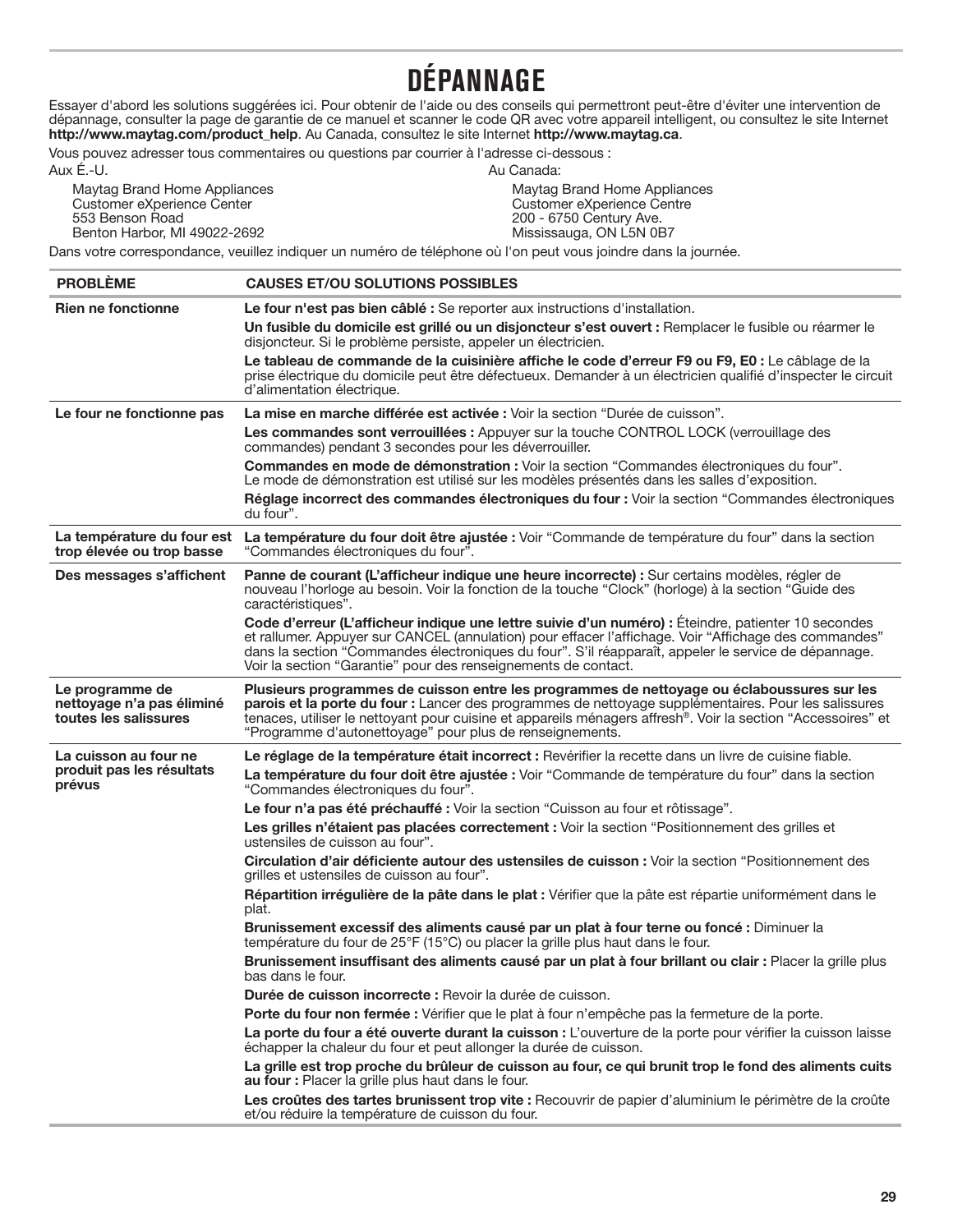# **ACCESSOIRES**

Pour les accessoires, consulter notre site Web **www.maytag.com** ou nous contacter au **1-800-688-9900**. Au Canada, consulter notre site Web **www.maytag.ca** ou nous contacter au **1-800-807-6777**.

### <span id="page-29-0"></span>**Chiffons pour acier inoxydable affresh®**

(modèles en acier inoxydable) Commander la pièce numéro W10355049

# **Nettoyant pour acier inoxydable affresh®**

(modèles en acier inoxydable) Commander la pièce numéro W10355016

# **Nettoyant pour cuisine et appareils ménagers affresh®**

Commander la pièce numéro W10355010

# **Nettoyant et poli pour granite** Commander la pièce numéro W10275756

**Lèchefrite et grille en porcelaine** Commander la pièce numéro 4396923

**Lèchefrite et grille de rôtissage de qualité supérieure** Commander la pièce numéro W10123240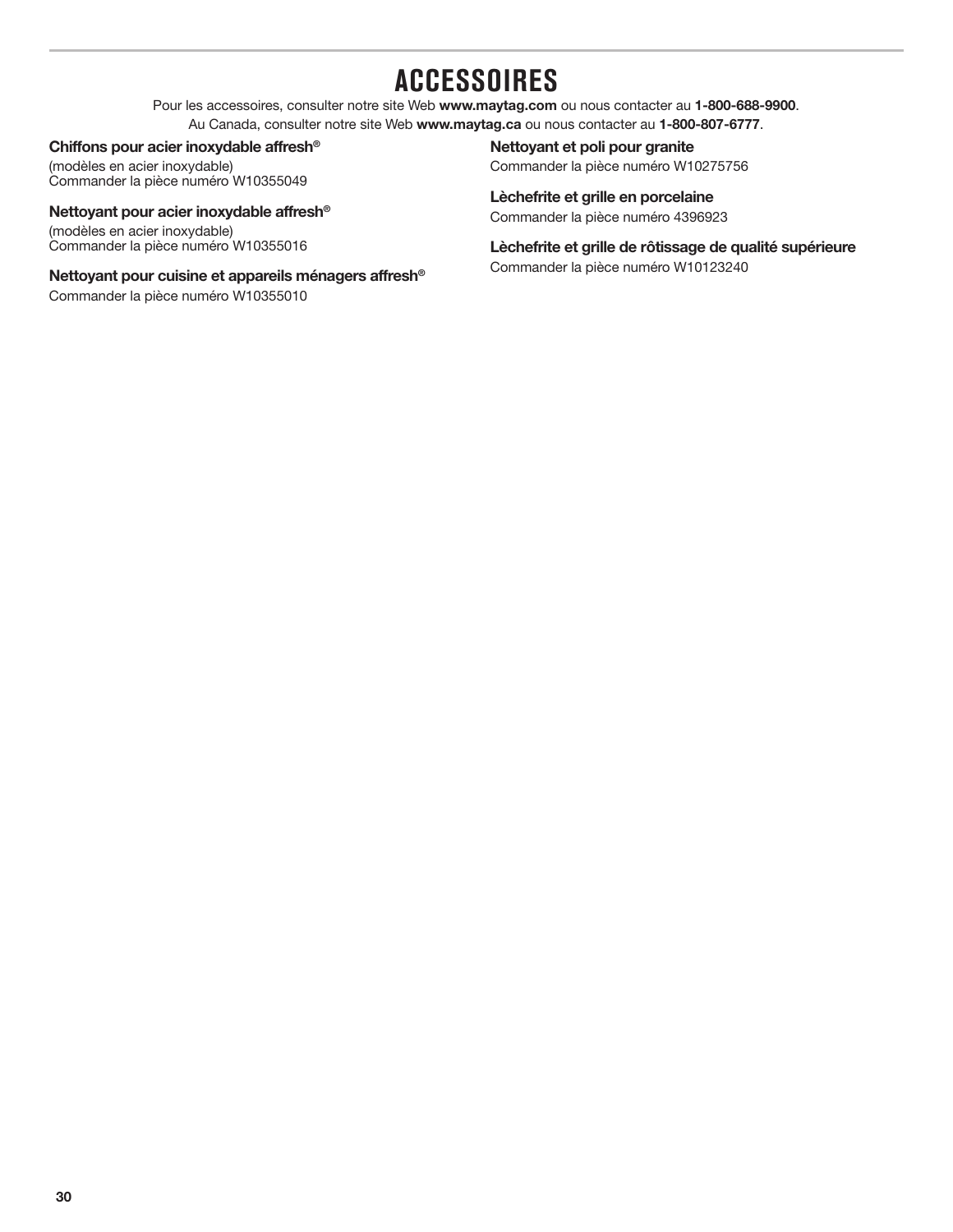# <span id="page-30-0"></span>**GARANTIE LIMITÉE DU FOUR ENCASTRÉ MAYTAG®**

## ATTACHEZ ICI VOTRE REÇU DE VENTE. UNE PREUVE D'ACHAT EST OBLIGATOIRE POUR OBTENIR L'APPLICATION DE LA GARANTIE.

Lorsque vous appelez le centre d'eXpérience de la clientèle, veuillez garder à disposition les renseignements suivants :

- Nom, adresse et numéro de téléphone
- Numéros de modèle et de série
- Une description claire et détaillée du problème rencontré
- Une preuve d'achat incluant le nom et l'adresse du marchand ou du détaillant

## **SI VOUS AVEZ BESOIN DE SERVICE :**

**1.** Avant de nous contacter pour obtenir un dépannage, veuillez déterminer si des réparations sont nécessaires pour votre produit. Certains problèmes peuvent être résolus sans intervention de dépannage. Prenez quelques minutes pour parcourir la section Dépannage ou Résolution de problèmes du guide d'utilisation et d'entretien, scannez le code QR ci-contre avec votre téléphone intelligent pour accéder à des ressources supplémentaires, ou rendez-vous sur le site http://www.maytag.ca.



http://www.maytag.ca

**2.** Tout service sous garantie doit être effectué exclusivement par nos fournisseurs de dépannage autorisés Maytag. Aux É.-U. et au Canada, dirigez toutes vos demandes de service sous garantie au

#### **Centre d'eXpérience de la clientèle Maytag**

**Aux É.-U., composer le 1-800-688-9900. Au Canada, composer le 1-800-807-6777.**

Si vous résidez à l'extérieur du Canada et des 50 États des États-Unis, contactez votre marchand Maytag autorisé pour déterminer si une autre garantie s'applique.

# **GARANTIE LIMITÉE DE DIX ANS**

# **CE QUI EST COUVERT CE QUI N'EST PAS COUVERT**

# **GARANTIE LIMITÉE DURANT LA PREMIÈRE ANNÉE**

**(PIÈCES ET MAIN-D'ŒUVRE)** Pendant un an à compter de la date d'achat, lorsque ce gros appareil ménager est installé, utilisé et entretenu conformément aux instructions jointes au produit ou fournies avec, la marque Maytag de Whirlpool Corporation ou Whirlpool Canada, LP (ciaprès désignées "Maytag") paiera pour les pièces de rechange spécifiées par l'usine et pour la main-d'œuvre pour corriger les vices de matériaux ou de fabrication qui existaient déjà lorsque ce gros appareil ménager a été acheté. S'il est remplacé, l'appareil sera couvert pour la période restant à courir de la garantie limitée d'un an du produit d'origine.

#### **GARANTIE LIMITÉE DE LA DEUXIÈME À LA DIXIÈME ANNÉE (CERTAINS COMPOSANTS UNIQUEMENT - MAIN-D'ŒUVRE NON COMPRISE)**

De la deuxième à la dixième année inclusivement à compter de la date d'achat initiale, lorsque ce gros appareil ménager est installé, utilisé et entretenu conformément aux instructions jointes au produit ou fournies avec, Maytag paiera pour les pièces de rechange spécifiées par l'usine concernant les composants suivants pour corriger les défauts non esthétiques de matériau ou de fabrication desdites pièces qui empêchent le gros appareil de fonctionner et qui étaient déjà présentes lorsque ce gros appareil ménager a été acheté. La présente garantie est une garantie limitée de 10 ans sur les pièces énumérées ci-dessous et elle ne comprend pas la maind'œuvre de réparation.

- Cuisson au four/au gril électrique (hormis élément de convection)
- Cavité (perforation par la rouille et soudures rompues uniquement)

LE SEUL ET EXCLUSIF RECOURS DU CLIENT DANS LE CADRE DE LA PRÉSENTE GARANTIE LIMITÉE CONSISTE EN LA RÉPARATION PRÉVUE PAR LA PRÉSENTE. Le service doit être fourni par une compagnie de service désignée par Maytag. Cette garantie limitée est valide uniquement aux États-Unis ou au Canada et s'applique exclusivement lorsque le gros appareil ménager est utilisé dans le pays où il a été acheté. La présente garantie limitée est valable à compter de la date d'achat initial par le consommateur. Une preuve de la date d'achat initial est exigée pour obtenir un dépannage dans le cadre de la présente garantie limitée.

- **1.** Usage commercial, non résidentiel ou par plusieurs familles, ou non-respect des instructions de l'utilisateur, de l'opérateur ou des instructions d'installation.
- **2.** Visite d'instruction à domicile pour montrer à l'utilisateur comment utiliser l'appareil.
- **3.** Visites de service pour rectifier une installation ou un entretien fautifs du produit, une installation non conforme aux codes d'électricité ou de plomberie, ou la rectification de l'installation électrique ou de la plomberie du domicile (ex : câblage électrique, fusibles ou tuyaux d'arrivée d'eau du domicile).
- **4.** Pièces consomptibles (ex : ampoules, batteries, filtres à air ou à eau, solutions de conservation, etc.).
- **5.** Défauts ou dommage résultant de l'utilisation de pièces ou accessoires Maytag non authentiques.
- **6.** Conversion de votre produit du gaz naturel ou du gaz de pétrole liquéfié.
- **7.** Dommages causés par : accident, mésusage, abus, incendie, inondations, catastrophe naturelle ou l'utilisation de produits non approuvés par Maytag.
- **8.** Réparations aux pièces ou systèmes dans le but de rectifier un dommage ou des défauts résultant d'une réparation, altération ou modification non autorisée faite à l'appareil.
- **9.** Défauts d'apparence, notamment les éraflures, traces de choc, fissures ou tout autre dommage subi par le fini de l'appareil ménager, à moins que ces dommages ne résultent de vices de matériaux ou de fabrication et ne soient signalés à Maytag dans les 30 jours suivant la date d'achat.
- **10.** Décoloration, rouille ou oxydation des surfaces résultant d'environnements caustiques ou corrosifs incluant des concentrations élevées de sel, un haut degré d'humidité ou une exposition à des produits chimiques (exemples non exhaustifs).
- **11.** Perte d'aliments ou de médicaments due à la défaillance du produit.
- **12.** Enlèvement ou livraison. Ce produit est conçu pour être réparé à l'intérieur du domicile.
- **13.** Frais de déplacement et de transport pour le dépannage/la réparation dans une région éloignée où une compagnie de service Maytag autorisée n'est pas disponible.
- **14.** Retrait ou réinstallation d'appareils inaccessibles ou de dispositifs préinstallés (ex : garnitures, panneaux décoratifs, plancher, meubles, îlots de cuisine, plans de travail, panneaux de gypse, etc.) qui entravent le dépannage, le retrait ou le remplacement du produit.
- **15.** Service et pièces pour des appareils dont les numéros de série et de modèle originaux ont été enlevés, modifiés ou ne peuvent pas être facilement identifiés.

**Le coût d'une réparation ou d'un remplacement dans le cadre de ces circonstances exclues est à la charge du client.**